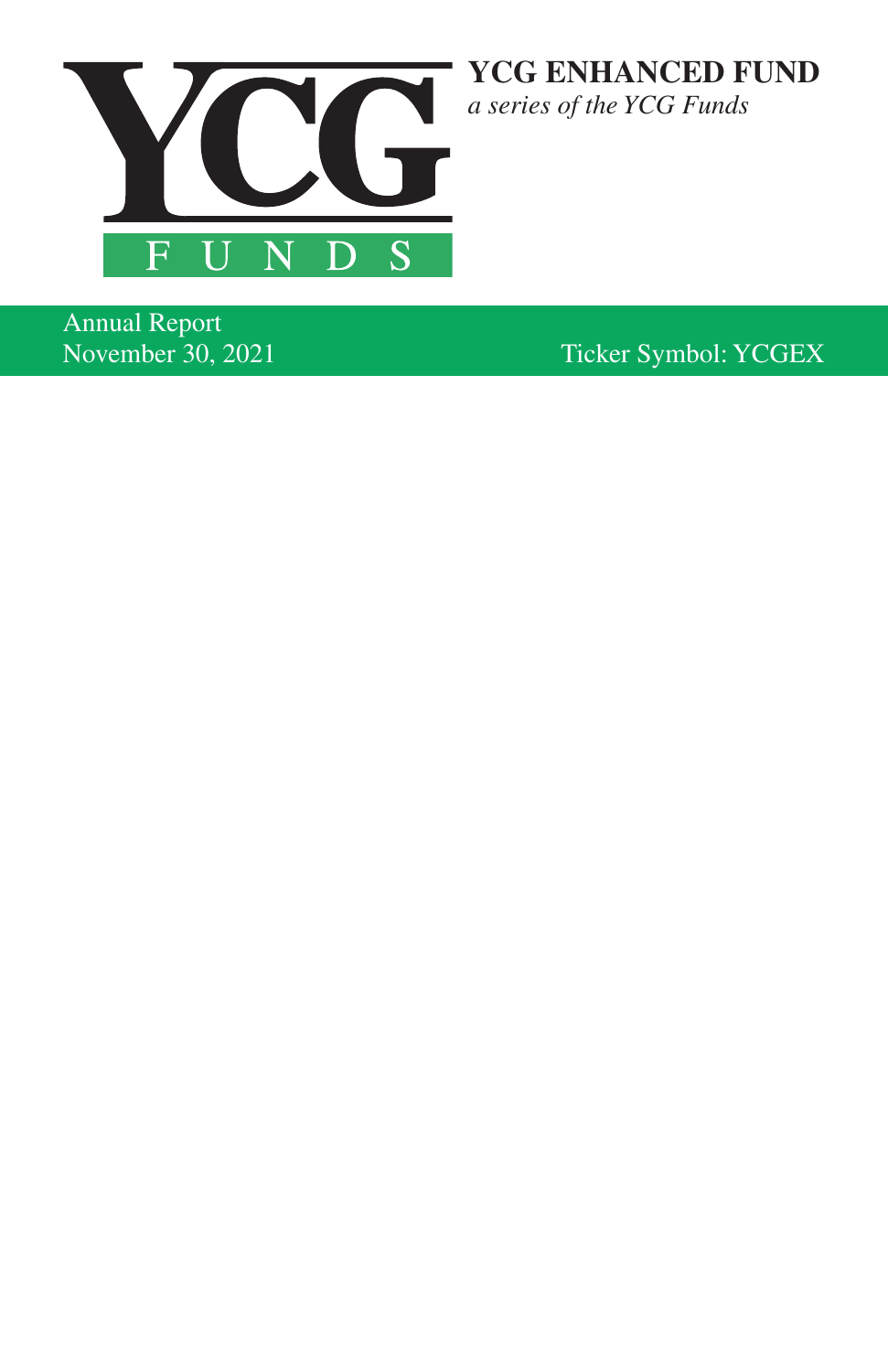#### **MESSAGE TO SHAREHOLDERS** (Unaudited)

Dear Fellow Shareholder:

For the fiscal year ended November 30, 2021, the YCG Enhanced Fund achieved a total net return of 29.90%. During the same time period, the S&P 500 Index had a total return of 27.92%, and the S&P Global Broad Market Index had a total return of 19.39%. The Fund's top five equity winners and top five equity losers during this period were as follows:

| TOP FIVE EQUITY            | TOP FIVE EQUITY            |  |
|----------------------------|----------------------------|--|
| <b>WINNERS</b>             | <b>LOSERS</b>              |  |
| MSCI, Inc.                 | Mastercard, Inc. - Class A |  |
| Microsoft Corp.            | CoStar Group, Inc.         |  |
| Alphabet, Inc. - Class C   | Unilever, PLC.             |  |
| CBRE Group, Inc. - Class A | Colgate-Palmolive Co.      |  |
| Moody's Corp.              | HDFC Bank, Ltd. - ADR      |  |

*The top 5 equity winners and equity losers are determined based on a ranking of the dollar gains and losses of all the equity securities owned in the portfolio over the period specified above. This calculation excludes the portfolio's options positions, which may have experienced a gain or a loss during the period specified. Additionally, the Fund seeks to maximize long term capital appreciation with reasonable investment risk. We believe that one year is too short a period to accurately assess the soundness of our investment strategy, and, thus, we try not to draw too many conclusions from the chart above. Instead, we evaluate ourselves by the Fund's performance over a full economic cycle, which we define as a period that includes both a recession and an economic expansion.*

Currently, one of the most dominant concerns among investors is inflation: specifically, whether the recent rapid price increases that we've seen in commodities, wages, and asset prices (stocks, housing) are signs of a transitory inflation or a more persistent, pernicious variety. Investors view this question as important since stocks are trading where they are, in part, because most high-grade bonds offer very little yield. Since most portfolios are a mix of stock and bonds, investors have come up with the acronym TINA ("There is no alternative") to describe this phenomenon of investors paying higher prices than they have historically for stocks since, unlike bonds, they appear to actually offer meaningfully positive long-term nominal and real returns. If a persistent, hard-to-control inflation forces the Fed to materially raise rates, then, suddenly, TINA isn't true anymore, and some investors may prefer the lower-but-historically-less-volatile returns of bonds, which could create downward pressure on stocks prices. In the remainder of this letter, we'll explain how we think about inflation and what changes we're making to the portfolio as a result.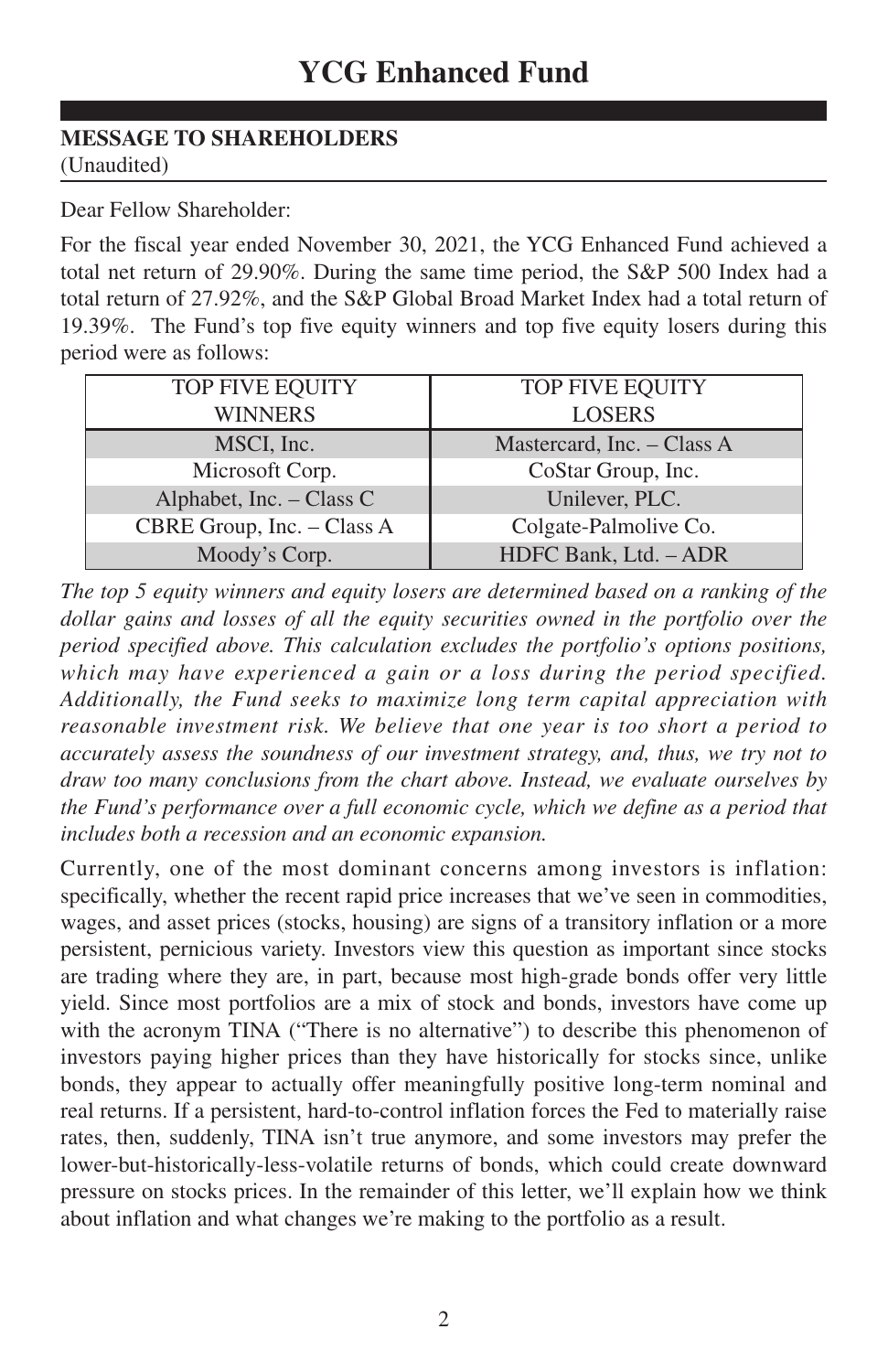## **Inflation**

Inflation occurs when the supply of money and credit increases relative to the supply of goods and services ("too much money chasing too few goods"). Deflation occurs when the supply of money and credit decreases relative to the supply of goods and services (not enough money and too many goods).

So, let's start with a sampling of deflationary pressures, which can occur when the supply of money and credit decreases or when the supply of goods and services increases.

- 1) Personal, corporate, and government debt paydown and/or cash buildup All else equal, when individuals, corporations, and governments, in aggregate, pay down debt or build up cash (in other words, when there are not enough new borrowers to match the savers), the supply of money and credit declines. This decline in money and credit might occur in response to a financial crisis that forces individuals, corporations, and governments to repair their balance sheets, and it also might occur in a benign economic environment if there are not enough attractive consumption and investment opportunities to induce net new borrowing. Since money and credit are the two sources of spending in an economy, when their supply declines, total spending declines. When total spending declines, but the supply of goods and services remains the same, the prices of goods and services must, in aggregate, adjust downward. Furthermore, since one person's spending is another person's income, this reduction in spending sometimes causes a deflationary spiral where reduced spending leads to reduced income which leads to further reduced spending and so on. (SUPPLY OF MONEY AND CREDIT DECREASES)
- 2) Globalization Globalization generally leads to a more optimal division of labor, which brings down the cost to produce goods and services. In a competitive market, a reduction in the costs of goods sold leads at least some companies to be willing to sell their products at a lower price, resulting in lower overall prices for goods and services. However, this deflation does not occur equally across countries. For the countries that have high-cost labor, such as the United States currently, there is more downward pressure on prices of goods and services, especially the labor component. In contrast, if a country has lower-cost labor that also has the infrastructure (education, roads, etc.) to supply desired goods and services, it can actually experience a golden age with a boom in real growth and healthy inflation, as China has recently experienced and as the U.S. did after World War II. (SUPPLY OF GOODS AND SERVICES INCREASES)
- 3) Technological progress Innovations such as automation, better communication and transportation networks, cheaper resource extraction techniques, and the invention or discovery of cheaper and/or better substitute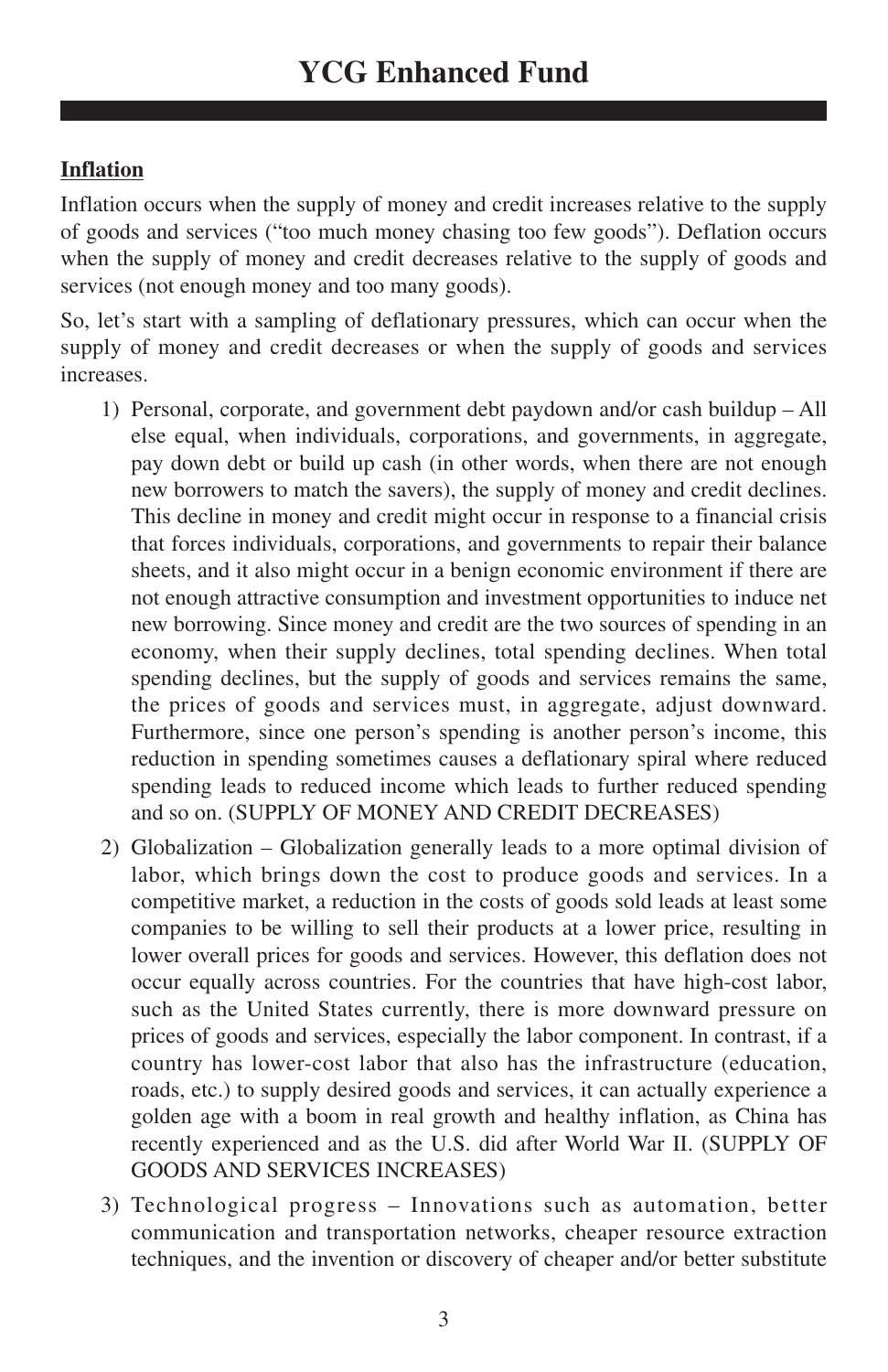products all decrease the price of goods and services. In other words, for the same amount of money, a society can produce and/or purchase more goods and services. (SUPPLY OF GOODS AND SERVICES INCREASES)

- 4) Reduction in the power of firms and workers to collude and/or collectively bargain – If employees can't form labor unions and corporations aren't allowed to collude with competitors, then they all have to compete with each other to earn income and profits, driving down prices. In other words, this competition increases the supply of workers, goods, and services for a given amount of money. (SUPPLY OF GOODS AND SERVICES INCREASES)
- 5) Changes in government policies and societal norms that increase the confidence that a given denomination of a country's money can be exchanged for a certain level of world output now and in the future – Confidence tends to increase, for example, when a government improves its fiscal discipline and trustworthiness by reducing corruption in government-contract bidding, by cutting projects that have demonstrated little societal return, and by allocating more to projects that have demonstrated strong returns, such as infrastructure and research and development. In these cases, a country's money is more valued by the international community and, therefore, it can purchase more global goods and services for the same amount of money and credit. (SUPPLY OF GOODS AND SERVICES INCREASES)

Below is a sampling of inflationary forces, which are mostly the reverse of the above deflationary forces:

- 1) Personal, corporate, and government debt increases All else equal, when individuals, corporations, and governments, in aggregate, choose to increase their debt (in other words, when there are more borrowers than savers), the supply of money and credit increases. Since money and credit are the two sources of spending in an economy, when their supply increases, total spending increases. When total spending increases but the supply of goods and services remains the same, the prices of goods and services must, in aggregate, adjust upward. Furthermore, as in the deflationary example, but in reverse, this increase in spending sometimes sets off a virtuous cycle where higher spending leads to higher income which leads to higher spending and so on. (SUPPLY OF MONEY AND CREDIT INCREASES)
- 2) Deglobalization When a country closes itself off from rest of the world, it removes workers, resources, factories, and some of its institutional knowledge from the global market, decreasing network effects and divisionof-labor efficiencies. This reduces the supply of goods and services available to each country for a given amount of money. (SUPPLY OF GOODS AND SERVICES DECREASES)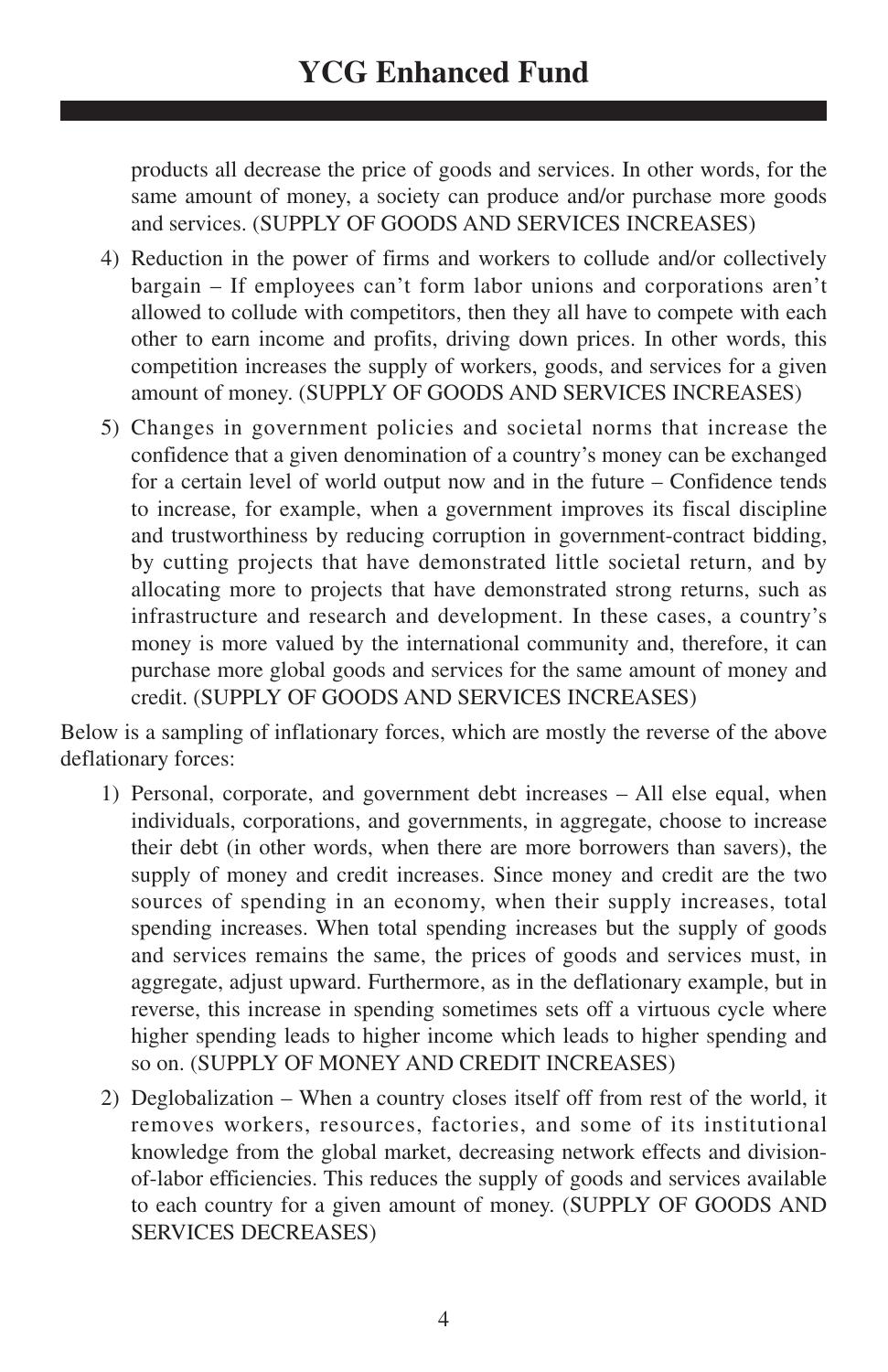- 3) Technological stasis or reversal as a result of written or unwritten rules that impede innovation such as government price controls, regulatory red tape, and cultural norms that discourage entrepreneurship. (SUPPLY OF GOODS AND SERVICES DECREASES)
- 4) Increases in the power of firms and workers to collude and/or collectively bargain, reducing the supply of workers or products for a given amount of money. (SUPPLY OF GOODS AND SERVICES DECREASES)
- 5) Changes in government policies and societal norms that decrease the confidence that a given denomination of a country's money can be exchanged for a certain level of world output now and in the future. For example, all other things equal, when a government dilutes the value of a country's money by printing more of it, threatens not to honor existing debt, or institutes rules that weaken the economy to the extent that investors begin to question the long-term capacity of the economy to support its debt, it is contributing to inflationary pressures. Similarly, societal norms moving towards more widespread cheating on taxes and/or refusal to pay debts also create inflationary pressure. In most of these cases, a country's money is less valued by the international community and so it can purchase fewer global goods and services for the same amount of money and credit. In the case of money printing, the supply of money and credit increases. (SUPPLY OF GOODS AND SERVICES DECREASES AND/OR SUPPLY OF MONEY AND CREDIT INCREASES)
- 6) Natural disasters Earthquakes, hurricanes, droughts, and pandemics all tend to decrease the supply of goods and services, either directly or indirectly. Direct impacts include droughts that wipe out crops, earthquakes that destroy factories, and pandemics that result in loss of life (which reduces the supply of labor). Indirect impacts include social distancing and other safety measures that reduce productivity and, therefore, decrease the supply of goods and services that can be produced with a given amount of money. (SUPPLY OF GOODS AND SERVICES DECREASES)

The above list shows that many causal factors need to be measured in order to predict inflation. As you probably noticed, creating accurate measurements for some of these categories is a Herculean task in and of itself. However, two additional considerations show that measurement problems are just the tip of the iceberg. First, each of these factors interacts in complex ways with all the other factors. In other words, in the real world, all is not equal. Changes in technological progress are not independent of globalization which is not independent of society's aggregate balance sheet choices. Changes in one factor cause changes in other factors which cause changes in other factors and so on. Second, there is a huge and unpredictable psychological component to many of these factors. For instance, changes in government policy such as more money printing or increased government deficits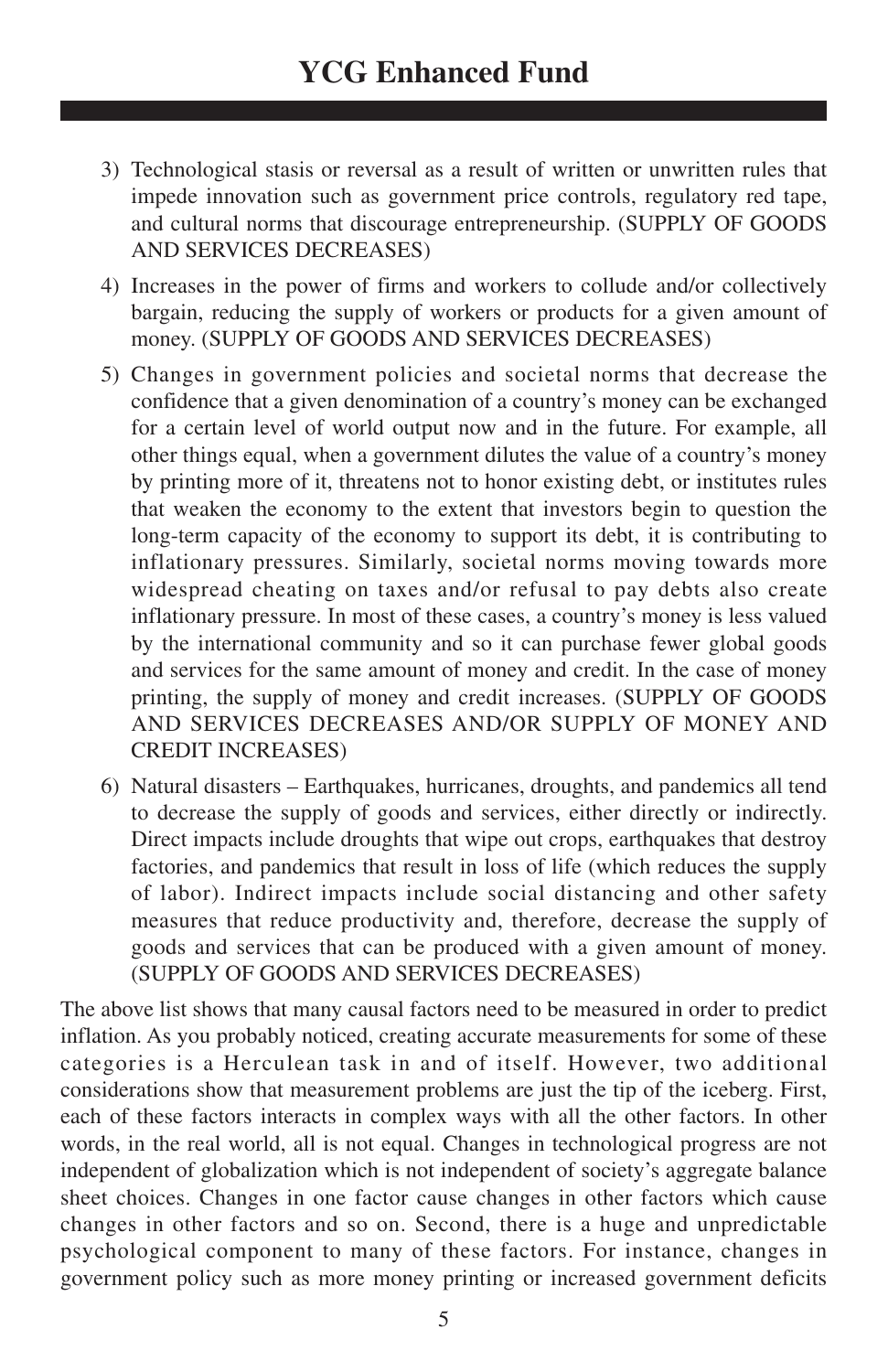and debt sometimes scare individuals and corporations into reducing their spending by enough that the deflationary pressure of their behaviors outweighs the inflationary pressure of the government's behavior. Other times, individuals and businesses increase their spending as a result of increased government deficits, accelerating inflationary pressures.

A look at the current situation provides a real-world example. Most economists believe the inflation we're currently experiencing has been caused by both a decrease in the supply of goods and services and an increase in the supply of money and credit:

SUPPLY OF GOODS AND SERVICES (NET DECREASE):

- 1) Business closures during lockdowns (DECREASE)
- 2) New business start-ups, many of them online (INCREASE)
- 3) Protocols to prevent the spread of COVID that limited the number of people who could be in the same room or that made it harder for each person to do their job, both of which impacted output, especially at factories that produce and warehouses that ship durable goods. These issues are ongoing with COVID still wreaking havoc in key countries such as Brazil, India, and Indonesia. (DECREASE)
- 4) COVID protocols limiting international travel, even for business reasons, which disrupted global supply chains, either preventing or delaying movement of goods through the supply chain. These issues are ongoing with COVID still wreaking havoc in key countries such as Brazil, India, and Indonesia. (DECREASE)
- 5) With enhanced unemployment benefits that replaced or enhanced incomes as well as the return of day trading combined with an ebullient stock market, many workers are reluctant to return to the workforce, causing labor shortages and rising wages. (DECREASE)

#### SUPPLY OF MONEY AND CREDIT (NET INCREASE)

- 1) Enhanced unemployment benefits, stimulus checks, and a whole host of other unprecedented deficit-driven government spending initiatives have increased society's aggregate debt and, when combined with ebullient housing and stock markets, have increased the current incomes and the perceived wealth of many people (INCREASE)
- 2) Loan and rent forbearance programs (INCREASE)
- 3) Virus fears reduced discretionary spending, increased cash buildup, and improved debt pay down, putting many individuals in the position to splurge as the economy opens back up. (DECREASE THEN POTENTIALLY NET INCREASE)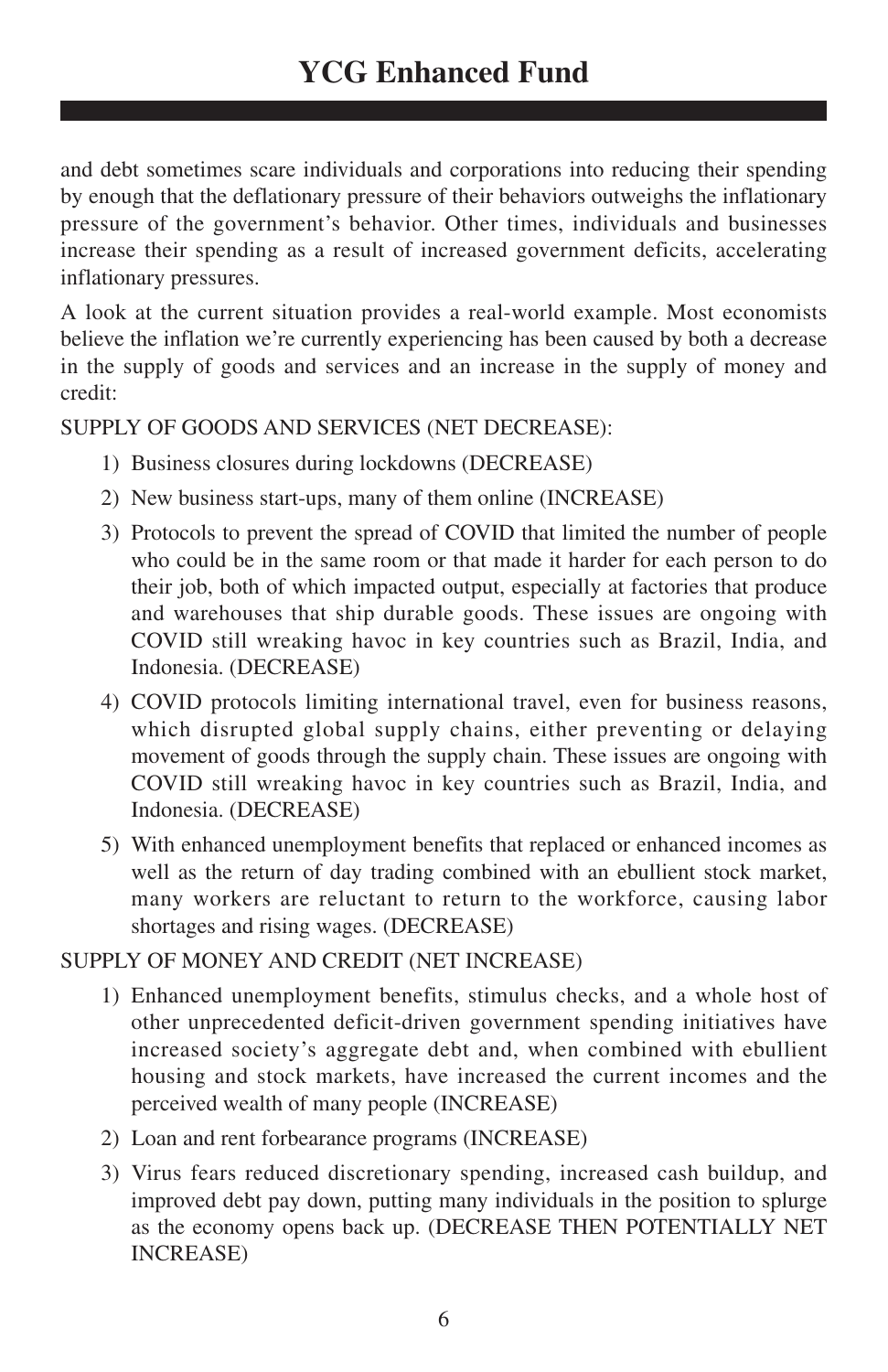- 4) COVID forced people to confront their mortality, couped them up, and shut down many of their favorite activities. This combination has created a strong emotional desire in many to spend regardless of budget. The surging popularity of the acronym YOLO, which stands for "You only live once," demonstrates the ubiquity of these feelings. (DECREASE THEN INCREASE)
- 5) COVID suddenly and unexpectedly drove a major mix shift in spending, away from experiences and towards durable goods, including housing. It takes time to build the capacity to meet this unexpected stairstep up in demand. 1 (MIXED: DECREASE IN EXPERIENCES AND INCREASE IN DURABLE GOODS)

In our view, the above rationale seems to explain the inflation we're currently experiencing. However, it unfortunately doesn't help us to answer the question that really matters: Is this a transitory inflation, or is it the start of a more secular, sustained inflation? In order to answer this question, we need to answer a whole host of questions, including but not limited to: Is the housing market strength (and the willingness of many millennials to take on new debt to fund housing investment and consumption) sustainable, and, if so, how long will it take for supply to catch up to this newfound demand? Did recent COVID experiences cause individuals and corporations to be more averse to debt in the future, or have government actions bolstered confidence to continue borrowing? If there is increased borrowing demand, will banks actually lend and thereby the money multiplier increase, or will there continue to be a decrease in the velocity of money? Is the government willing to continue huge government deficits, and, if so, will they be used to fund high-return projects such as investments in research and development and infrastructure, or will they be used to fund stimulus payments that are perhaps less likely to produce durable increases in productivity and growth? Will enhanced unemployment benefits expire, turning today's labor shortage into a labor glut? Will COVID and the continuing China-U.S. tensions result in a long-term move away from globalization, in which supply chains are optimized not for speed and cost but for resilience, or will the global supply chain be repaired and relubricated in short order? Will productivity dramatically increase, due to the pandemic supercharging innovation and capital spending, thereby reinforcing the persistent and decades-long deflationary pressure on wages for many workers in the U.S? Unfortunately, there are too many unknowable factors interacting in ways that are too complex and unpredictable to model future inflation with any degree of accuracy.

So, if we can't predict future inflation (or any other macroeconomic factors, for that matter), what can we do?

\_\_\_\_\_\_\_\_\_\_\_\_

<sup>1</sup> See https://www.vox.com/the-goods/22445613/behavioral-economics-budget-post-pandemic.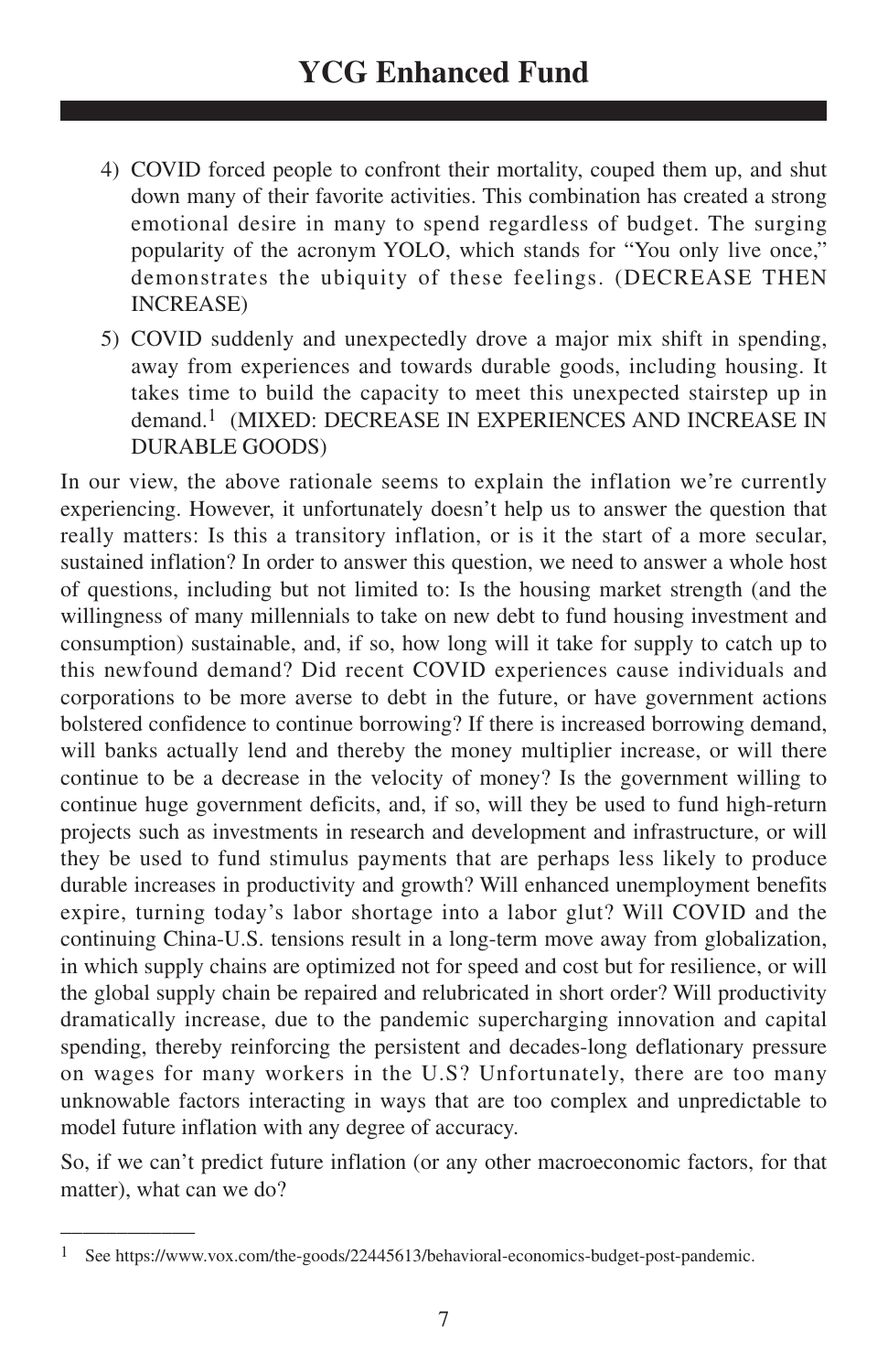Well, we can prepare. And, to us, that means owning a portfolio that can deal reasonably well with both inflation and deflation. In our view, the Fund's portfolio full of a diverse collection of global champions with enduring pricing power, ownership-minded management teams, and conservative balance sheets is such a portfolio. If the economy experiences future inflation, we think these businesses have such strong pricing power that they will be able to raise prices at least as fast as any cost increases that they experience and probably even faster. When combined with these companies' attractive volume growth opportunities, we believe these price increases will drive persistent, high-return-on-invested-capital earnings growth that will, over the long-term, mostly offset any valuation multiple contraction that they experience from higher interest rates. If the economy experiences deflation, we believe these companies' pricing power will enable them to keep their prices from falling as fast as their costs and that their dominant market positions and conservative balance sheets will enable them to grow their market share through aggressive investments in customer acquisition and through the purchase of distressed competitors.

Furthermore, because we believe investors tend to overly penalize businesses that they fear will be negatively impacted by the dominant macroeconomic narratives of the moment, we've used the recent inflation fears and excitement over the postpandemic recovery as an opportunity to rebalance the portfolio. Therefore, we added to or introduced new stocks in the Fund's portfolio that sold off because they have more stable cash flows and thus benefit less from inflation and economic strength, including the Fund's Big Tech, software, and information services holdings. Conversely, we trimmed some of the more cyclical positions the Fund owns such as its bank, commercial real estate brokerage, and luxury holdings, all of which benefit from the inflation and economic recovery narrative and thus have experienced strong recent stock price performance.

## **Concluding Thoughts**

The level of future inflation is undoubtedly an important component of future returns for both individual stocks and the market as a whole. As a result, it's understandable that investors spend a lot of time thinking about it. Unfortunately, there are many things about that future that are impossible to predict, and inflation is one of them. Therefore, as with all other macroeconomic factors, we try to prepare rather than predict. By concentrating the Fund's portfolio dollars on a diverse collection of global champions that possess enduring pricing power, ownership-minded management teams, and conservative balance sheets, we believe the Fund is prepared to both survive and thrive through a wide range of future economic scenarios. By adding portfolio dollars to stocks that underperform as a result of inflation fears and by trimming the Fund's exposure to stocks that outperform as a result of these fears, we believe the Fund can capitalize on investors' chronic short-termism and enhance the long-term, risk-adjusted return of its portfolio.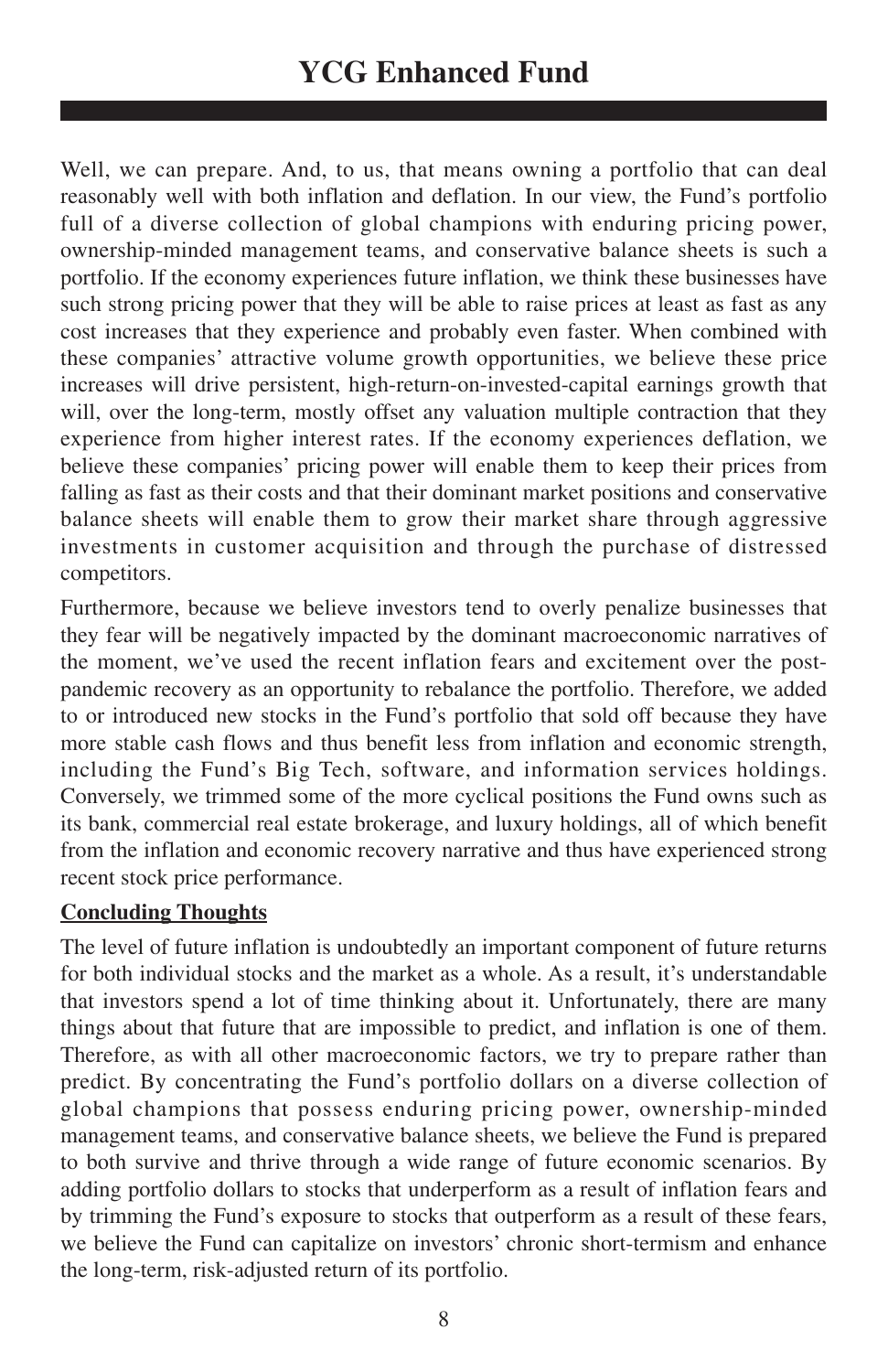In our view, the key to successful long-term investing is to adopt a sensible game plan and then to execute this game plan in a disciplined way. We can adopt a sensible game plan on our own but we can only execute it in a disciplined way if you, the Fund shareholder, fully understand our investment process. This is why we spend so much time on our thought process in these quarterly letters. And it also explains why we continue to be so grateful to you for the trust and grace you display by allowing us to steward your hard-earned savings through both good times and bad. Know that we take this responsibility incredibly seriously and that we are invested right alongside you.

Finally, we hope you have a great 2022, and please reach out to us with any questions or concerns you may have. We are here to help!

Sincerely,

The YCG Team

**Past performance does not guarantee future results.**

**Mutual fund investing involves risk. Principal loss is possible. The Fund is non-diversified, meaning it may concentrate its assets in fewer individual holdings than a diversified fund. Therefore, the Fund is more exposed to individual stock volatility than a diversified fund. The Fund invests primarily in equity securities without regard to market capitalization, thus investments will be made in mid and smaller capitalization companies, which involve additional risks such as limited liquidity and greater volatility. The Fund may also write put options and covered call options on a substantial portion of the Fund's long equity portfolio, which have the risks of early option contract assignment forcing the Fund to purchase the underlying stock at the exercise price which may be the cause of significant losses due to the failure of correctly predicting the direction of securities prices, interest rates and currency exchange rates. The investment in options is not suitable for all investors. Covered call writing may limit the upside of an underlying security. The Fund may also invest in foreign securities which involve political, economic and currency risks, greater volatility, and differences in accounting methods. Investments in debt securities typically decrease in value when interest rates rise. This risk is usually greater for longer-term debt securities. Investment in lower-rated, non-rated and distressed securities presents a greater risk of loss to principal and interest than higher-rated securities.**

#### **Diversification does not guarantee a profit or protect from loss in a declining market.**

Fund holdings and sector allocations are subject to change at any time and should not be considered recommendations to buy or sell any security. Please see the Schedule of Investments in this report for a complete list of Fund holdings.

The S&P 500 or Standard & Poor's 500 Index is a market-capitalization-weighted index of the 500 largest U.S. publicly traded companies. The index is widely regarded as the best gauge of large-cap U.S. equities.

The S&P Global Broad Market Index is a market capitalization-weighted index that provides a broad measure of the global equities markets and includes approximately 11,000 companies in more than 52 countries covering both developed and emerging markets.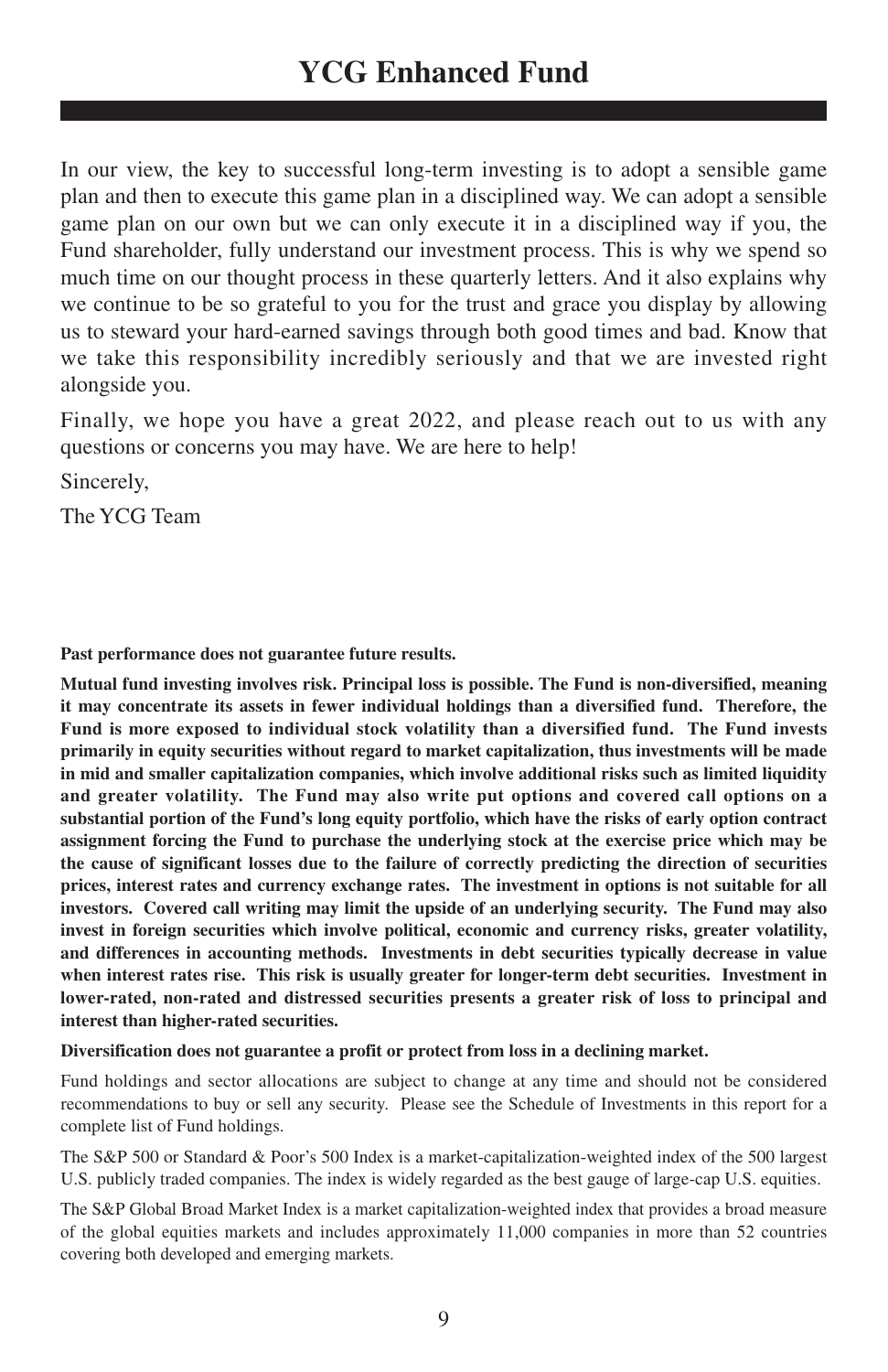Cash flow is a measure of changes in a company's cash account during an accounting period, specifically its cash income minus the cash payments it makes. All else being equal, we greatly prefer companies that have high "free cash flows," which we define as the cash flow from operations that is left over after spending on maintenance capital expenditures and acquisitions that are required to protect the business. In other words, it's the cash flow from operations that is free and clear to be distributed to shareholders in the form of dividends and share repurchases, and/or to be allocated towards ways to grow the existing business through means such as "growth" acquisitions or new capital expenditures, or simply pay down debt. Typically, we calculate this by looking at a normalized view of net income plus depreciation and amortization minus the maintenance capital expenditures and acquisitions that are required to protect the business, adjusted for often overlooked items such as pensions, stock option expenses, and leases.

The forward risk-adjusted rate of return of a stock is our probability- and risk-weighted estimate of the compound annualized return we believe we are likely to achieve by owning the stock. Using our methodology, the forward risk-adjusted rate of return is calculated by taking the sum total of the free cash flow per share of the company divided by its price (its "Free Cash Flow Yield") and the long-term rate at which we expect these free cash flows to grow (the "Growth Rate of Free Cash Flow") and then adjusting this number up or down based on the risk inherent in the stock (i.e. how wide the potential distribution of expected returns are in the various possible future scenarios).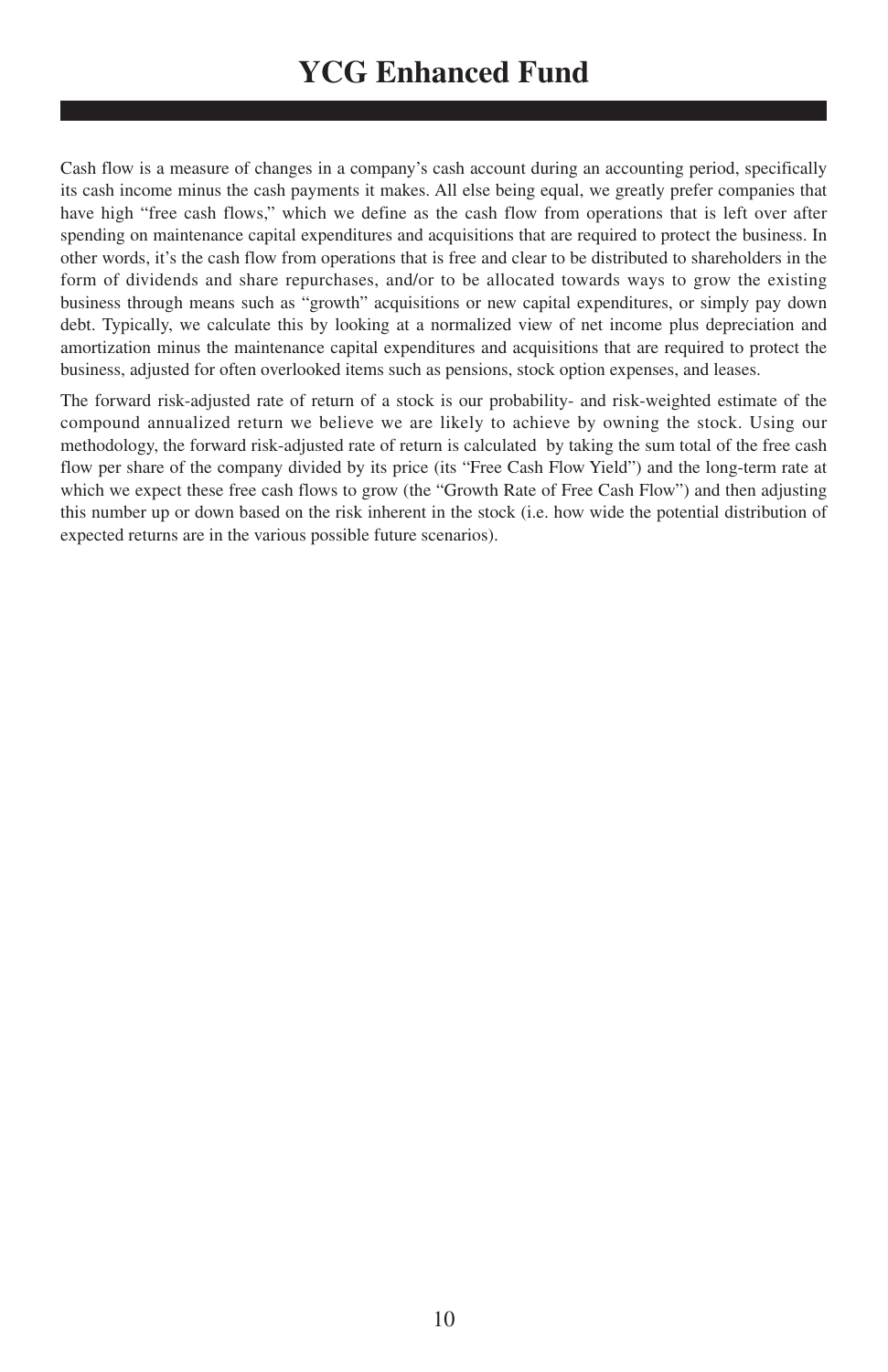## **EXPENSE EXAMPLE**

For the six months ended November 30, 2021 (Unaudited)

As a shareholder of the YCG Enhanced Fund (the "Fund"), you incur ongoing costs, including management fees and other Fund expenses. If you invest through a financial intermediary, you may also incur additional costs such as a transaction fee charged on the purchase or sale of the Fund or an asset-based management fee. This example is intended to help you understand your ongoing costs (in dollars) of investing in the Fund and to compare these costs with the ongoing costs of investing in other mutual funds.

The Example is based on an investment of \$1,000 invested at the beginning of the period and held for the entire period from June 1, 2021 to November 30, 2021.

### **Actual Expenses**

The first line of the table on the next page provides information about actual account values and actual expenses. You may use the information provided in this line, together with the amount you invested, to estimate the expenses that you paid over the period. Simply divide your account value by \$1,000 (for example, an \$8,600 ending account value divided by  $$1,000 = 8.6$ ), then multiply the result by the number in the first line under the heading entitled "Expenses Paid During the Period" to estimate the expenses you paid on your account during the period.

## **Hypothetical Example for Comparison Purposes**

The second line of the table on the next page provides information about hypothetical account values and hypothetical expenses based on the Fund's actual expense ratio and an assumed rate of return of 5% per year before expenses, which is not the Fund's actual return. The hypothetical account values and expenses may not be used to estimate the actual ending account balance or expenses you paid for the period. You may use this information to compare the ongoing costs of investing in the Fund and other funds. To do so, compare this 5% hypothetical example with the 5% hypothetical examples that appear in the shareholder reports of the other funds.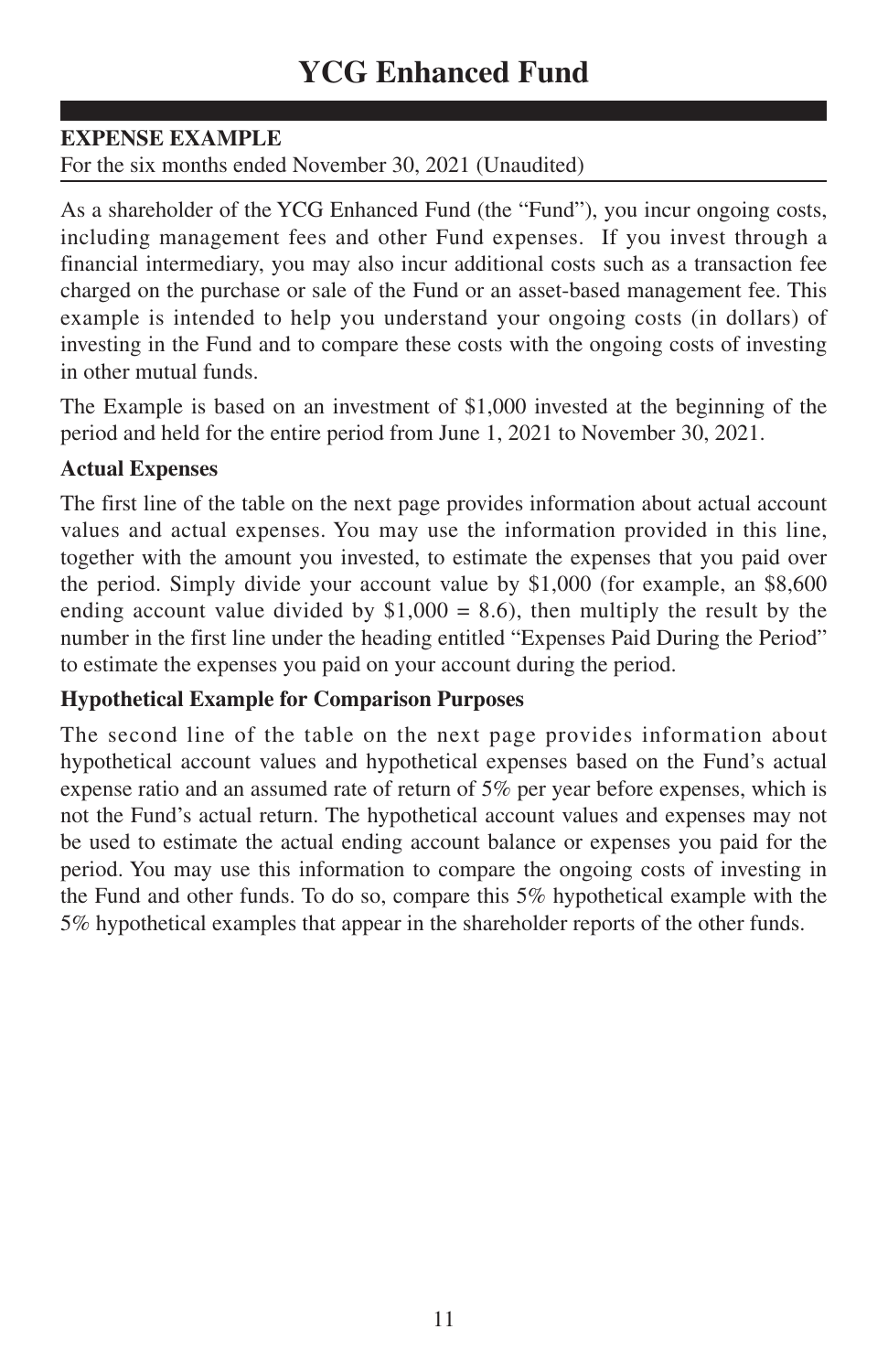## **EXPENSE EXAMPLE (continued)**

For the six months ended November 30, 2021 (Unaudited)

Please note that the expenses shown in the table are meant to highlight your ongoing costs only and do not reflect any costs that may be associated with investing in the Fund through a financial intermediary. Therefore, the second line of the table is useful in comparing the ongoing costs only, and will not help you determine the relative total costs of owning different funds. In addition, if any costs associated with investing through a financial intermediary were included, your costs would have been higher.

|                                             | <b>Beginning</b><br><b>Account Value</b><br>6/1/21 | Ending<br><b>Account Value</b><br>11/30/21 | <b>Expenses Paid</b><br>During Period <sup>(a)</sup><br>$6/1/21 -$<br>11/30/21 |
|---------------------------------------------|----------------------------------------------------|--------------------------------------------|--------------------------------------------------------------------------------|
| Actual                                      | \$1,000.00                                         | \$1,100.50                                 | \$6.27                                                                         |
| Hypothetical (5% return<br>before expenses) | 1,000.00                                           | 1,019.10                                   | 6.02                                                                           |

(a) Expenses are equal to the Fund's annualized expense ratio of 1.19%, multiplied by the average account value over the period, multiplied by 183/365 to reflect the period.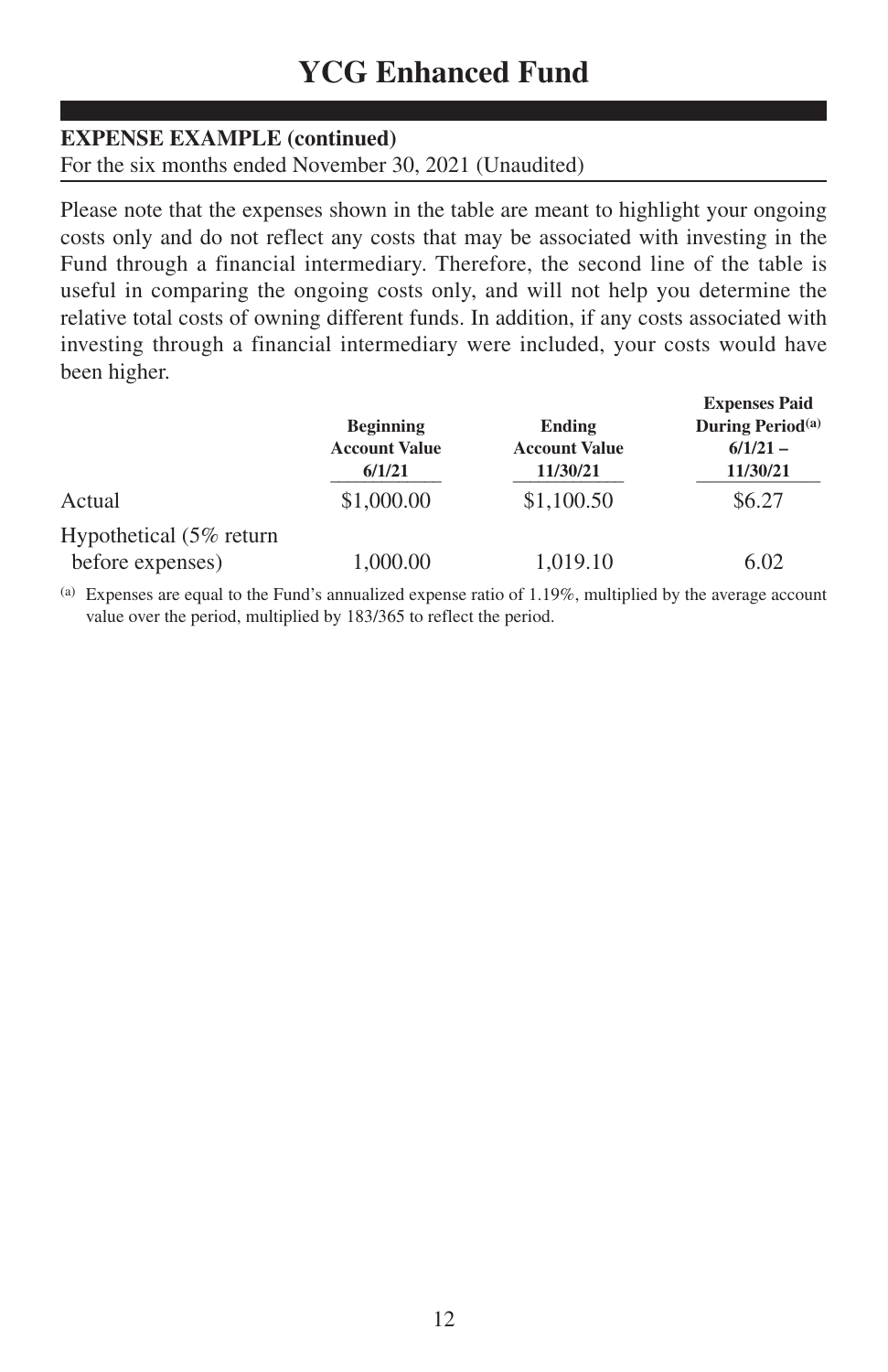

**GROWTH OF \$10,000 INVESTMENT** (Unaudited)

*This chart assumes an initial gross investment of \$10,000 made on December 28, 2012 (commencement of the Fund's operations). Returns shown include the reinvestment of all dividends. Returns shown do not reflect the deductions of taxes that a shareholder would pay on Fund distributions or the redemption of Fund shares. In the absence of fee waivers and reimbursements, when they are necessary to keep expenses at the expense cap, total return would be reduced. Past performance is not predictive of future performance. Investment return and principal value will fluctuate so that your shares, when redeemed, may be worth more or less than original cost. Index returns do not reflect the effects of fees or expenses. It is not possible to invest directly in an index.*

|                               | <b>One Year</b> | <b>Three Year</b> | <b>Five Year</b> | <b>Since Inception</b><br>(12/28/2012) |
|-------------------------------|-----------------|-------------------|------------------|----------------------------------------|
| <b>Average Annual Returns</b> |                 |                   |                  |                                        |
| <b>YCG Enhanced Fund</b>      | 29.90%          | 23.85%            | 19.82%           | 15.98%                                 |
| $S\&P 500$ Index              | 27.92%          | 20.38%            | $17.90\%$        | $16.41\%$                              |
| S&P Global BMI                |                 |                   |                  |                                        |
| <b>Total Return Index</b>     | $19.39\%$       | $16.03\%$         | $14.14\%$        | 11.54%                                 |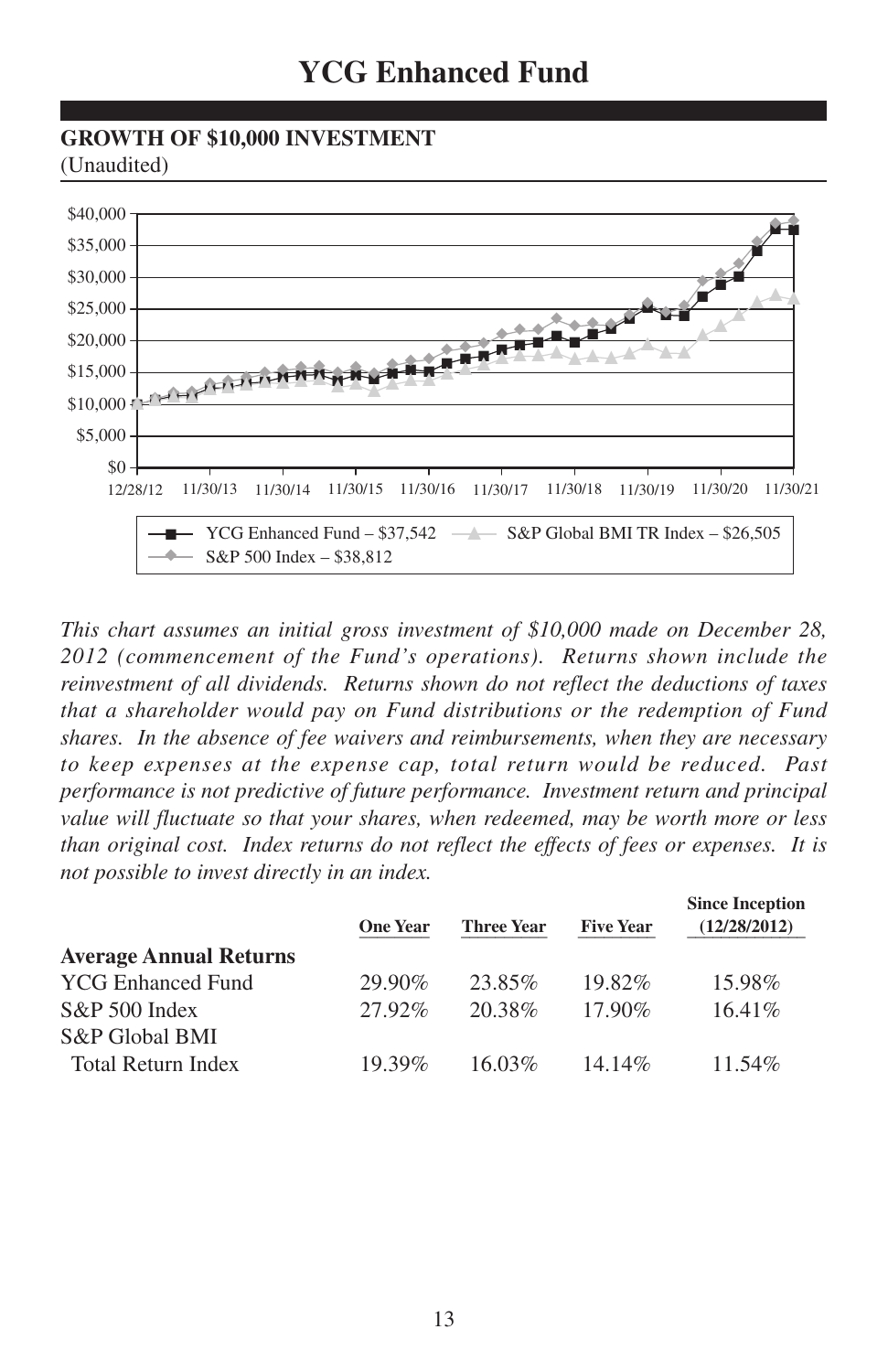## **TOP TEN EQUITY HOLDINGS**

November 30, 2021 (Unaudited)

| Percentage of<br><b>Net Assets</b> |
|------------------------------------|
| 5.56%                              |
| 5.36%                              |
| 5.24%                              |
| $5.11\%$                           |
| 4.83%                              |
| $4.50\%$                           |
| $3.77\%$                           |
| $3.62\%$                           |
| $3.53\%$                           |
| $3.21\%$                           |
| 44.73%                             |
|                                    |

#### **ALLOCATION OF PORTFOLIO HOLDINGS (as a % of net assets)** November 30, 2021 (Unaudited)



For Fund compliance purposes, the Fund's industry classifications refer to any one or more of the industry sub-classifications used by one or more widely recognized market indexes or ratings group indexes, and/or they may be defined by Fund management. This definition does not apply for all purposes of this report, which may combine sub-classifications for reporting ease. Categories are shown as a percentage of net assets.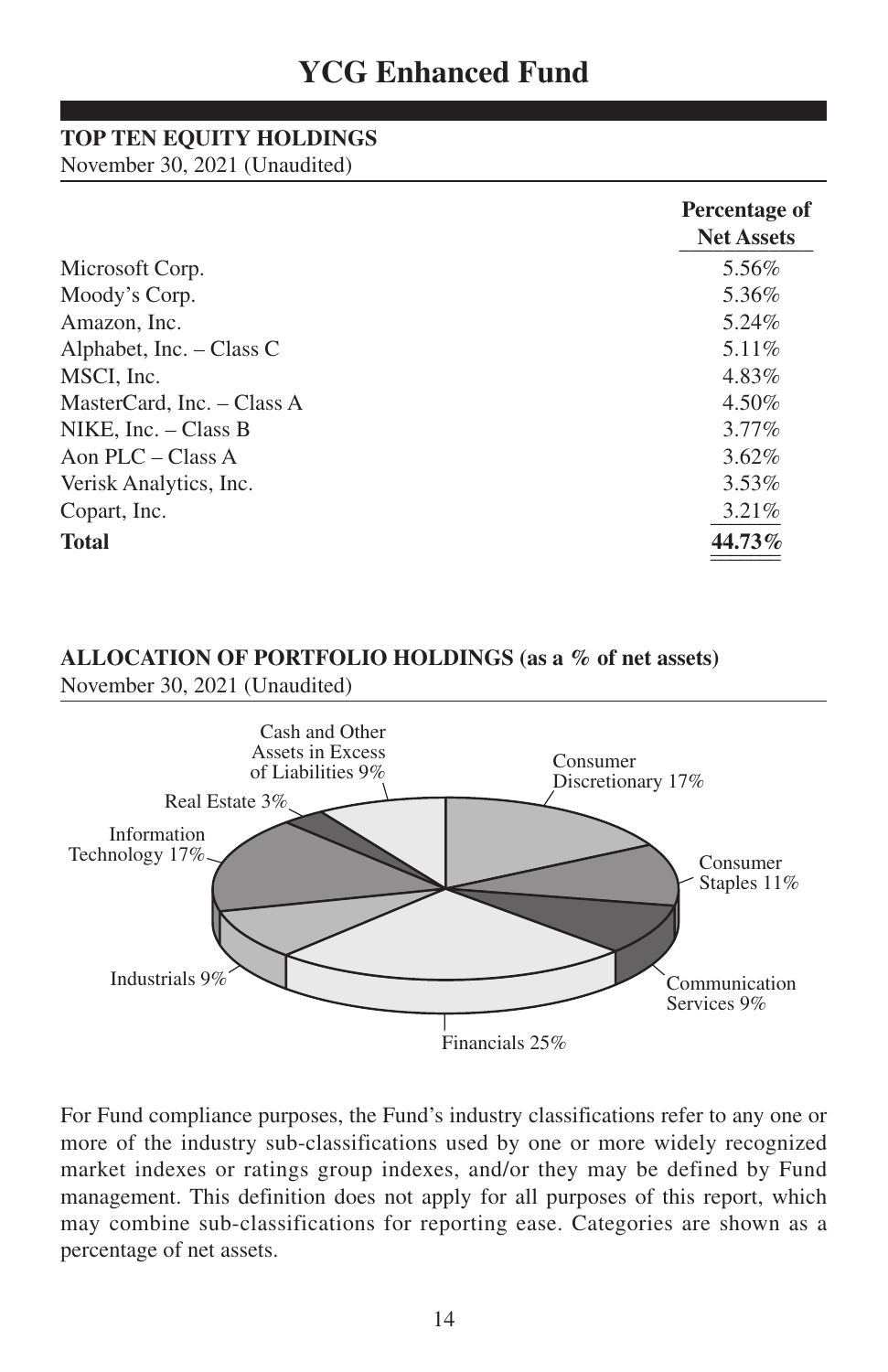#### **SCHEDULE OF INVESTMENTS**

November 30, 2021

|                                          | <b>Shares</b> | <b>Value</b>    |
|------------------------------------------|---------------|-----------------|
| <b>COMMON STOCKS - 90.85%</b>            |               |                 |
| Automobiles – $1.09\%$                   |               |                 |
| Ferrari NV (a)                           | 22,928        | 5,971,827<br>\$ |
| Banks $-2.76\%$                          |               |                 |
| HDFC Bank Ltd. - ADR (a)                 | 143,521       | 9,396,320       |
| JPMorgan Chase & Co.                     | 35,532        | 5,643,547       |
|                                          |               | 15,039,867      |
| Beverages $-1.67\%$                      |               |                 |
| PepsiCo., Inc.                           | 56,870        | 9,086,689       |
| Capital Markets - 12.84%                 |               |                 |
| Moody's Corp.                            | 74,847        | 29,238,232      |
| MSCI, Inc.                               | 41,877        | 26,359,478      |
| S&P Global, Inc.                         | 19,003        | 8,660,237       |
| The Charles Schwab Corp.                 | 75,044        | 5,807,655       |
|                                          |               | 70,065,602      |
| Commercial Services & Supplies $-3.21\%$ |               |                 |
| Copart, Inc. (b)                         | 120,695       | 17,520,086      |
| Hotels, Restaurants & Leisure - 1.27%    |               |                 |
| Booking Holdings, Inc. (b)               | 3,294         | 6,923,494       |
| Household Products - 2.98%               |               |                 |
| Colgate-Palmolive Co.                    | 99,311        | 7,450,311       |
| The Procter & Gamble Co. (c)             | 60,754        | 8,783,813       |
|                                          |               | 16,234,124      |
| Insurance $-9.52\%$                      |               |                 |
| Aon PLC – Class A $(a)(c)$               | 66,807        | 19,759,506      |
| Marsh & McLennan Cos, Inc.               | 100,424       | 16,471,545      |
| The Progressive Corp.                    | 168,897       | 15,697,287      |
|                                          |               | 51,928,338      |
| Interactive Media & Services - 9.11%     |               |                 |
| Alphabet, Inc. - Class C (b)             | 9,776         | 27,852,215      |
| Meta Platforms, Inc. - Class A (b)       | 50,331        | 16,330,396      |
| Tencent Holdings Ltd. - ADR (a)          | 94,651        | 5,532,351       |
|                                          |               | 49,714,962      |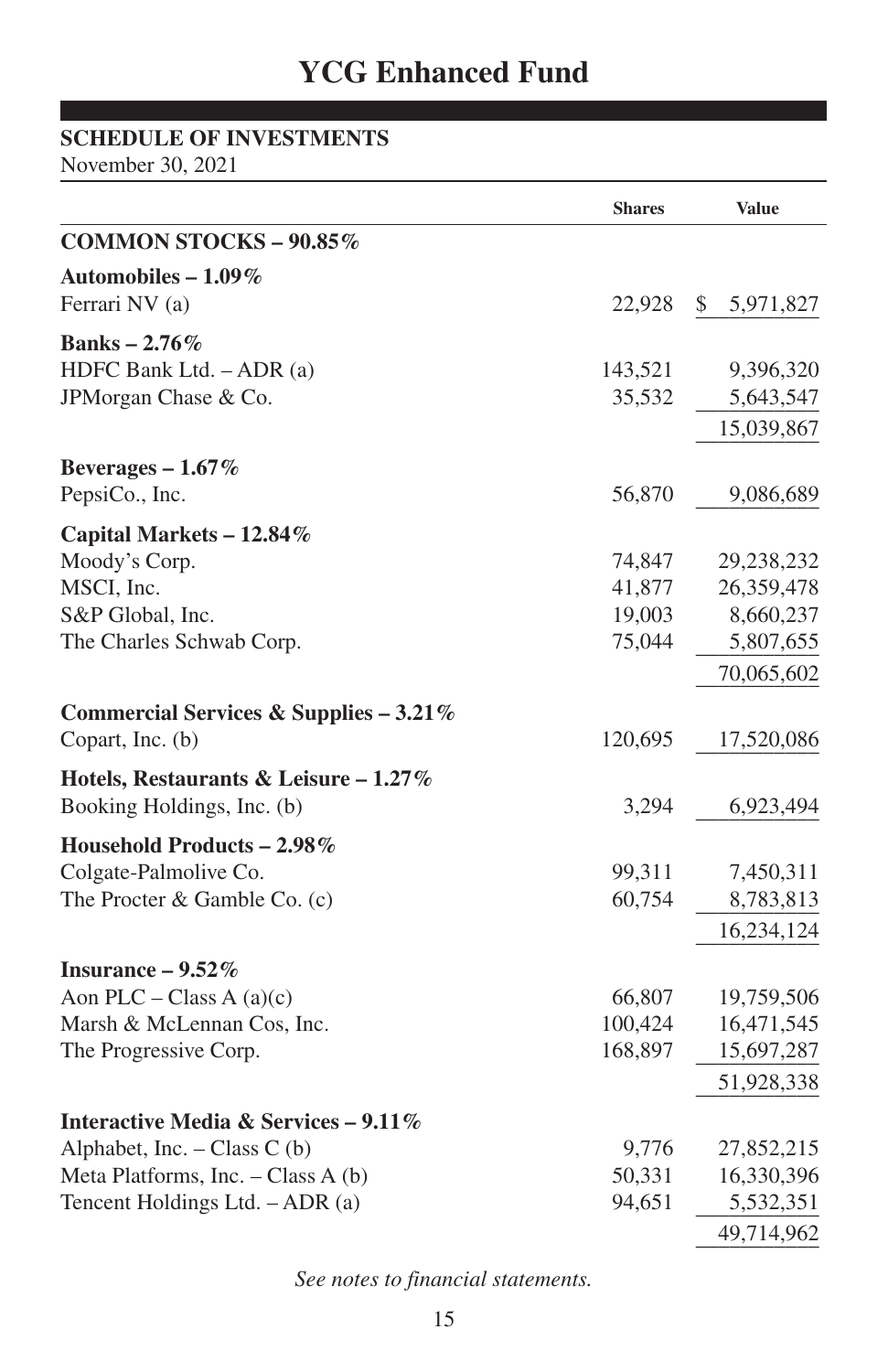## **SCHEDULE OF INVESTMENTS (continued)**

November 30, 2021

|                                                    | <b>Shares</b> | <b>Value</b> |
|----------------------------------------------------|---------------|--------------|
| COMMON STOCKS - 90.85% (continued)                 |               |              |
| Internet & Direct Marketing Retail - 5.64%         |               |              |
| Alibaba Group Holding Ltd. $-$ ADR (a)(b)          | 17,184        | \$2,191,476  |
| Amazon.com, Inc. (b)                               | 8,144         | 28,561,578   |
|                                                    |               | 30,753,054   |
| IT Services $-5.51\%$                              |               |              |
| MasterCard, Inc. - Class A                         | 77,951        | 24,548,329   |
| PayPal Holdings, Inc. (b)                          | 9,876         | 1,825,974    |
| Visa, Inc. - Class A                               | 18,925        | 3,667,097    |
|                                                    |               | 30,041,400   |
| Personal Products - 6.48%                          |               |              |
| L'Oreal SA $(a)(d)$                                | 33,168        | 14,952,232   |
| The Estee Lauder Companies, Inc. - Class A         | 39,548        | 13, 132, 704 |
| Unilever $PLC - ADR$ (a)                           | 143,369       | 7,290,314    |
|                                                    |               | 35,375,250   |
| Professional Services - 5.81%                      |               |              |
| CoStar Group, Inc. (b)                             | 159,944       | 12,437,246   |
| Verisk Analytics, Inc.                             | 85,668        | 19,264,163   |
|                                                    |               | 31,701,409   |
| Real Estate Management & Development - 2.90%       |               |              |
| CBRE Group, Inc. - Class A (b)                     | 165,570       | 15,823,525   |
|                                                    |               |              |
| Software $-9.27\%$                                 |               |              |
| Adobe, Inc. (b)                                    | 12,828        | 8,592,836    |
| Intuit, Inc.                                       | 17,911        | 11,683,345   |
| Microsoft Corp.                                    | 91,685        | 30,310,144   |
|                                                    |               | 50,586,325   |
| Technology Hardware, Storage & Peripherals - 1.75% |               |              |
| Apple, Inc.                                        | 57,807        | 9,555,497    |
| Textiles, Apparel & Luxury Goods - 9.04%           |               |              |
| Adidas AG (a)                                      | 18,342        | 5,315,843    |
| Hermes International (a)                           | 7,311         | 13,705,638   |
| LVMH Moet Hennessy Louis Vuitton SE (a)            | 12,432        | 9,680,425    |
| NIKE, Inc. - Class B                               | 121,659       | 20,589,569   |
|                                                    |               | 49,291,475   |
| TOTAL COMMON STOCKS (Cost \$268,301,432)           |               | 495,612,924  |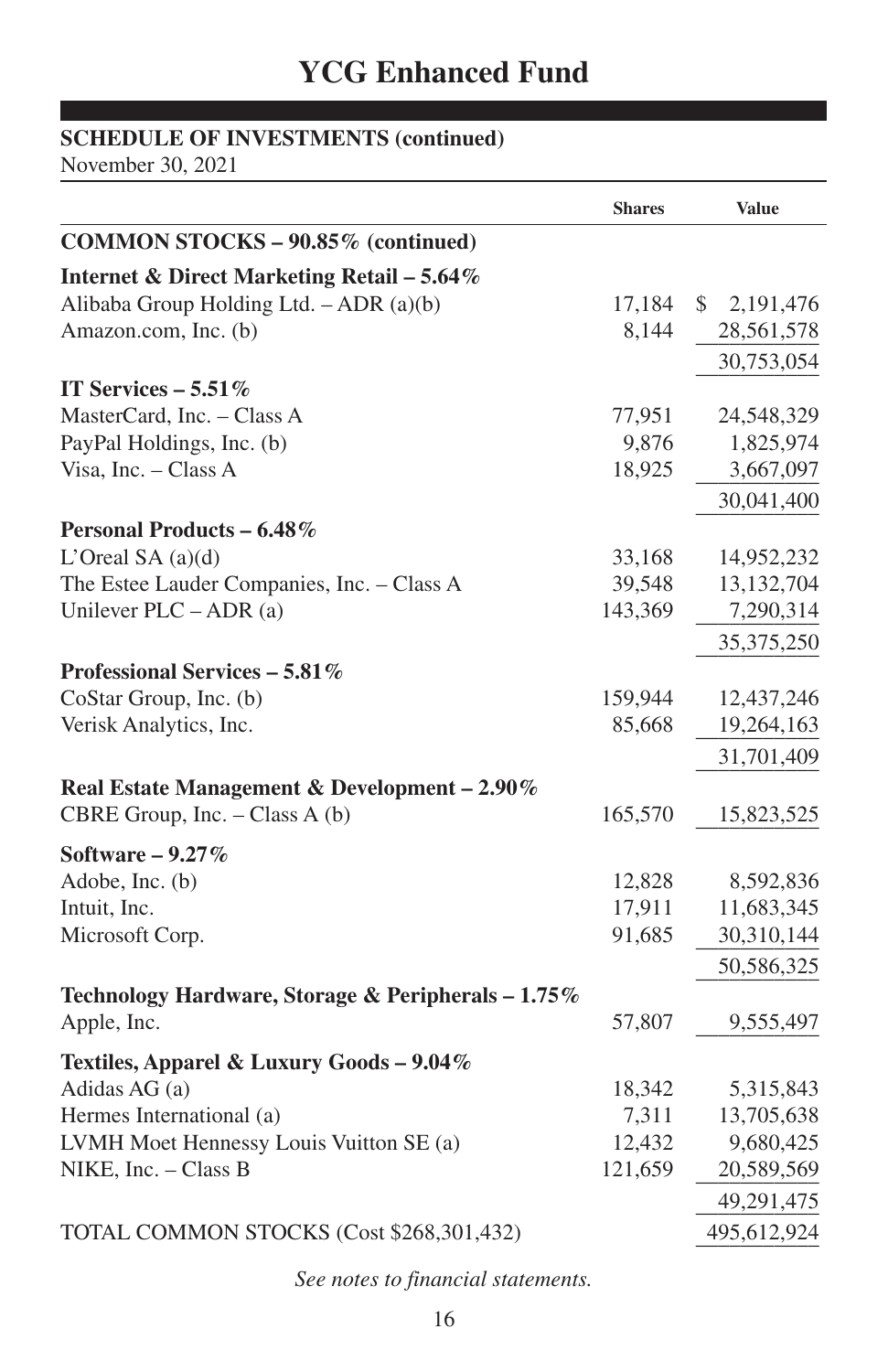### **SCHEDULE OF INVESTMENTS (continued)**

November 30, 2021

|                                                  | Principal<br><b>Amount</b> | <b>Value</b>  |
|--------------------------------------------------|----------------------------|---------------|
| <b>SHORT-TERM INVESTMENTS - 7.11%</b>            |                            |               |
| U.S. Treasury Bills $-7.11\%$                    |                            |               |
| 0.000%, $12/02/2021$ (e)(f)                      | \$<br>289,000              | \$<br>289,000 |
| $0.001\%, 12/09/2021$ (e)                        | 253,000                    | 252,999       |
| $0.006\%, 12/16/2021$ (e)                        | 448,000                    | 447,995       |
| $0.021\%$ , $12/21/2021$ (e)                     | 298,000                    | 297,992       |
| $0.004\%, 12/23/2021$ (e)                        | 335,000                    | 334,994       |
| $0.009\%, 12/30/2021$ (e)                        | 2,164,000                  | 2,163,949     |
| $0.006\%, 01/06/2022$ (e)                        | 269,000                    | 268,992       |
| $0.005\%, 01/13/2022$ (e)                        | 76,000                     | 75,998        |
| $0.007\%, 01/20/2022$ (e)                        | 419,000                    | 418,985       |
| $0.010\%, 01/27/2022$ (e)                        | 377,000                    | 376,982       |
| $0.007\%, 02/03/2022$ (e)                        | 359,000                    | 358,974       |
| $0.009\%, 02/10/2022$ (e)                        | 648,000                    | 647,944       |
| $0.009\%, 02/17/2022$ (e)                        | 372,000                    | 371,962       |
| $0.011\%, 02/24/2022$ (e)                        | 1,254,000                  | 1,253,877     |
| $0.013\%, 03/03/2022$ (e)                        | 7,150,000                  | 7,149,129     |
| $0.011\%, 03/10/2022$ (e)                        | 299,000                    | 298,961       |
| $0.010\%, 03/17/2022$ (e)                        | 1,068,000                  | 1,067,846     |
| $0.013\%, 03/24/2022$ (e)                        | 106,000                    | 105,983       |
| $0.014\%, 03/31/2022$ (e)                        | 285,000                    | 284,948       |
| $0.021\%, 04/07/2022$ (e)                        | 582,000                    | 581,882       |
| $0.020\%$ , 04/21/2022 (e)                       | 128,000                    | 127,966       |
| $0.021\%$ , 04/28/2022 (e)                       | 17,679,000                 | 17,673,549    |
| $0.023\%$ , 05/05/2022 (e)                       | 1,448,000                  | 1,447,486     |
| $0.028\%, 05/12/2022$ (e)                        | 1,800,000                  | 1,799,332     |
| $0.039\%, 05/19/2022$ (e)                        | 359,000                    | 358,852       |
| $0.048\%, 05/26/2022$ (e)                        | 312,000                    | 311,863       |
| TOTAL SHORT-TERM INVESTMENTS (Cost \$38,773,795) |                            | 38,768,440    |
| Total Investments (Cost \$307,075,227) - 97.96%  |                            | 534,381,364   |
| Other Assets in Excess of Liabilities - 2.04%    |                            | 11,141,290    |
| <b>TOTAL NET ASSETS - 100.00%</b>                |                            | \$545,522,654 |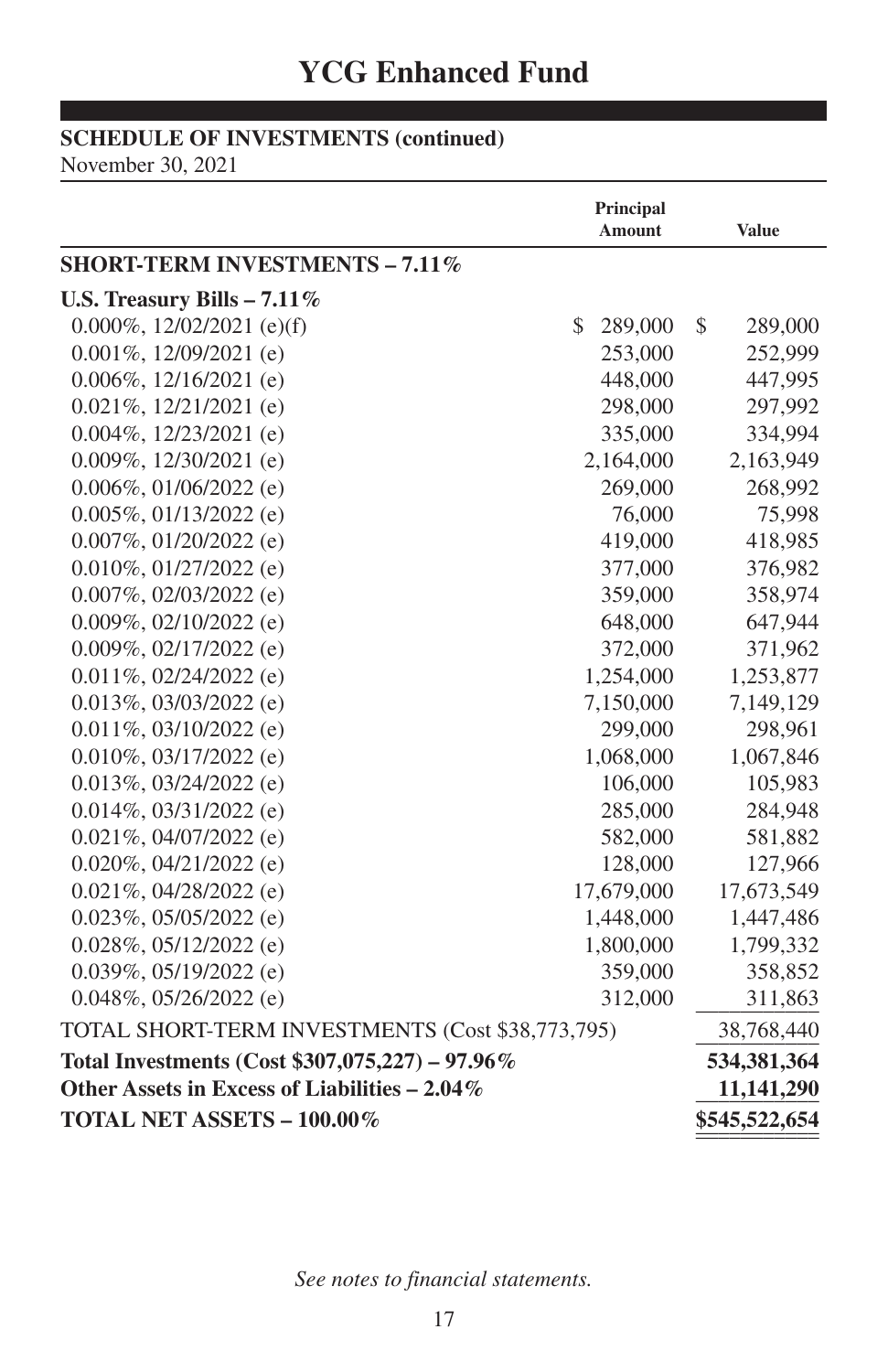### **SCHEDULE OF INVESTMENTS (continued)**

November 30, 2021

Percentages are stated as a percent of net assets.

ADR American Depositary Receipt

- PLC Public Limited Company
- (a) Foreign issued security.
- (b) Non–income producing.
- (c) A portion of this security is pledged as collateral on options written. As of November 30, 2021, the value of collateral is \$11,737,586.
- (d) A portion of this security is classified as illiquid due to a technicality on how it trades; however, it is valued the same as the regular shares.
- (e) Reflects the annualized yield on the date of purchase for discounted investments.
- (f) Less than 0.0005%.

The Global Industry Classification Standard (GICS®) was developed by and/or is the exclusive property of MSCI, Inc. ("MSCI") and Standard & Poor Financial Services LLC ("S&P"). GICS is a service mark of MSCI and S&P and has been licensed for use by U.S. Bank Global Fund Services.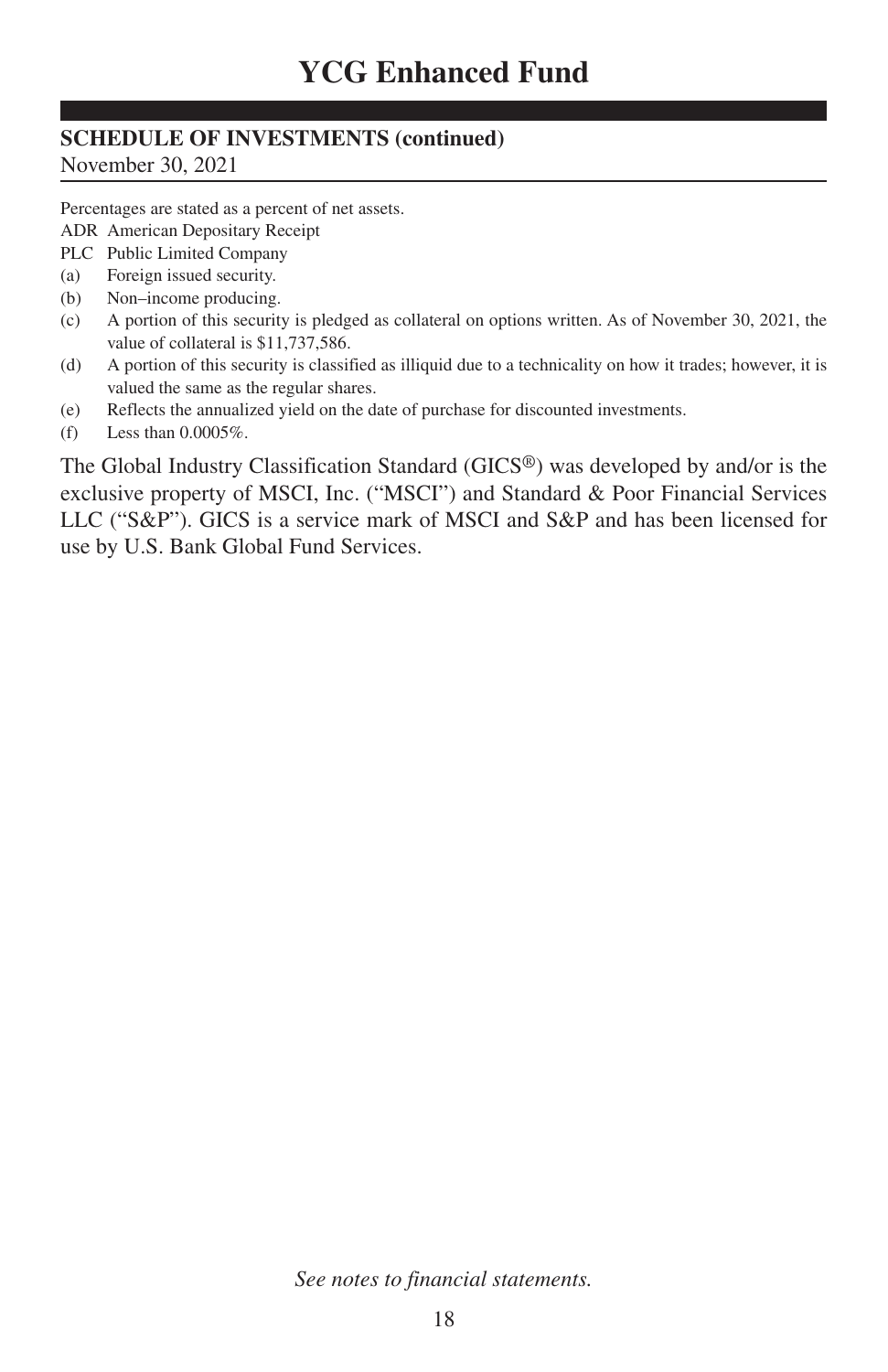### **SCHEDULE OF OPTIONS WRITTEN**

November 30, 2021

|                            | <b>Contracts</b> | <b>Notional</b><br><b>Amount</b> | <b>Value</b> |
|----------------------------|------------------|----------------------------------|--------------|
| PUT OPTIONS <sup>(a)</sup> |                  |                                  |              |
| Adobe, Inc.                |                  |                                  |              |
| Expiration: December 2021; |                  |                                  |              |
| Exercise Price: \$630.00   | 19               | $$1,197,000$ \$                  | 19,855       |
| Expiration: December 2021; |                  |                                  |              |
| Exercise Price: \$660.00   | 110              | 7,260,000                        | 198,110      |
| Alibaba Group Holding Ltd. |                  |                                  |              |
| Expiration: February 2022; |                  |                                  |              |
| Exercise Price: \$145.00   | 255              | 3,697,500                        | 587,265      |
| Amazon.com, Inc.           |                  |                                  |              |
| Expiration: February 2022; |                  |                                  |              |
| Exercise Price: \$3,740.00 | 11               | 4,114,000                        | 382,608      |
| Apple, Inc.                |                  |                                  |              |
| Expiration: January 2022;  |                  |                                  |              |
| Exercise Price: \$145.00   | 365              | 5,292,500                        | 49,640       |
| CoStar Group, Inc.         |                  |                                  |              |
| Expiration: January 2022;  |                  |                                  |              |
| Exercise Price: \$82.00    | 180              | 1,476,000                        | 109,800      |
| Expiration: January 2022;  |                  |                                  |              |
| Exercise Price: \$83.00    | 250              | 2,075,000                        | 168,750      |
| Expiration: January 2022;  |                  |                                  |              |
| Exercise Price: \$94.00    | 320              | 3,008,000                        | 515,200      |
| Intuit, Inc.               |                  |                                  |              |
| Expiration: January 2022;  |                  |                                  |              |
| Exercise Price: \$560.00   | 45               | 2,520,000                        | 38,700       |
| Meta Platforms, Inc.       |                  |                                  |              |
| Expiration: December 2021; |                  |                                  |              |
| Exercise Price: \$325.00   | 20               | 650,000                          | 21,400       |
| Expiration: December 2021; |                  |                                  |              |
| Exercise Price: \$345.00   | 16               | 552,000                          | 38,080       |
| Expiration: January 2022;  |                  |                                  |              |
| Exercise Price: \$325.00   | 143              | 4,647,500                        | 250,965      |
| Microsoft Corp.            |                  |                                  |              |
| Expiration: February 2022; |                  |                                  |              |
| Exercise Price: \$345.00   | 150              | 5,175,000                        | 363,750      |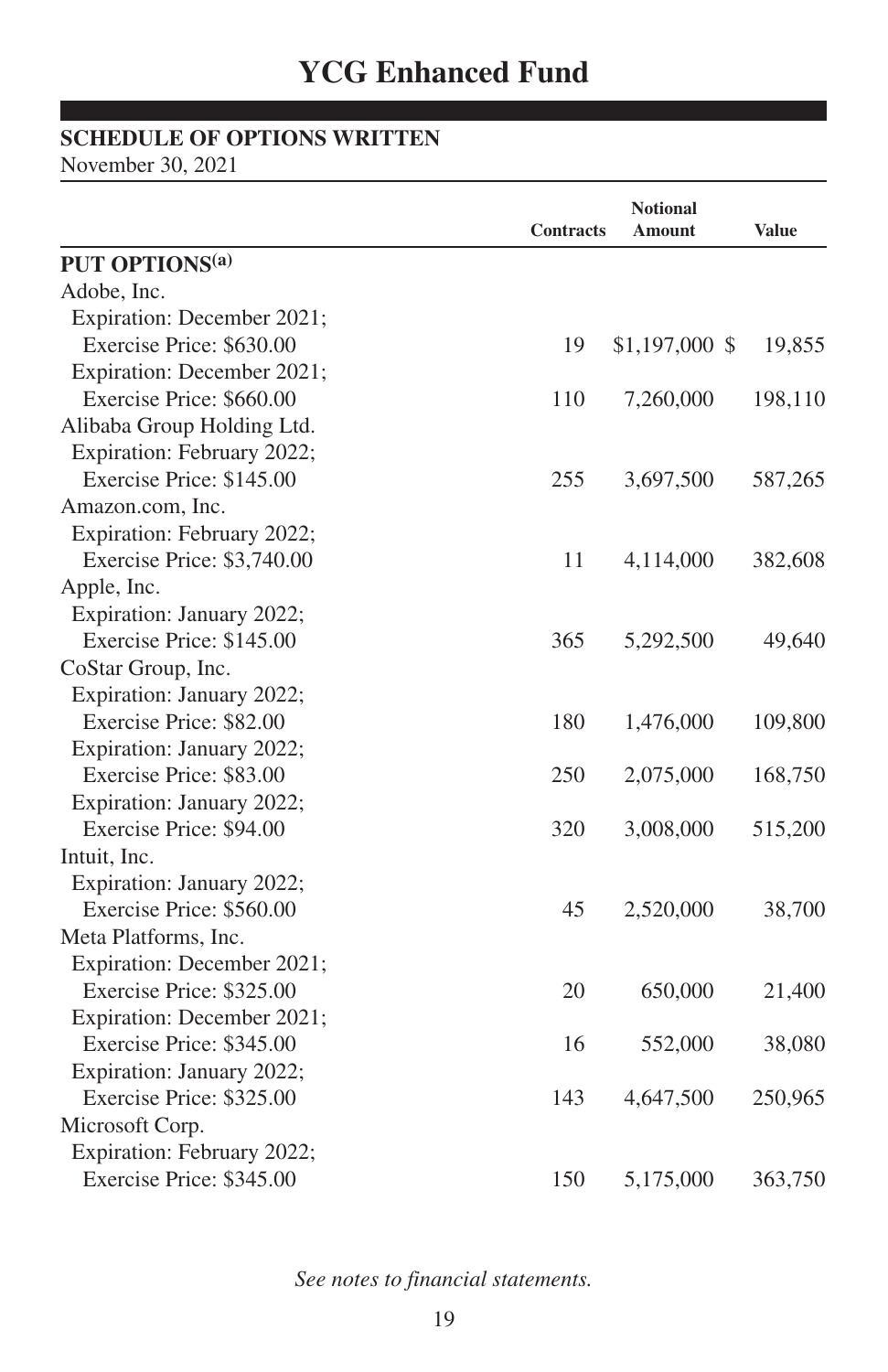## **SCHEDULE OF OPTIONS WRITTEN (continued)**

November 30, 2021

|                                        | <b>Contracts</b> | <b>Notional</b><br><b>Amount</b> | <b>Value</b>          |
|----------------------------------------|------------------|----------------------------------|-----------------------|
| PUT OPTIONS <sup>(a)</sup> (continued) |                  |                                  |                       |
| PayPal Holdings, Inc.                  |                  |                                  |                       |
| Expiration: December 2021;             |                  |                                  |                       |
| Exercise Price: \$280.00               | 108              |                                  | 3,024,000 \$1,052,244 |
| Expiration: February 2022;             |                  |                                  |                       |
| Exercise Price: \$200.00               | 18               | 360,000                          | 42,336                |
| Expiration: February 2022;             |                  |                                  |                       |
| Exercise Price: \$210.00               | 70               | 1,470,000                        | 219,730               |
| S&P Global, Inc.                       |                  |                                  |                       |
| Expiration: January 2022;              |                  |                                  |                       |
| Exercise Price: \$450.00               | 60               | 2,700,000                        | 72,600                |
| Verisk Analytics, Inc.                 |                  |                                  |                       |
| Expiration: December 2021;             |                  |                                  |                       |
| Exercise Price: \$220.00               | 20               | 440,000                          | 6,000                 |
| Visa, Inc.                             |                  |                                  |                       |
| Expiration: December 2021;             |                  |                                  |                       |
| Exercise Price: \$225.00               | 127              | 2,857,500                        | 395986                |
| Expiration: January 2022;              |                  |                                  |                       |
| Exercise Price: \$230.00               | 35               | 805,000                          | 127925                |
| Expiration: February 2022;             |                  |                                  |                       |
| Exercise Price: \$205.00               | 7                | 143,500                          | 12,761                |
| <b>Total Options Written</b>           |                  |                                  |                       |
| (Premiums received \$3,175,464)        |                  |                                  | \$4,673,705           |

(a) Exchange Traded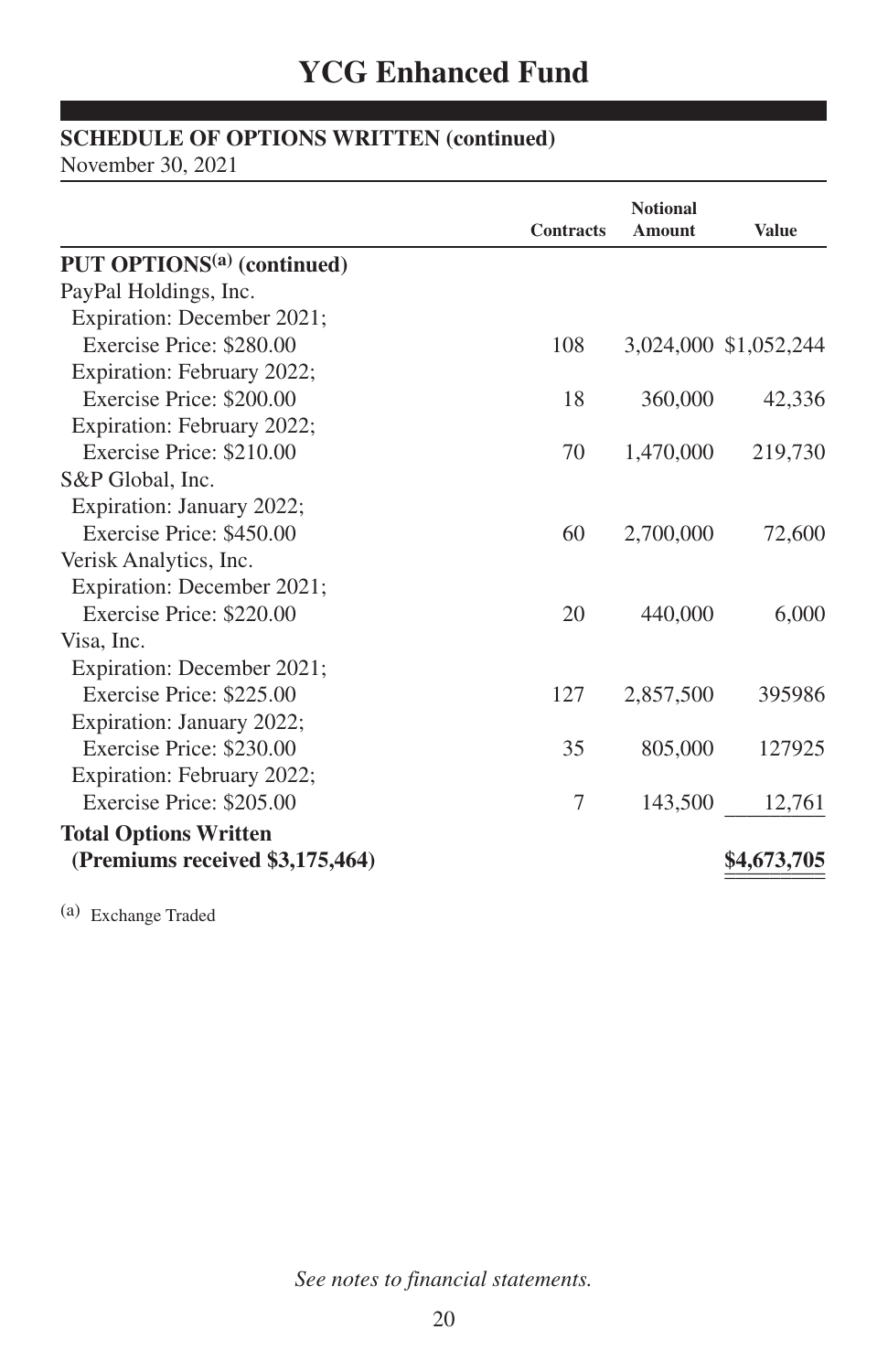## **STATEMENT OF ASSETS AND LIABILITIES**

November 30, 2021

| <b>ASSETS:</b>                                                   |               |
|------------------------------------------------------------------|---------------|
| Investments, at value (Cost \$307,075,227)                       | \$534,381,364 |
| Foreign currency, at value (Cost \$1,985,520)                    | 2,015,694     |
| Cash                                                             | 633           |
| Deposits with brokers for options written                        | 14,362,957    |
| Receivable for Fund shares sold                                  | 1,092,673     |
| Dividends and interest receivable                                | 335,627       |
| Prepaid expenses                                                 | 32,897        |
| <b>Total Assets</b>                                              | 552,221,845   |
| <b>LIABILITIES:</b>                                              |               |
| Options written, at value (Premiums received \$3,175,464)        | 4,673,705     |
| Payable for Fund shares redeemed                                 | 41,640        |
| Payable to investment advisor                                    | 454,595       |
| Payable for investments purchased                                | 1,400,000     |
| Payable to custodian                                             | 6,600         |
| Other accrued expenses                                           | 122,651       |
| <b>Total Liabilities</b>                                         | 6,699,191     |
| <b>NET ASSETS</b>                                                | \$545,522,654 |
| <b>NET ASSETS CONSIST OF:</b>                                    |               |
| Capital stock                                                    | \$271,088,523 |
| Total distributable earnings (accumulated deficit)               | 274,434,131   |
| <b>Total Net Assets</b>                                          | \$545,522,654 |
| Shares outstanding (unlimited shares of no par value authorized) | 17,609,977    |
| NET ASSET VALUE, OFFERING AND                                    |               |
| <b>REDEMPTION PRICE PER SHARE<sup>(a)</sup></b>                  | \$<br>30.98   |

(a) A redemption fee of 2.00% is assessed against shares redeemed within 30 days of purchase. See Note 2(i).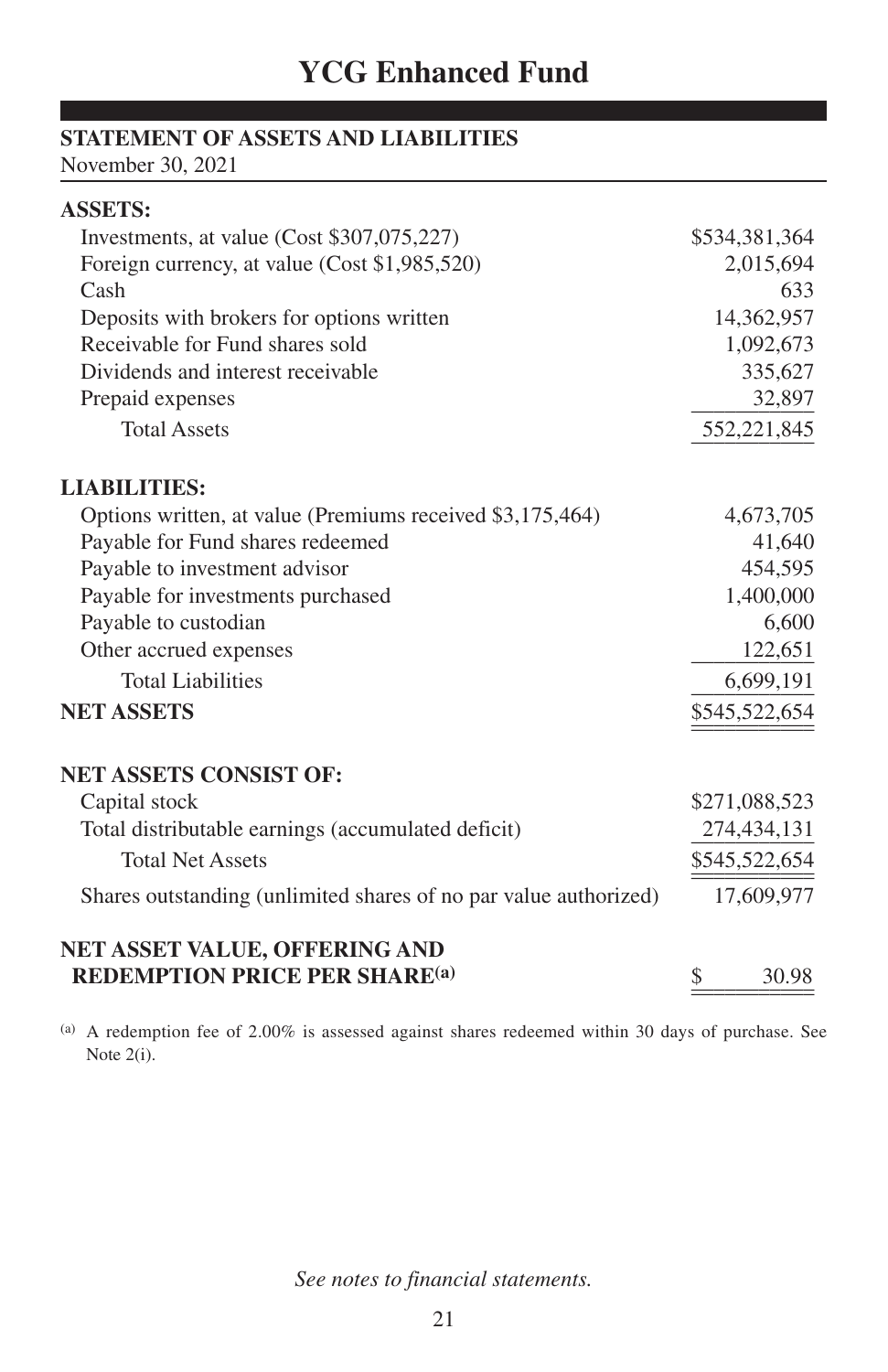| <b>STATEMENT OF OPERATIONS</b>                          |                 |
|---------------------------------------------------------|-----------------|
| For the year ended November 30, 2021                    |                 |
| <b>INVESTMENT INCOME:</b>                               |                 |
| Dividend income <sup>(a)</sup>                          | \$<br>4,113,573 |
| Interest income                                         | 10,349          |
| <b>Total Investment Income</b>                          | 4,123,922       |
| <b>EXPENSES:</b>                                        |                 |
| Investment advisory fees                                | 4,841,499       |
| Administration fees                                     | 186,993         |
| Shareholder service fees                                | 176,624         |
| Transfer agent fees and expenses                        | 131,877         |
| Accounting fees                                         | 111,916         |
| Legal fees                                              | 72,839          |
| Compliance fees                                         | 59,999          |
| Federal and state registration fees                     | 49,475          |
| Custody fees                                            | 37,678          |
| Trustees fees and expenses                              | 23,999          |
| Audit and tax fees                                      | 16,997          |
| Insurance fees                                          | 11,739          |
| Reports to Shareholders                                 | 11,243          |
| Miscellaneous expenses                                  | 861             |
| Total expenses before reimbursements/recoupments        | 5,733,739       |
| Net expense recoupment (reimbursement)                  |                 |
| by investment advisor (see Note 4)                      | 27,645          |
| Net Expenses                                            | 5,761,384       |
| NET INVESTMENT INCOME (LOSS)                            | (1,637,462)     |
| REALIZED AND UNREALIZED GAIN (LOSS):                    |                 |
| Net realized gain (loss) on                             |                 |
| Investments                                             | 41,189,079      |
| Options written                                         | 10,274,833      |
| Foreign currency transactions                           | 34,654          |
| Net change in unrealized appreciation (depreciation) on |                 |
| Investments                                             | 75,425,162      |
| Options written                                         | (2,776,940)     |
| Foreign currency transactions                           | (18, 826)       |
| Net realized and unrealized gain (loss) on investments  | 124, 127, 962   |
| NET INCREASE (DECREASE) IN NET ASSETS                   |                 |
| <b>RESULTING FROM OPERATIONS</b>                        | \$122,490,500   |

(a) Net of \$72,320 in foreign withholding taxes and fees.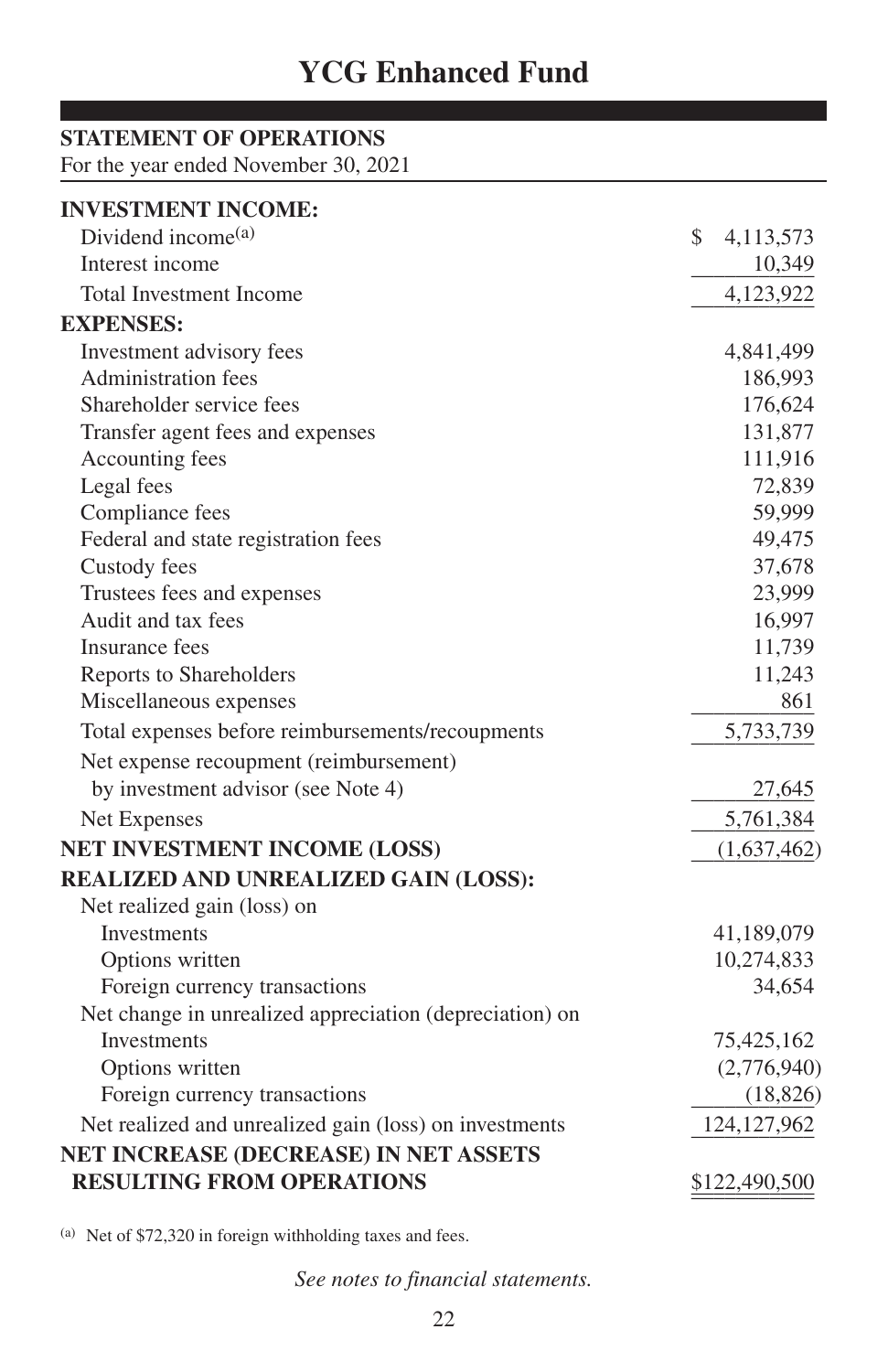## **STATEMENTS OF CHANGES IN NET ASSETS**

|                                             | <b>Year Ended</b>  | <b>Year Ended</b>        |
|---------------------------------------------|--------------------|--------------------------|
|                                             | November 30, 2021  | <b>November 30, 2020</b> |
| <b>OPERATIONS:</b>                          |                    |                          |
| Net investment income (loss)                | (1,637,462)<br>\$. | \$<br>(505, 939)         |
| Net realized gain (loss) on                 |                    |                          |
| investments and options written             | 51,498,566         | (19, 540)                |
| Net change in unrealized appreciation       |                    |                          |
| (depreciation) on investments               |                    |                          |
| and options written                         | 72,629,396         | 57,390,754               |
| Net increase (decrease) in net assets       |                    |                          |
| resulting from operations                   | 122,490,500        | 56,865,275               |
| <b>CAPITAL SHARE TRANSACTIONS:</b>          |                    |                          |
| Proceeds from shares sold                   | 48,549,795         | 146, 143, 174            |
| Proceeds from reinvestment of distributions |                    | 1,689,631                |
| Redemption fees                             | 3,132              | 45,166                   |
| Payment for shares redeemed                 | (39,074,246)       | (106, 820, 398)          |
| Net increase (decrease)                     | 9,478,681          | 41,057,573               |
| <b>DISTRIBUTIONS TO SHAREHOLDERS:</b>       |                    |                          |
| Distributions to shareholders               |                    | (1,852,171)              |
| TOTAL INCREASE (DECREASE)                   |                    |                          |
| <b>IN NET ASSETS</b>                        | 131,969,181        | 96,070,677               |
| <b>NET ASSETS:</b>                          |                    |                          |
| Beginning of period                         | 413,553,473        | 317,482,796              |
| End of period                               | \$545,522,654      | \$413,553,473            |
| <b>CHANGE IN SHARES OUTSTANDING:</b>        |                    |                          |
| Shares sold                                 | 1,729,178          | 7,576,427                |
| Issued in reinvestment of distributions     |                    | 79,625                   |
| Shares redeemed                             | (1,460,063)        | (5,471,065)              |
| Net increase (decrease)                     | 269,115            | 2,184,987                |
|                                             |                    |                          |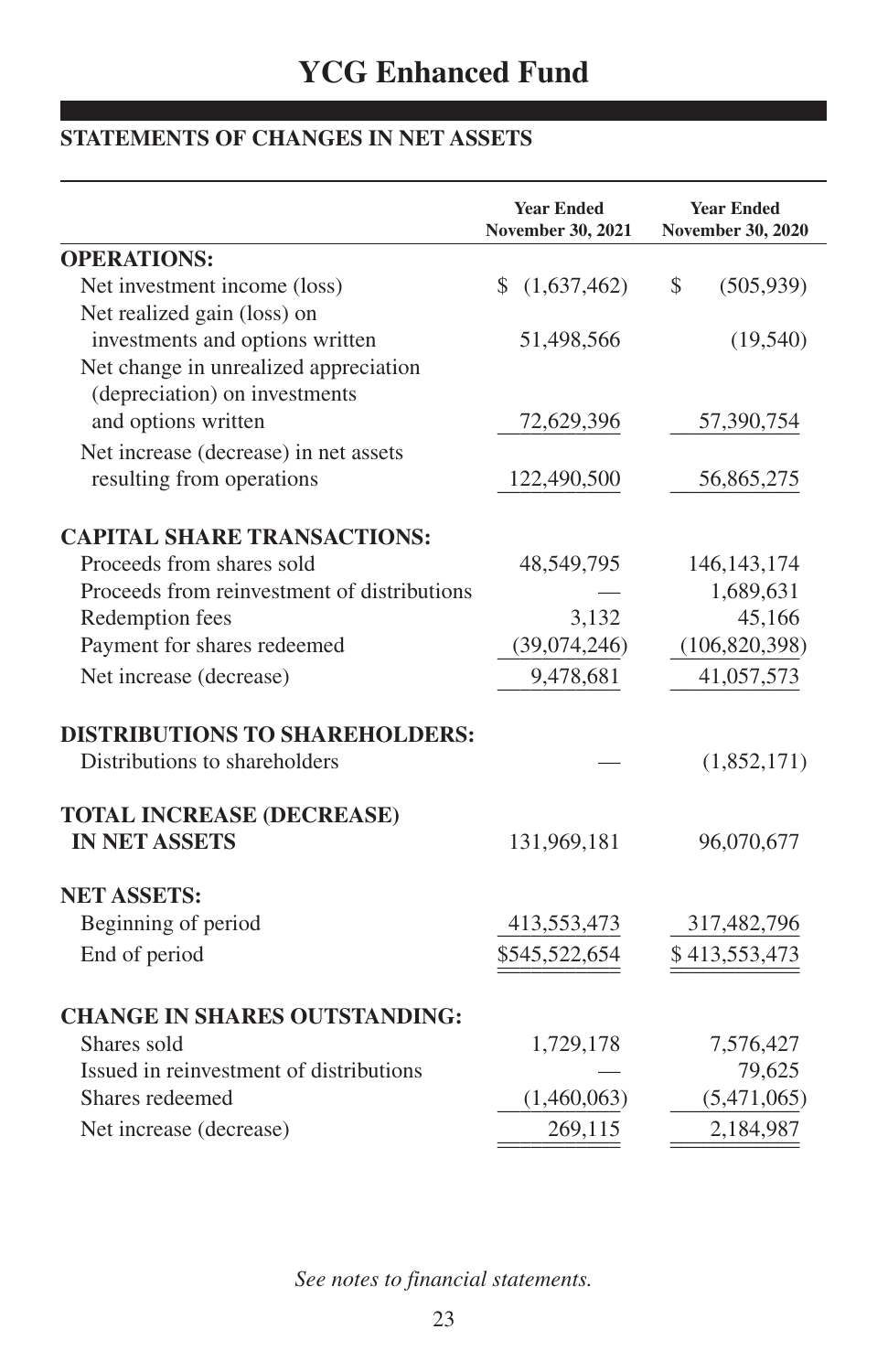## **FINANCIAL HIGHLIGHTS**

For a Fund share outstanding throughout the period

|                                                                                                            |                         |                            | Year Ended November 30,    |                            |                            |
|------------------------------------------------------------------------------------------------------------|-------------------------|----------------------------|----------------------------|----------------------------|----------------------------|
|                                                                                                            | 2021                    | 2020                       | 2019                       | 2018                       | 2017                       |
| <b>NET ASSET VALUE:</b>                                                                                    |                         |                            |                            |                            |                            |
| Beginning of year                                                                                          | \$23.85                 | \$20.95                    | \$16.99                    | \$16.60                    | \$14.00                    |
| <b>OPERATIONS:</b>                                                                                         |                         |                            |                            |                            |                            |
| Net investment income (loss)<br>Net realized and unrealized                                                | $(0.09)$ <sup>(a)</sup> | (0.03)                     | 0.02                       | 0.06                       | 0.07                       |
| gain (loss) on investment securities                                                                       | 7.22                    | 3.05                       | 4.48                       | 0.93                       | 3.00                       |
| Total from investment operations                                                                           | 7.13                    | 3.02                       | 4.50                       | 0.99                       | 3.07                       |
| Redemption fee proceeds                                                                                    | (b)                     | (b)                        | (b)                        | (b)                        |                            |
| Dividends from net<br>investment income<br>Dividends from net realized gains<br><b>Total distributions</b> |                         | (0.01)<br>(0.11)<br>(0.12) | (0.06)<br>(0.48)<br>(0.54) | (0.07)<br>(0.53)<br>(0.60) | (0.08)<br>(0.39)<br>(0.47) |
| <b>NET ASSET VALUE:</b>                                                                                    |                         |                            |                            |                            |                            |
| End of period                                                                                              | \$30.98                 | \$23.85                    | \$20.95                    | \$16.99                    | \$16.60                    |
| <b>TOTAL RETURN</b>                                                                                        | 29.90%                  | 14.49%                     | 27.74%                     | 6.08%                      | 22.58%                     |
| SUPPLEMENTAL DATA                                                                                          |                         |                            |                            |                            |                            |
| <b>AND RATIOS:</b>                                                                                         |                         |                            |                            |                            |                            |
| Net assets; end of period (000's)<br>Ratio of expenses to<br>average net assets:<br>Expenses including     | \$545,523               | \$413,553                  | \$317,483                  | \$201,576                  | \$142,099                  |
| reimbursement (recapture)<br>Expenses excluding                                                            | 1.19%                   | 1.19%                      | 1.19%                      | 1.19%                      | 1.19%                      |
| reimbursement (recapture)<br>Net investment income                                                         | 1.18%                   | 1.19%                      | 1.20%                      | 1.24%                      | $1.34\%$                   |
| (loss) including<br>reimbursement (recapture)<br>Net investment income                                     | $(0.34)\%$              | (0.14)%                    | $0.09\%$                   | $0.37\%$                   | 0.47%                      |
| (loss) excluding<br>reimbursement (recapture)                                                              | $(0.33)\%$              | (0.14)%                    | 0.08%                      | 0.32%                      | 0.32%                      |
| Portfolio turnover rate                                                                                    | 18%                     | 44%                        | 6%                         | 21%                        | 16%                        |

(a) Net investment income/(loss) per share has been calculated based on average shares outstanding during the period.

(b) Amount represents less than \$0.01 per share.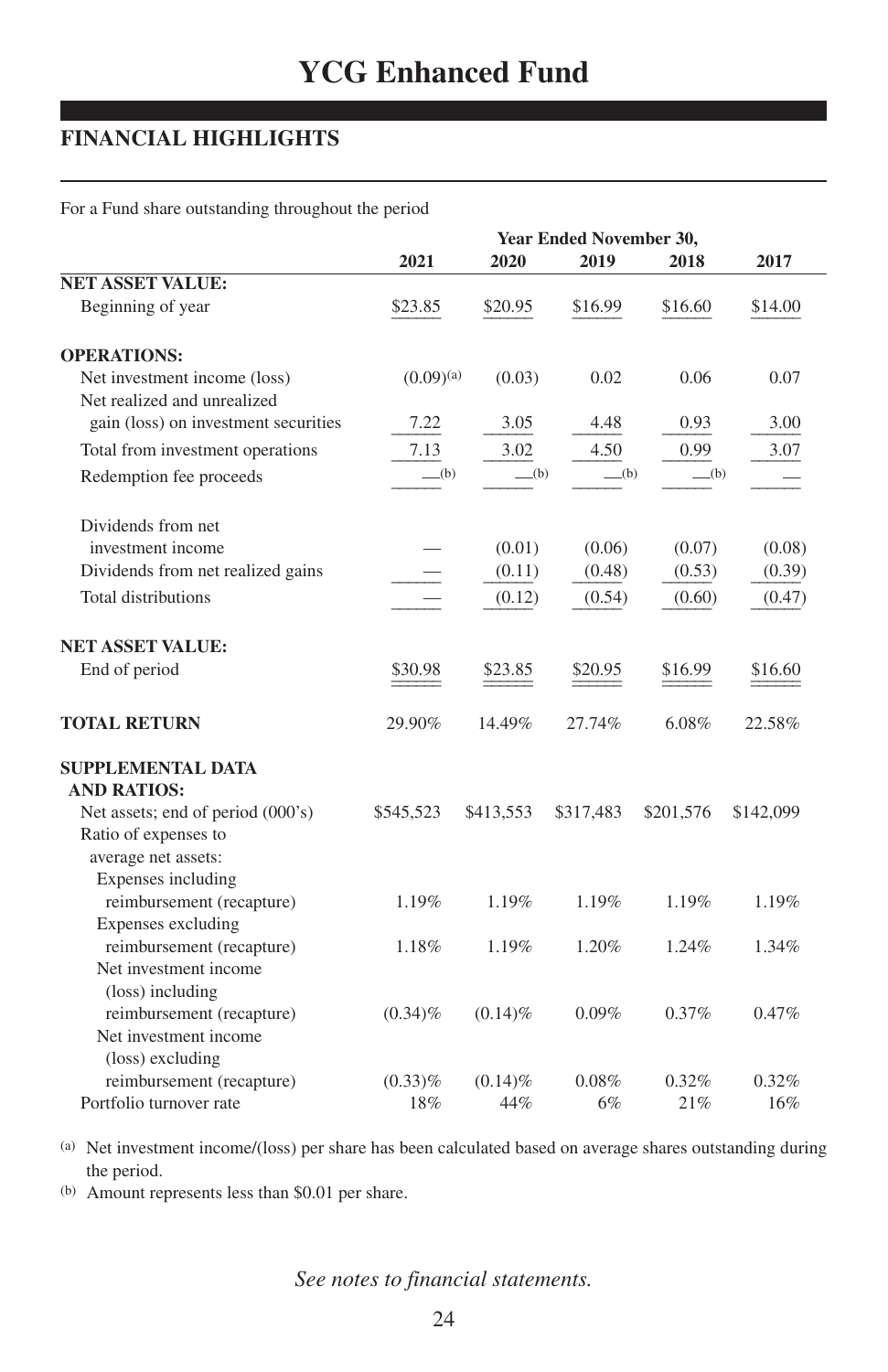## **NOTES TO FINANCIAL STATEMENTS**

November 30, 2021

## **1. ORGANIZATION**

YCG Funds (the "Trust") is a Delaware statutory trust organized under an Agreement and Declarations of Trust dated September 4, 2012. The Trust is an open-end management investment company, as defined in the Investment Company Act of 1940 (the "1940 Act"), as amended. The Trust consists of one series, YCG Enhanced Fund (the "Fund"). The Fund is classified and operates as a non-diversified fund under the 1940 Act. The Fund commenced operations on December 28, 2012. The Fund's investment adviser is YCG, LLC (the "Adviser"). There are an unlimited number of authorized shares. The investment objective of the Fund is to maximize long-term capital appreciation with reasonable investment risk.

## **2. SUMMARY OF SIGNIFICANT ACCOUNTING POLICIES**

The following is a summary of significant accounting policies consistently followed by the Fund in the preparation of its financial statements. The financial statements have been prepared in conformity with accounting principles generally accepted in the United States of America ("GAAP"). The Fund is an investment company and accordingly follows the investment company accounting and reporting guidance of the Financial Accounting Standards Board ("FASB") Accounting Standards Codification ("ASC") Topic 946 *Financial Services – Investment Companies*.

**a) Subsequent Events Evaluation –** In preparing these financial statements, the Fund has evaluated events and transactions for potential recognition or disclosure resulting from subsequent events through the date the financial statements were issued. This evaluation did not result in any subsequent events that necessitated disclosures and/or adjustments other than noted below.

On December 15, 2021, the Trust declared and paid distributions from net realized capital gains to shareholders of record as of December 14, 2021, as follows:

|                             | <b>Short-Term Capital Gain</b> | Long-Term Capital Gain |
|-----------------------------|--------------------------------|------------------------|
| Distribution Paid           | \$10,010,993                   | \$38,622,161           |
| Distribution Paid Per Share | \$0.56814                      | \$2.19187              |

**b) Foreign Currency –** Investment securities and other assets and liabilities denominated in foreign currencies are translated into U.S. dollar amounts at the date of valuation. Purchases and sales of investment securities and income and expense items denominated in foreign currencies are translated into U.S. dollar amounts on the respective dates of such transactions. The Fund does not isolate that portion of the results of operations resulting from changes in foreign exchange rates on investments and currency gains or losses realized between the trade and settlement dates on securities transactions from the fluctuations arising from changes in market prices of securities held. Such fluctuations are included with the net realized and unrealized gain or loss from investments. Reported net realized foreign exchange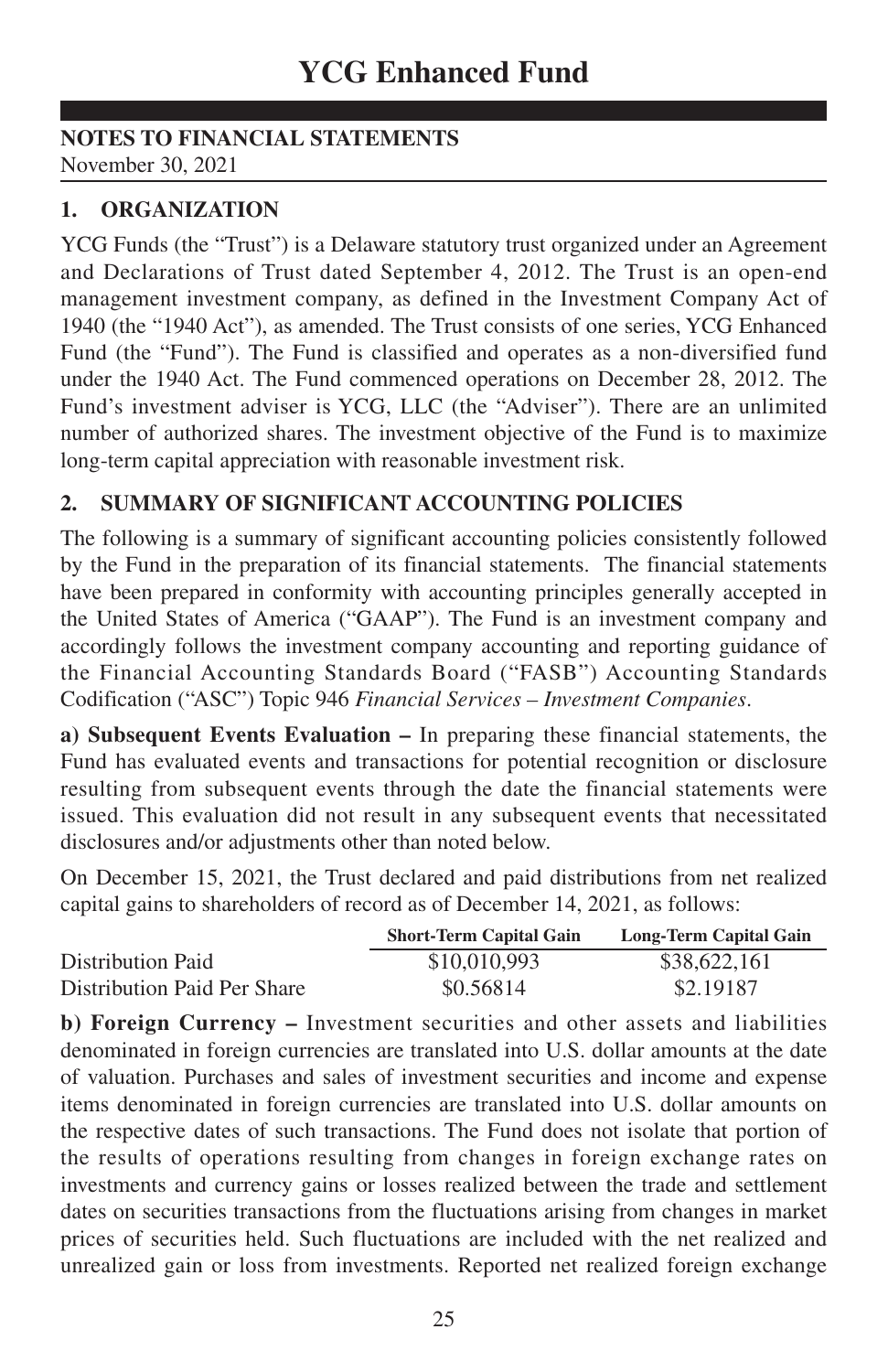### **NOTES TO FINANCIAL STATEMENTS (continued)** November 30, 2021

gains or losses that arise from sales of foreign currencies, currency gains or losses realized between the trade and settlement dates on foreign currency transactions, and the difference between the amounts of dividends, interest, and foreign withholding taxes recorded on the Fund's books and the U.S. dollar equivalent of the amounts actually received or paid. Net unrealized foreign exchange gains and losses arise from changes in the values of assets and liabilities, other than investments in securities at fiscal period end, resulting from changes in exchange rates.

**c) Investment Valuation –** The Fund's investments are valued at fair value. Fair value as used for determining the Fund's net asset value is in contrast to the use of the term "fair value" for making valuation measurements in connection with preparing the Fund's financial statements, as discussed below under "Valuation Measurements." FASB Accounting Standard Codification Topic 820: *Fair Value Measurement* uses the term "fair value" to refer generally to the value of an asset or liability, regardless of whether that value is based on readily available market quotations or on other inputs.

Securities which are traded on a national stock exchange are valued at the last sale price on the securities exchange on which such securities are primarily traded. Securities that are traded on The Nasdaq OMX Group, Inc., referred to as Nasdaq, are valued at the Nasdaq Official Closing Price. Exchange-traded securities for which there were no transactions are valued at the current bid prices. Securities traded on only over-the-counter markets are valued on the basis of closing over-the-counter bid prices. Short-term debt instruments maturing within 60 days are valued by the amortized cost method, which approximates fair value. Amortized cost is not used if its use would be inappropriate due to credit or other impairments of the issuer, in which case the security's fair value would be determined, as described below. Debt securities (other than those valued using the amortized cost method) are valued at the market price furnished by a national pricing service, if available, and otherwise at the most recent bid quotation or evaluated price, subject to review by the Adviser and determination of the appropriate price whenever a furnished price is significantly different from the previous day's furnished price. Options written or purchased by the Fund are valued at the last sales price. If there are no trades for an option on a given day, options are valued at the mean between the current bid and asked prices. If market quotations are not readily available for a security or if a security's value has been materially affected by events occurring after the close of the exchange or market on which the security is principally traded, then that security may be valued by another method that the Board of Trustees believes accurately reflects fair value. A security's valuation may differ depending on the method used for determining fair value. Fair value in this context is the value of securities for which no readily available market quotations exist, as determined in good faith by the Adviser pursuant to procedures established by and under the supervision of the Board.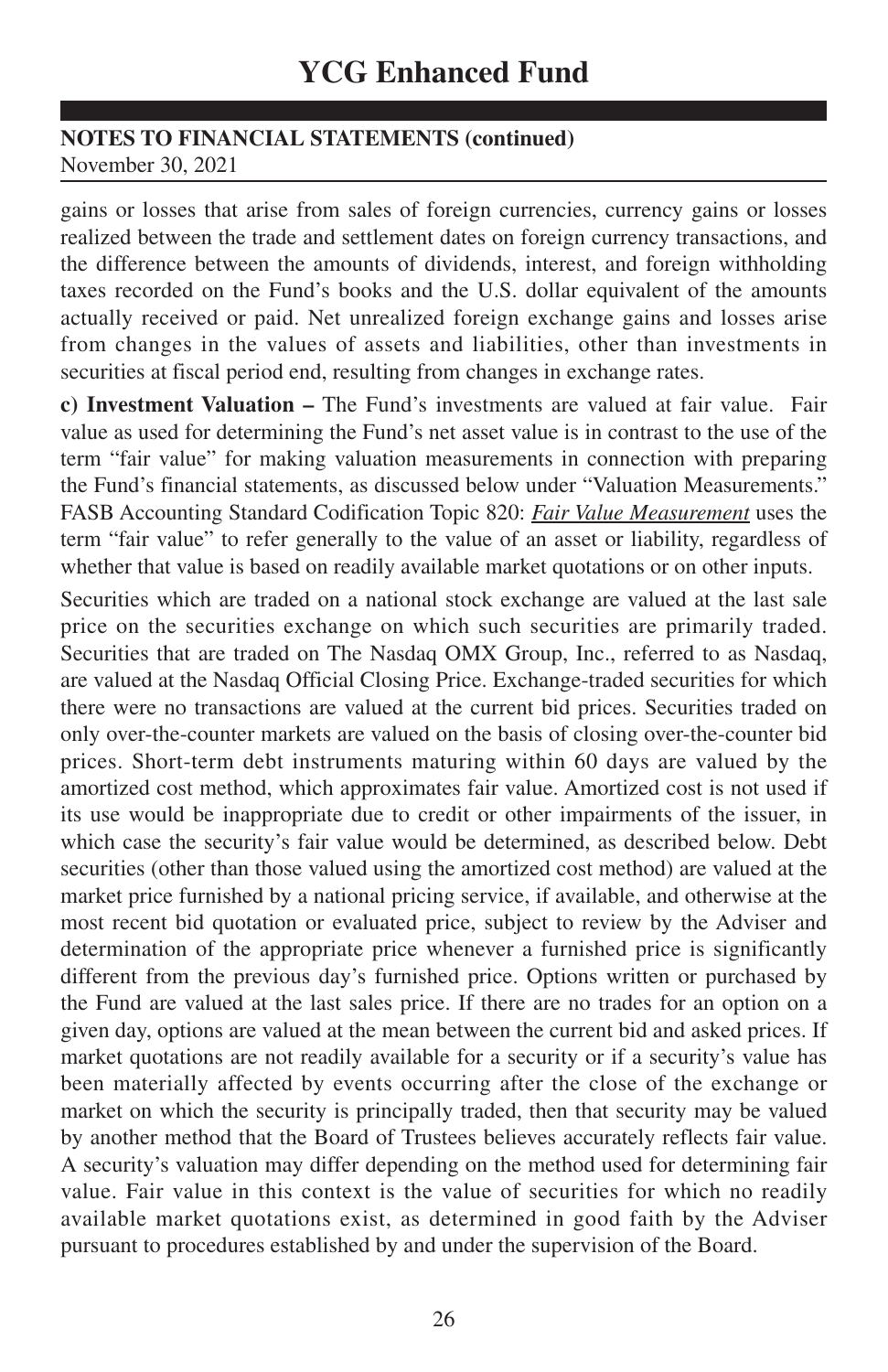November 30, 2021

## **Valuation Measurements**

The Fund has adopted authoritative fair valuation accounting standards which establish an authoritative definition of fair value and set out a hierarchy for measuring fair value. These standards require additional disclosures about the various inputs and valuation techniques used to develop the measurements of fair value and a discussion of changes in valuation techniques and related inputs, if any, during the period. In addition, these standards require expanded disclosure for each major category of assets. These inputs are summarized in the three broad levels listed below:

- Level 1 Quoted prices in active markets for identical securities.
- Level 2 Other significant observable inputs (including quoted prices for similar securities, interest rates, prepayment speeds, credit risk, etc.)
- Level 3 Significant unobservable inputs (including the Fund's own assumptions in determining the fair value of investments).

The inputs or methodology used for valuing securities are not an indication of the risk associated with investing in those securities. The following is a summary of the inputs used to value the Fund's investments as of November 30, 2021:

|                               | <b>Level 1</b>             | Level 2      | Level 3 |  |   | <b>Total</b>  |
|-------------------------------|----------------------------|--------------|---------|--|---|---------------|
| <b>Assets</b>                 |                            |              |         |  |   |               |
| Common Stocks*                | \$482,627,545 \$12,985,379 |              | -S      |  |   | \$495,612,924 |
| <b>Short-Term Investments</b> |                            | 38,768,440   |         |  |   | 38,768,440    |
| <b>Total Investments</b>      |                            |              |         |  |   |               |
| in Securities                 | \$482,627,545              | \$51,753,819 | -S      |  |   | \$534,381,364 |
| <b>Liabilities</b>            |                            |              |         |  |   |               |
| <b>Other Financial</b>        |                            |              |         |  |   |               |
| Instruments**                 |                            |              |         |  |   |               |
| <b>Options Written</b>        | 3,497,347                  | \$1,176,358  |         |  | S | 4,673,705     |

\* Please refer to the schedule of investments to view securities by industry type.

\*\* Other Financial Instruments are derivative instruments not reflected in the Schedule of Investments, such as options written, which are reflected at value.

The Fund did not invest in any Level 3 investments during the year.

**d) Option Writing –** The Fund may write covered call options and put options on a substantial portion of the Fund's long equity portfolio as a means to generate additional income and to tax-efficiently enter and exit positions. The Fund will not use this strategy as a means of generating implicit leverage. In other words, if all put options were to be exercised, the Fund will generally have enough cash on hand to purchase the assigned shares. When the Fund writes an option, an amount equal to the premium received by the Fund is recorded as a liability and is subsequently adjusted to the current fair value of the option written. Premiums received from writing options that expire unexercised are treated by the Fund on the expiration date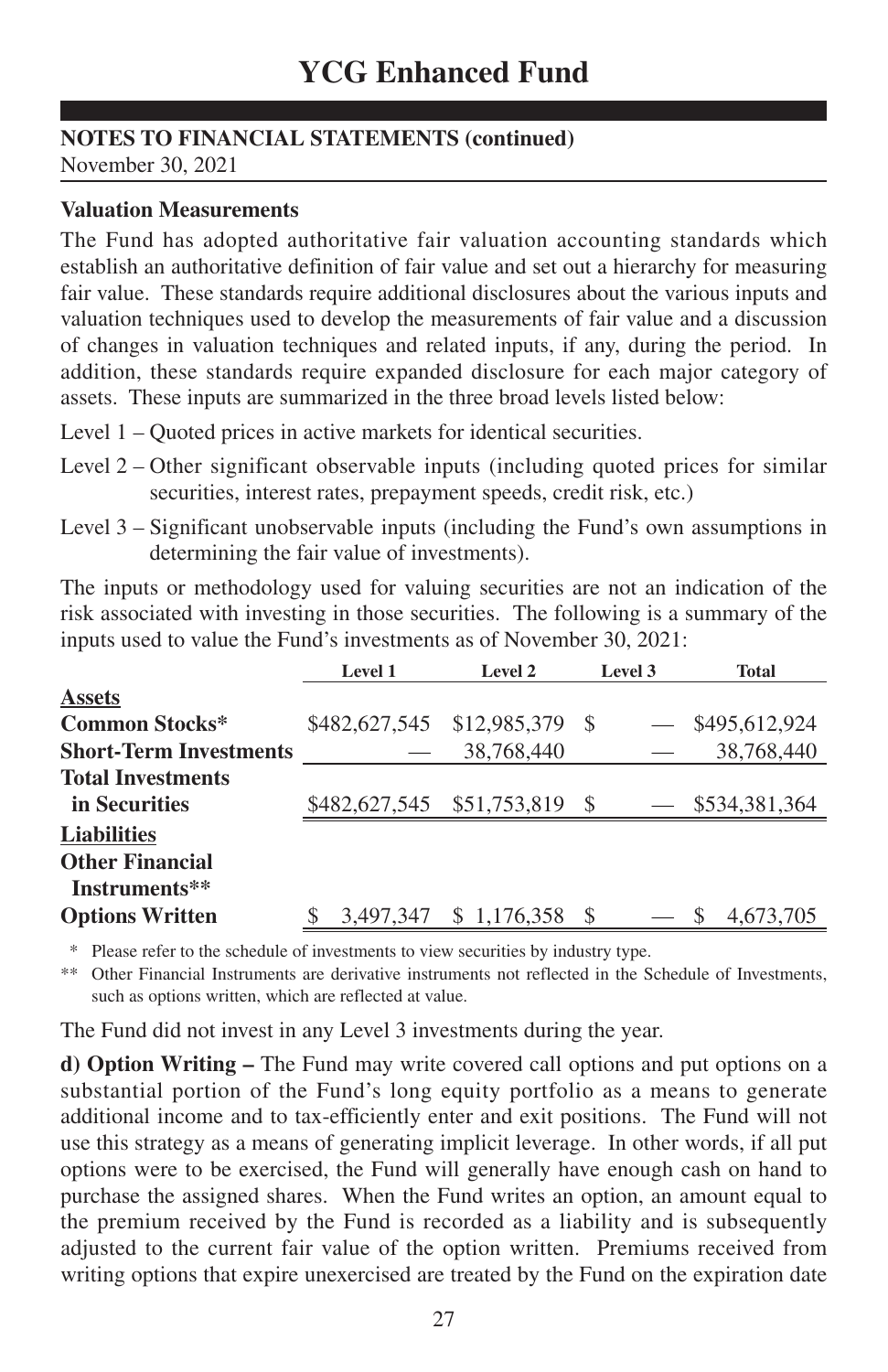November 30, 2021

as realized gains from options written. The difference between the premium and the amount paid on effecting a closing purchase transaction, including brokerage commissions, is also treated as a realized gain, or, if the premium is less than the amount paid for the closing purchase transaction, as a realized loss. If a call option is exercised, the premium is added to the proceeds from the sale of the underlying security in determining whether the Fund has realized a gain or loss. If a put option is exercised, the premium reduces the cost basis of the securities purchased by the Fund. The Fund, as a writer of an option, bears the market risk of an unfavorable change in the price of the security underlying the written option. Upon writing an option, the Fund is required to pledge an amount of cash or securities, as determined by the broker, as collateral. As of November 30, 2021, the Fund held securities with a value of \$11,737,586 and cash of \$14,362,957 as collateral for options written. During the period, the Fund used written covered call and put options in a manner consistent with the strategy described above.

The value of Derivative Instruments on the Statement of Assets and Liabilities as of November 30, 2021, are as follows:

|                            | <b>Liability Derivatives</b> |             |  |  |  |
|----------------------------|------------------------------|-------------|--|--|--|
| Derivatives not            |                              |             |  |  |  |
| accounted for as           |                              |             |  |  |  |
| hedging instruments        | Location                     | Value       |  |  |  |
| Equity Contracts – Options | Options written, at value    | \$4,673,705 |  |  |  |

The effect of Derivative Instruments on the Statement of Operations for the period ended November 30, 2021, are as follows:

| Amount of Realized Gain on       |              | Change in Unrealized Depreciation   |             |  |
|----------------------------------|--------------|-------------------------------------|-------------|--|
| Derivatives Recognized in Income |              | on Derivatives Recognized in Income |             |  |
| Derivatives not                  |              | Derivatives not                     |             |  |
| accounted for as<br>Options      |              | accounted for as                    | Options     |  |
| hedging instruments              | Written      | hedging instruments                 | Written     |  |
| <b>Equity Contracts</b>          | \$10,274,833 | <b>Equity Contracts</b>             | \$2,776,940 |  |

The average monthly value of options written during the year ended November 30, 2021 was \$2,255,675.

## **Derivative Risks**

The risks of using the various types of derivatives in which the Fund may engage include the risk that movements in the value of the derivative may not fully offset or complement instruments currently held in the Fund in the manner intended by the Adviser, the risk that the counterparty to a derivative contract may fail to comply with its obligations to the Fund, the risk that there may not be a liquid secondary market for the derivative at a time when the Fund would look to disengage the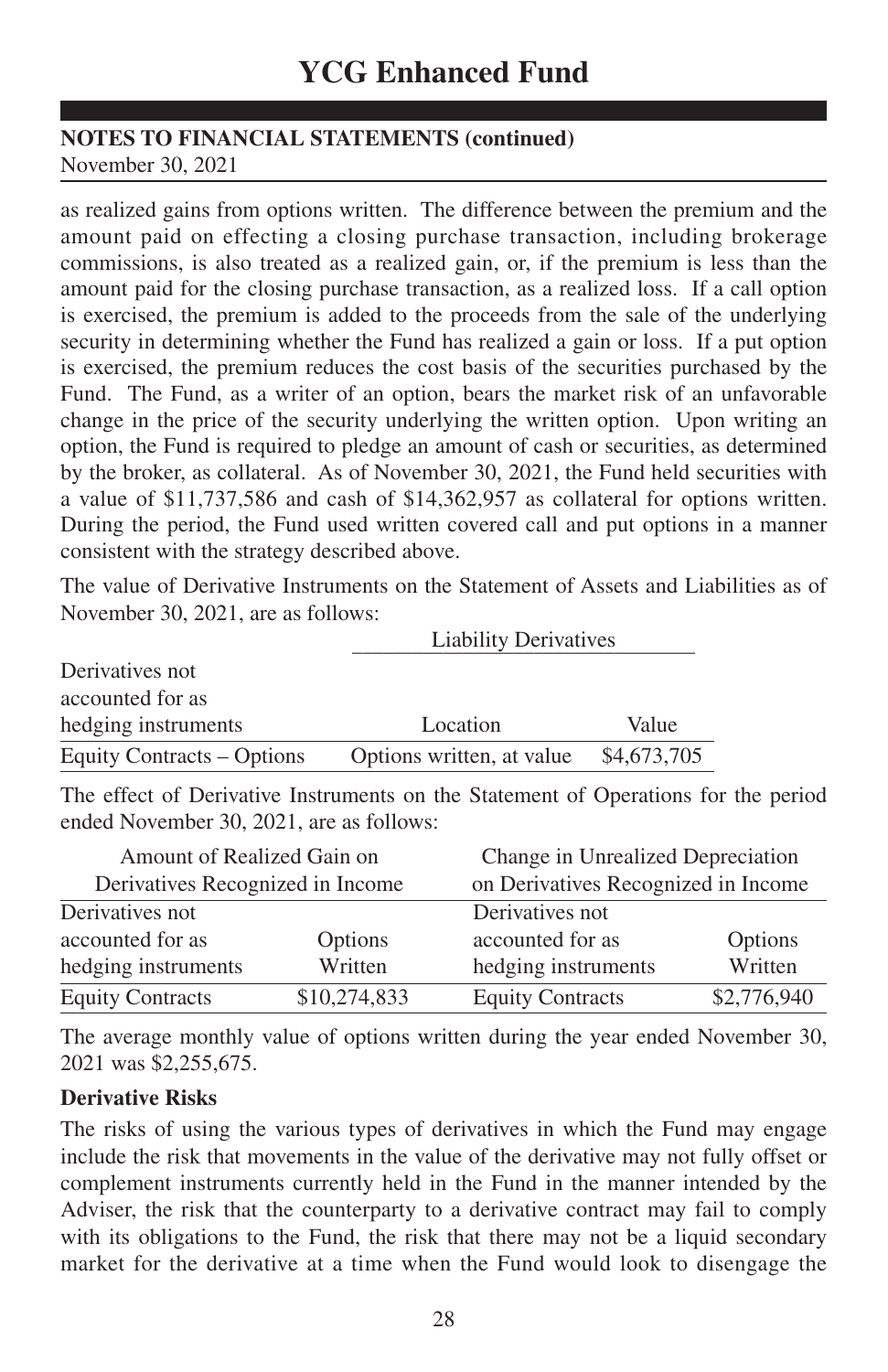November 30, 2021

position, the risk that additional capital from the Fund may be called upon to fulfill the conditions of the derivative contract, the risk that the use of derivatives may induce leverage in the Fund, and the risk that the cost of the derivative may reduce the overall returns experience by the Fund.

### **Offsetting Assets and Liabilities**

The Fund is subject to various Master Netting Arrangements, which govern the terms of certain transactions with select counterparties. The Master Netting Arrangements allow the Fund to close out and net its total exposure to a counterparty in the event of a default with respect to all the transactions governed under a single agreement with a counterparty. The Master Netting Arrangements also specify collateral posting arrangements at pre-arranged exposure levels. Under the Master Netting Arrangements, collateral is routinely transferred if the total net exposure to certain transactions (net of existing collateral already in place) governed under the relevant Master Netting Arrangement with a counterparty in a given account exceeds a specified threshold depending on the counterparty and the type of Master Netting Arrangement.

The following is a summary of the Assets and Liabilities subject to offsetting in the Fund as of November 30, 2021:

| <b>Liabilities</b>            |                                  |                                                                                     |                                                                                             | <b>Gross Amounts not</b><br>offset in the Statement<br>of Assets and Liabilities |                                     |                      |
|-------------------------------|----------------------------------|-------------------------------------------------------------------------------------|---------------------------------------------------------------------------------------------|----------------------------------------------------------------------------------|-------------------------------------|----------------------|
|                               | Gross<br><b>Amounts</b><br>of    | Gross<br><b>Amounts</b><br><b>Offset</b><br>in the<br><b>Statement</b><br>of Assets | <b>Net</b><br><b>Amounts</b><br><b>Presented</b><br>in the<br><b>Statement</b><br>of Assets |                                                                                  |                                     |                      |
| Description /<br>Counterparty | Recognized<br><b>Liabilities</b> | and<br><b>Liabilities</b>                                                           | and<br><b>Liabilities</b>                                                                   | <b>Financial</b><br><b>Instruments</b>                                           | <b>Collateral</b><br><b>Pledged</b> | <b>Net</b><br>Amount |
|                               |                                  |                                                                                     |                                                                                             |                                                                                  |                                     |                      |

#### Options Written

Interactive Brokers \$4,673,705 \$ — \$4,673,705 \$ — \$4,673,705 \$ —

In some instances, the collateral amounts disclosed in the tables were adjusted due to the requirement to limit the collateral amounts to avoid the effect of overcollateralization. Actual collateral received/pledged may be more than the amounts disclosed herein.

**e) Federal Income Taxes –** The Fund intends to qualify as a "regulated investment company" under Subchapter M of the Internal Revenue Code of 1986, as amended. If so qualified, the Fund will not be subject to federal income tax to the extent it distributes substantially all of its net investment income and capital gains to shareholders. Therefore, no federal income tax provision is required.

The Fund has adopted financial reporting rules regarding recognition and measurement of tax positions taken or expected to be taken on a tax return. The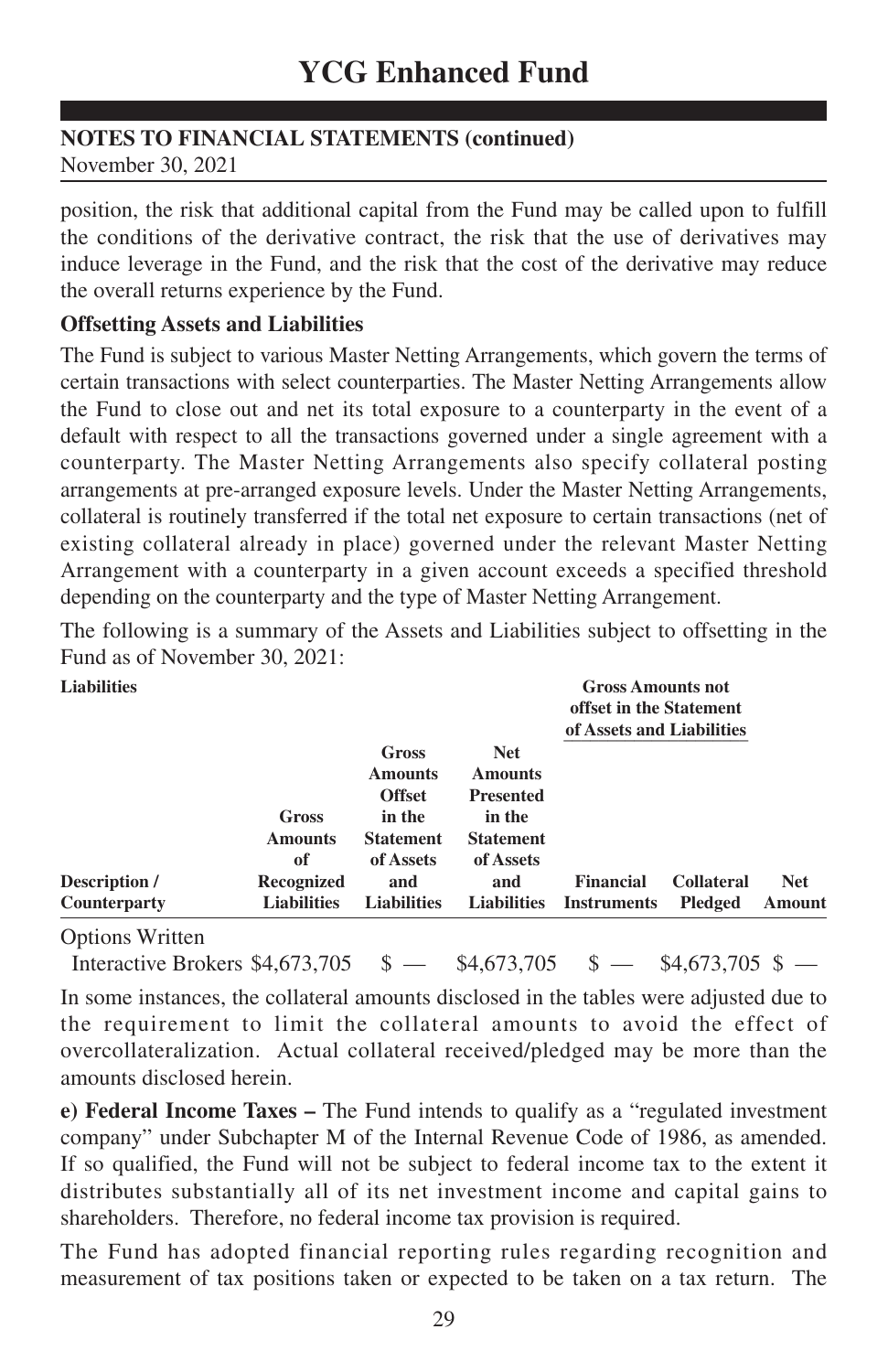November 30, 2021

Fund recognizes interest and penalties, if any, related to unrecognized tax benefits as income tax expense in the Statement of Operations. During the year, the Fund did not incur any interest or penalties. As of and during the year ended November 30, 2021, the Fund did not have any liabilities for unrecognized tax benefits.

The Fund is not subject to examination by U.S. tax authorities for tax years prior to the period ended November 30, 2018.

**f) Distributions to Shareholders –** The Fund will declare and distribute any net investment income and any net realized long or short-term capital gains annually. Distributions to shareholders are recorded on the ex-dividend date. The character of distributions made during the year from net investment income or net realized gains may differ from the characterization for federal income tax purposes due to differences in the recognition of income, expense and gain items for financial statement and tax purposes. Where appropriate, reclassifications between capital accounts are made for such differences that are permanent in nature.

**g) Use of Estimates –** The preparation of the financial statements in conformity with GAAP requires management to make estimates and assumptions that affect the reported amounts of assets and liabilities and disclosure of contingent assets and liabilities at the date of the financial statements and the reported amounts of increases and decreases in net assets from operations during the reporting period. Actual results could differ from those estimates.

**h) Guarantees and Indemnifications –** Under the Fund's organizational documents, its officers and trustees are indemnified by the Fund against certain liabilities arising out of the performance of their duties to the Fund. Additionally, in the normal course of business, the Fund enters into contracts with service providers that contain general indemnification clauses. The Fund's maximum exposure under these arrangements is unknown as this would involve future claims against the Fund that have not yet occurred. Currently, the Fund expects the risk of loss to be remote.

**i) Redemption Fee –** Those who buy and sell the Fund within 30 calendar days will incur a 2% redemption fee, retained for the benefit of long-term shareholders, recorded as additional capital in the Statement of Changes in Net Assets.

**j) Beneficial Ownership –** The beneficial ownership, either directly or indirectly, of more than 25% of the voting securities of a fund creates a presumption of control of the Fund, under Section 2(a)(9) of the 1940 Act. At November 30, 2021, no shareholder held more than 25% of the outstanding shares of the YCG Enhanced Fund.

**k) Other –** Investment transactions and shareholder transactions are accounted for on the trade date. Net realized gains and losses on securities are computed on the basis of specific identification. Dividend income is recognized on the ex-dividend date and interest income is recognized on an accrual basis. Discounts and premiums on securities purchased are accreted and amortized over the lives of the respective securities.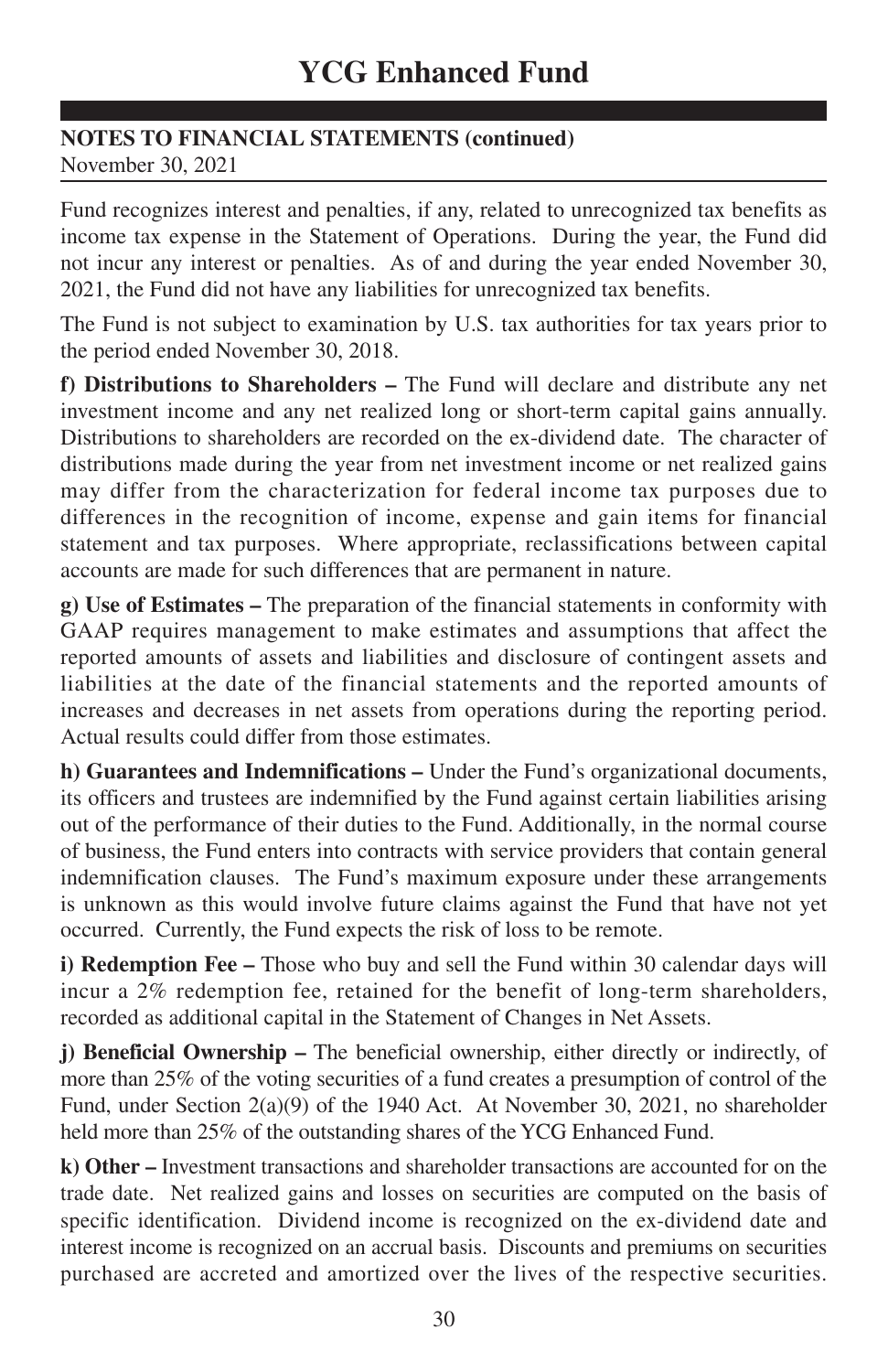November 30, 2021

Withholding taxes on foreign dividends have been provided for in accordance with the Fund's understanding of the applicable country's tax rules and regulations.

## **3. INVESTMENT TRANSACTIONS**

For the year ended November 30, 2021, the aggregate purchases and sales of securities, excluding short-term securities, were \$90,611,061 and \$78,928,724 respectively for the Fund. For the year ended November 30, 2021, there were no long-term purchases or sales of U.S. Government securities for the Fund.

## **4. COMMITMENTS AND OTHER RELATED PARTY TRANSACTIONS**

The Adviser acts as the investment adviser to the Fund pursuant to an investment advisory agreement (the "Advisory Agreement") which has been approved by the Board (including a majority of the Trustees who are not parties to the Advisory Agreement, or interested persons of any such party). Under the terms of the Advisory Agreement between the Fund and the Adviser, the Adviser conducts investment research and management for the Fund and is responsible for the purchase and sale of securities for the Fund's investment portfolio. The Adviser provides the Fund with investment advice, supervises the management and investment programs and provides investment advisory facilities and executive and supervisory personnel for managing the investments and effectuating portfolio transactions. The Adviser also furnishes, at its own expense, all necessary administrative services, office space, equipment and clerical personnel for servicing the investments of the Fund. With the exception of the Chief Compliance Officer, who became an employee of the Advisor in March 2020, such officers receive no compensation from the Fund for serving in their respective roles. The Fund makes reimbursement payments to the Advisor for the salary and benefits associated with the office of the Chief Compliance Officer. The compliance fees expensed by the Fund during the year ended November 30, 2021, are included in the Statement of Operations. Under the Advisory Agreement, the monthly compensation paid to the Adviser is accrued daily at an annual rate of 1.00% on the average daily net assets of the Fund.

In the interest of limiting the expenses of the Fund, the Adviser has entered into a contractual expense limitation agreement with the Fund. Pursuant to the Expense Limitation Agreement, the Adviser (for the lifetime of the Fund) has agreed to waive or limit its fees and assume other expenses of the Fund (excluding interest, taxes, brokerage commissions and dividend expenses on securities sold short and extraordinary expenses not incurred in the ordinary course of business) so that the Fund's ratio of total annual operating expenses is limited to 1.39%. In addition to the lifetime limit, the Adviser has agreed to reimburse the Fund to the extent necessary to ensure that total annual fund operating expenses to do not exceed 1.19% at least through April 1, 2023. The Adviser is entitled to the reimbursement of fees waived or reimbursed by the Adviser to the Fund subject to the limitations that (1) the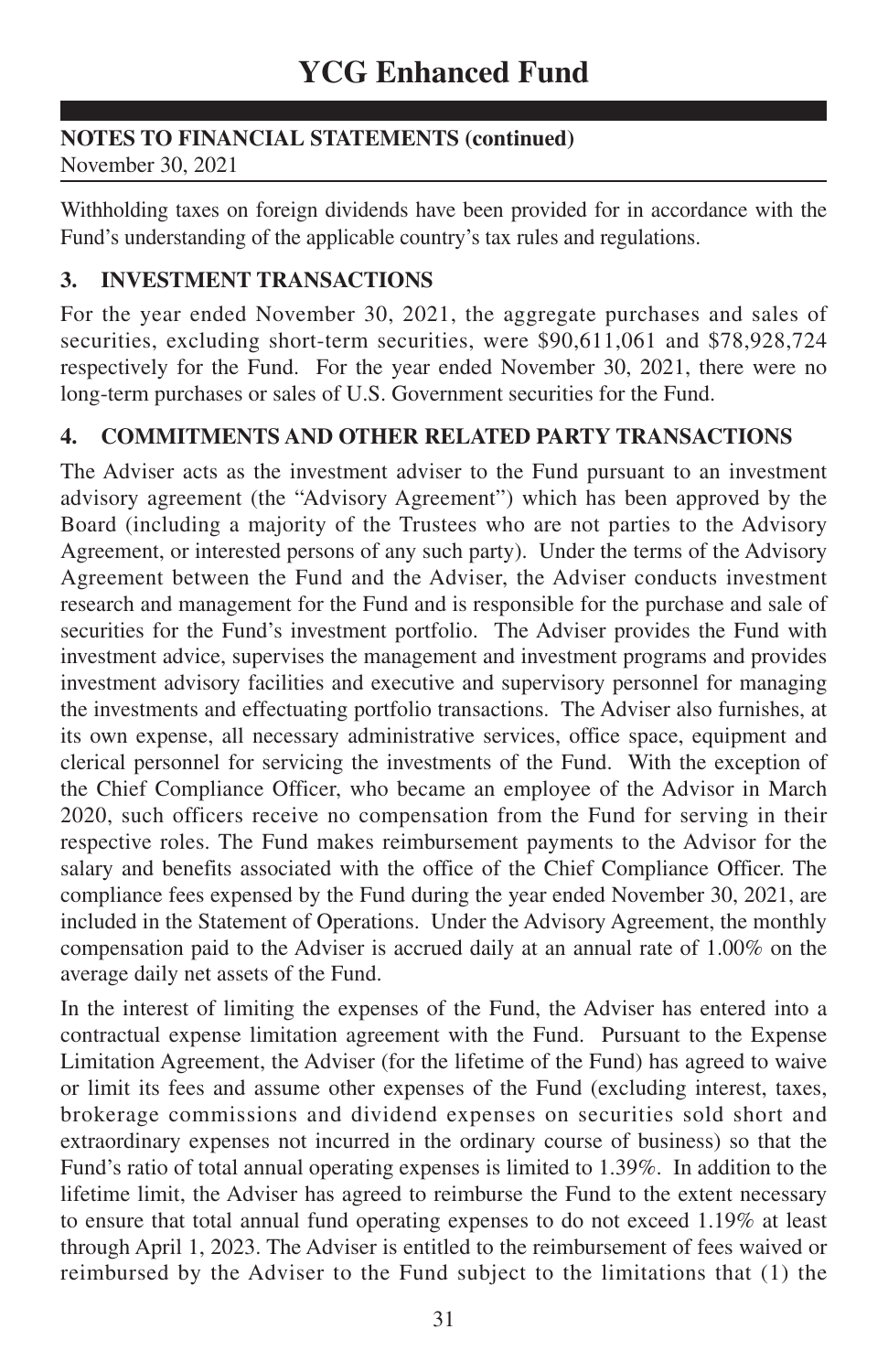November 30, 2021

reimbursement is made only for fees and expenses incurred not more than thirty-six months following the month in which the reimbursement occurred, and (2) the reimbursement may not be made if it would cause the Fund's annual expense limitation to be exceeded. The reimbursement amount may not include any additional charges or fees, such as interest accruable on the reimbursement account. During the year ended November 30, 2021, the Fund reimbursed \$36,712 of previously waived expenses, waived \$9,067 and let \$9,612 fees subject to recoupment expire. As of November 30, 2021, the following expenses are subject to recoupment by the Adviser:

|     | <b>Year Ending</b> | <b>Year Ending</b>                                    | <b>Year Ending</b> |           |
|-----|--------------------|-------------------------------------------------------|--------------------|-----------|
|     |                    | November 30, 2022 November 30, 2023 November 30, 2024 |                    | Total     |
| YCG | \$41,779           | \$74.305                                              | \$9,067            | \$134,763 |

Certain officers, trustees and shareholders of the Fund are also owners or employees of the Adviser.

Vigilant Distributors, LLC, previously Herald Investment Marketing, LLC, acted as the Fund's principal underwriter in a continuous public offering of the Fund's shares during the period from January 4, 2021 through November 30, 2021. Prior to January 4, 2021, Quasar Distributors, LLC, ("Quasar") acted as the Fund's principal underwriter.

The Fund has entered into Service Agreements with U.S. Bancorp Fund Services, LLC doing business as U.S. Bank Global Fund Services ("Fund Services"), and a Custody Agreement with U.S. Bank, N.A. Under these agreements, Fund Services and U.S. Bank, N.A. provide certain transfer agency, administrative, accounting and custody services.

## **5. CERTAIN RISKS**

**Non-Diversification Risk:** The Fund is non-diversified. A non-diversified fund may invest more of its assets in fewer companies than if it were a diversified fund. The Fund may be more exposed to the risks of loss and volatility than a fund that invests more broadly.

**COVID-19 Risk:** The global outbreak of COVID-19 (commonly referred to as "coronavirus") has disrupted economic markets and the prolonged economic impact is uncertain. The ultimate economic fallout from the pandemic, and the long-term impact on economies, markets, industries and individual issuers, are not known. The operational and financial performance of the issuers of securities in which the Fund invests depends on future developments, including the duration and spread of the outbreak, and such uncertainty may in turn adversely affect the value and liquidity of the Fund's investments, impair the Fund's ability to satisfy redemption requests, and negatively impact the Fund's performance.

The above are only two of the principal risks of the Fund. The other principal risks are discussed in the Fund's most recent Prospectus.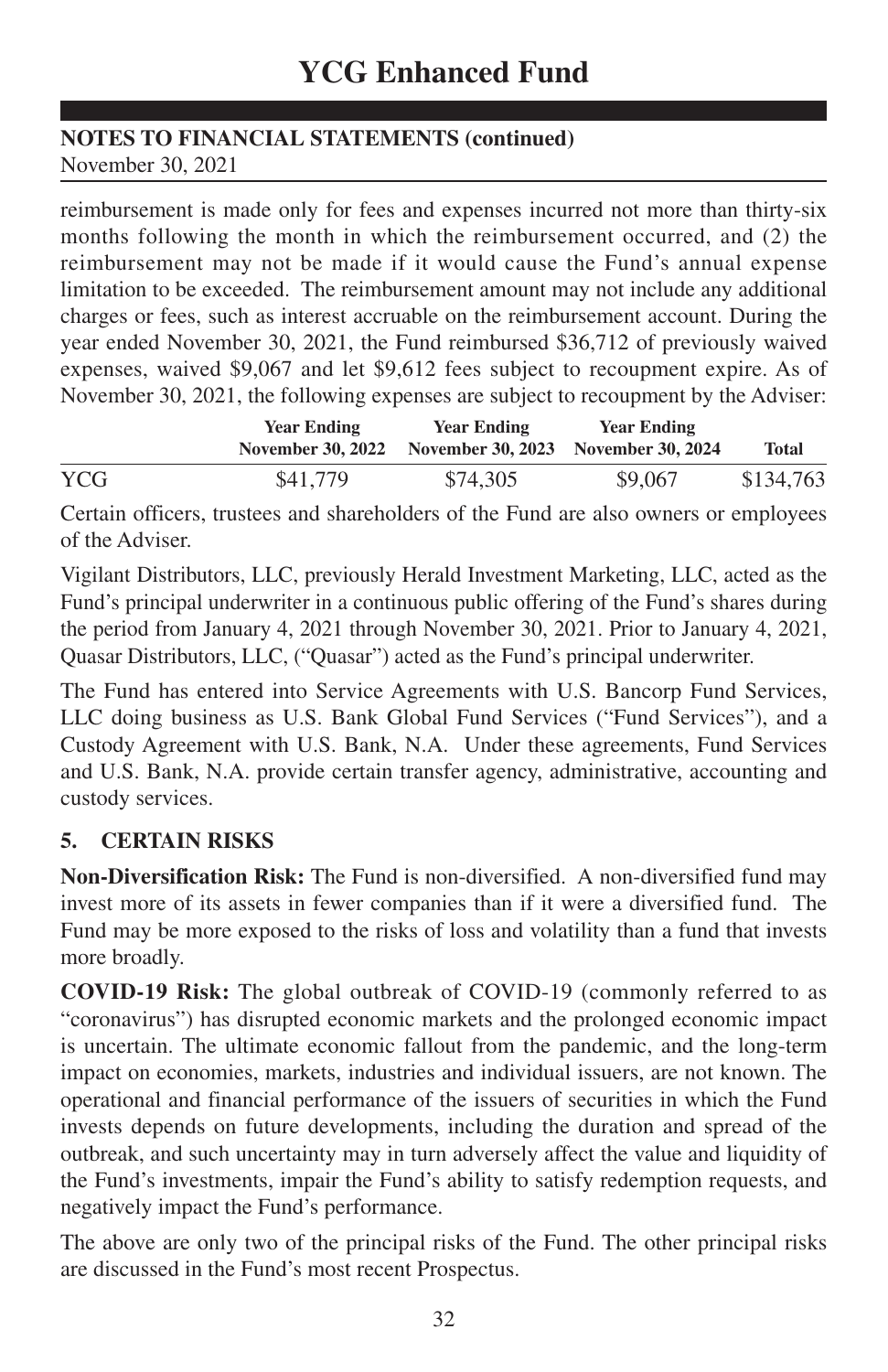November 30, 2021

### **6. FEDERAL TAX INFORMATION**

**A. Tax Basis of Distributions to Shareholders:** The tax character of the distributions paid by the Fund were as follows:

|                         | <b>For the Year Ended</b> | <b>For the Year Ended</b> |  |
|-------------------------|---------------------------|---------------------------|--|
|                         | <b>November 30, 2021</b>  | <b>November 30, 2020</b>  |  |
| Ordinary Income         |                           | \$978,705                 |  |
| Long-Term Capital Gains |                           | 873.466                   |  |
| Total                   |                           | \$1,852,171               |  |

**Reclassifications:** The tax components of distributable earnings are determined in accordance with income tax regulations which may differ from the compositions of net assets reported under GAAP. Accordingly, for the year ended November 31, 2021, certain differences were reclassified. The reclassifications were as follows:

| Decrease Total Distributable Earnings | \$(858,496) |
|---------------------------------------|-------------|
| Increase Capital Stock                | \$858,496   |

These differences are primarily due to the differing book and tax treatments of income related to deemed distributions for tax purposes.

#### **B. Tax Basis of Investments**

As of November 30, 2021, the components of the tax basis cost of investments and net unrealized appreciation were as follows:

|                                       | <b>YCG Enhanced Fund</b> |                           |                              |  |  |
|---------------------------------------|--------------------------|---------------------------|------------------------------|--|--|
|                                       | <b>Investments</b>       | Written<br><b>Options</b> | Foreign<br><b>Currencies</b> |  |  |
| Tax cost of investments               | \$307,109,025            | \$4,673,705               | \$1,985,520                  |  |  |
| Gross unrealized appreciation         | 234,816,918              | (1,498,241)               | 30,174                       |  |  |
| Gross unrealized depreciation         | (7,547,160)              |                           |                              |  |  |
| Net tax unrealized                    |                          |                           |                              |  |  |
| appreciation (depreciation)           | 227, 269, 758            | (1,498,241)               | 30,174                       |  |  |
| Undistributed ordinary income         | 10,010,829               |                           |                              |  |  |
| Undistributed long-term capital gains | 38,622,036               |                           |                              |  |  |
| Distributable earnings                | 48,632,865               |                           |                              |  |  |
| Other accumulated gains (losses)      | (425)                    |                           |                              |  |  |
| Total distributable earnings          | \$275,902,198            | \$(1,498,241)             | 30,174                       |  |  |

The tax basis of investments for tax and financial reporting purposes differs, principally due to the deferral of losses on wash sales.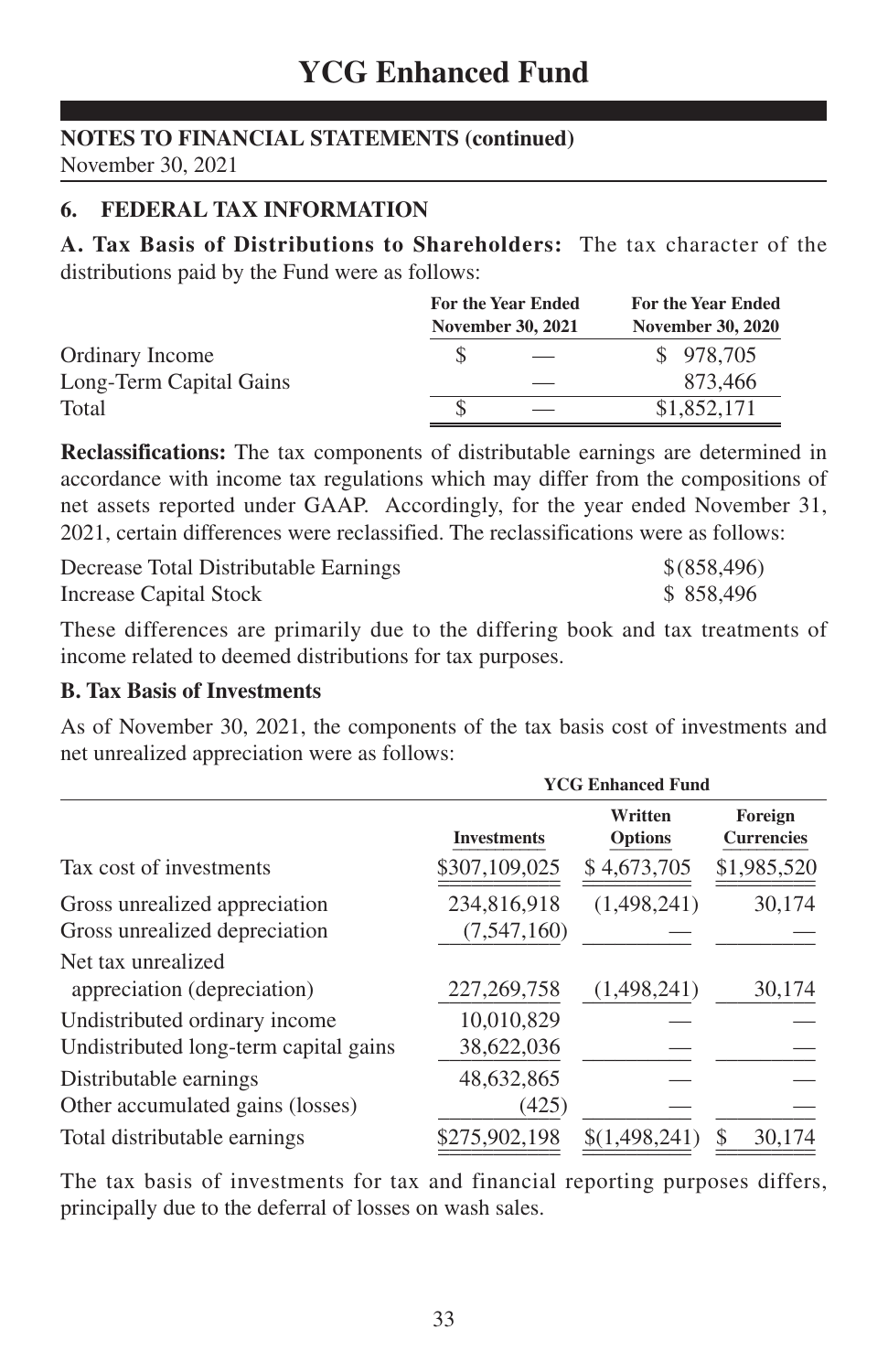## **NOTES TO FINANCIAL STATEMENTS (continued)**

November 30, 2021

At November 30, 2021 the Fund had the following capital loss carryforwards:

|            | <b>Short-Term</b> | Long-Term                      | <b>Expires</b> |
|------------|-------------------|--------------------------------|----------------|
| <b>YCG</b> | ___               | ъĐ<br>$\overline{\phantom{a}}$ | Indefinite     |

Net capital losses incurred after October 31, and within the taxable year are deemed to arise on the first business day of the Fund's next taxable year. Qualified late-year ordinary losses are the excess of the sum of the specified loss attributable to the portion of the taxable year after October 31, and the late-year losses attributable to the portion of the taxable year after December 31, over the sum of the specified gains attributable to the portion of the taxable year after October 31, and other ordinary income attributable to the portion of the taxable year after December 31. For the fiscal year ended November 30, 2021, there were no late year losses.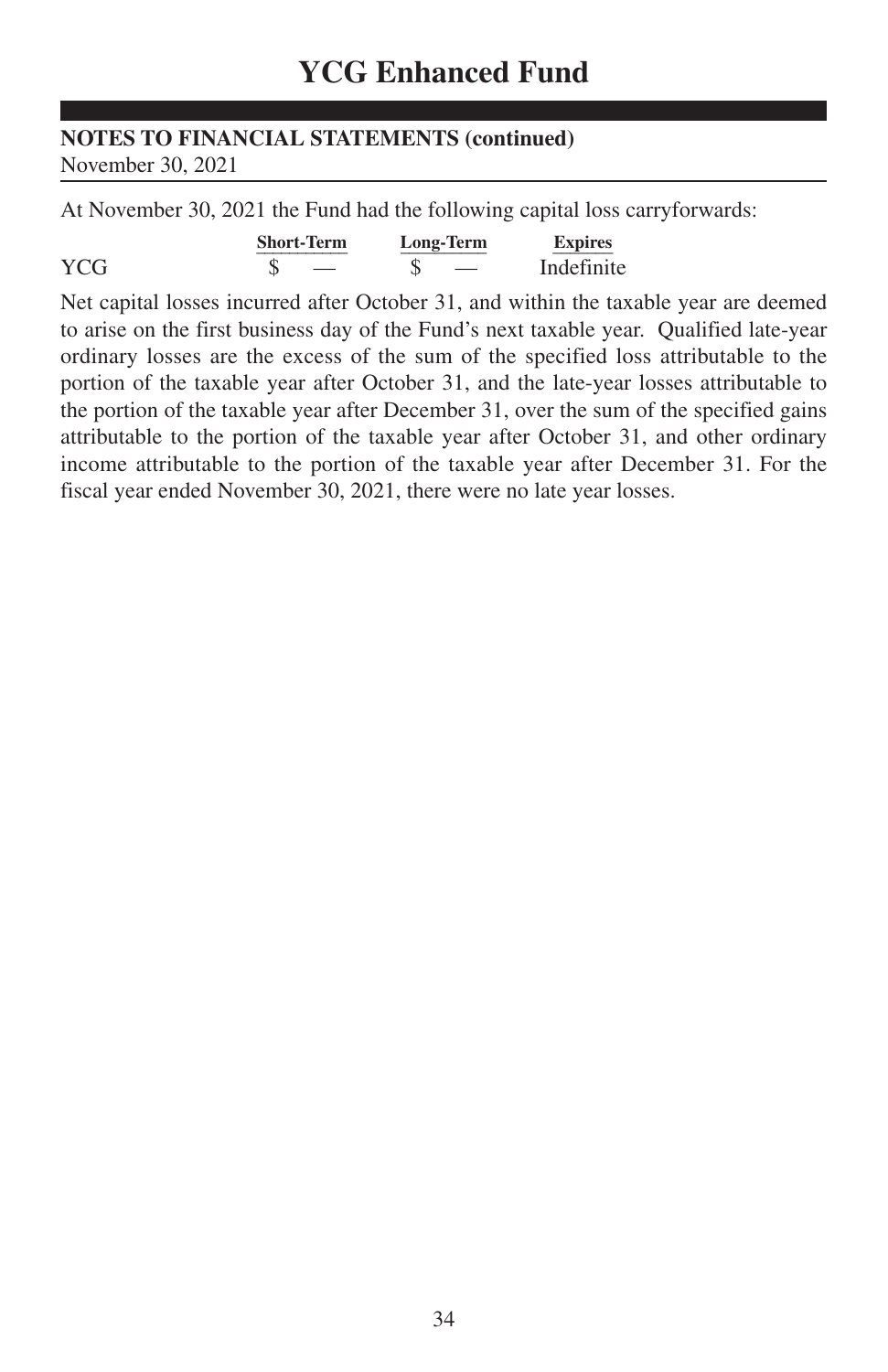## **REPORT OF INDEPENDENT REGISTERED PUBLIC ACCOUNTING FIRM**

#### To the Shareholders of YCG Enhanced Fund and Board of Trustees of YCG Funds

#### Opinion on the Financial Statements

We have audited the accompanying statement of assets and liabilities, including the schedules of investments and options written, of YCG Enhanced Fund (the "Fund"), a series of YCG Funds, as of November 30, 2021, the related statement of operations for the year then ended, the statements of changes in net assets for each of the two years in the period then ended, the related notes, and the financial highlights for each of the five years in the period then ended (collectively referred to as the "financial statements"). In our opinion, the financial statements present fairly, in all material respects, the financial position of the Fund as of November 30, 2021, the results of its operations for the year then ended, the changes in net assets for each of the two years in the period then ended, and the financial highlights for each of the five years in the period then ended, in conformity with accounting principles generally accepted in the United States of America.

#### Basis for Opinion

These financial statements are the responsibility of the Fund's management. Our responsibility is to express an opinion on the Fund's financial statements based on our audits. We are a public accounting firm registered with the Public Company Accounting Oversight Board (United States) ("PCAOB") and are required to be independent with respect to the Fund in accordance with the U.S. federal securities laws and the applicable rules and regulations of the Securities and Exchange Commission and the PCAOB.

We conducted our audits in accordance with the standards of the PCAOB. Those standards require that we plan and perform the audit to obtain reasonable assurance about whether the financial statements are free of material misstatement whether due to error or fraud.

Our audits included performing procedures to assess the risks of material misstatement of the financial statements, whether due to error or fraud, and performing procedures that respond to those risks. Such procedures included examining, on a test basis, evidence regarding the amounts and disclosures in the financial statements. Our procedures included confirmation of securities owned as of November 30, 2021, by correspondence with the custodian and brokers. Our audits also included evaluating the accounting principles used and significant estimates made by management, as well as evaluating the overall presentation of the financial statements. We believe that our audits provide a reasonable basis for our opinion.

We have served as the Fund's auditor since 2012.

Cohan & Company, Ud.

COHEN & COMPANY, LTD. Chicago, Illinois January 27, 2022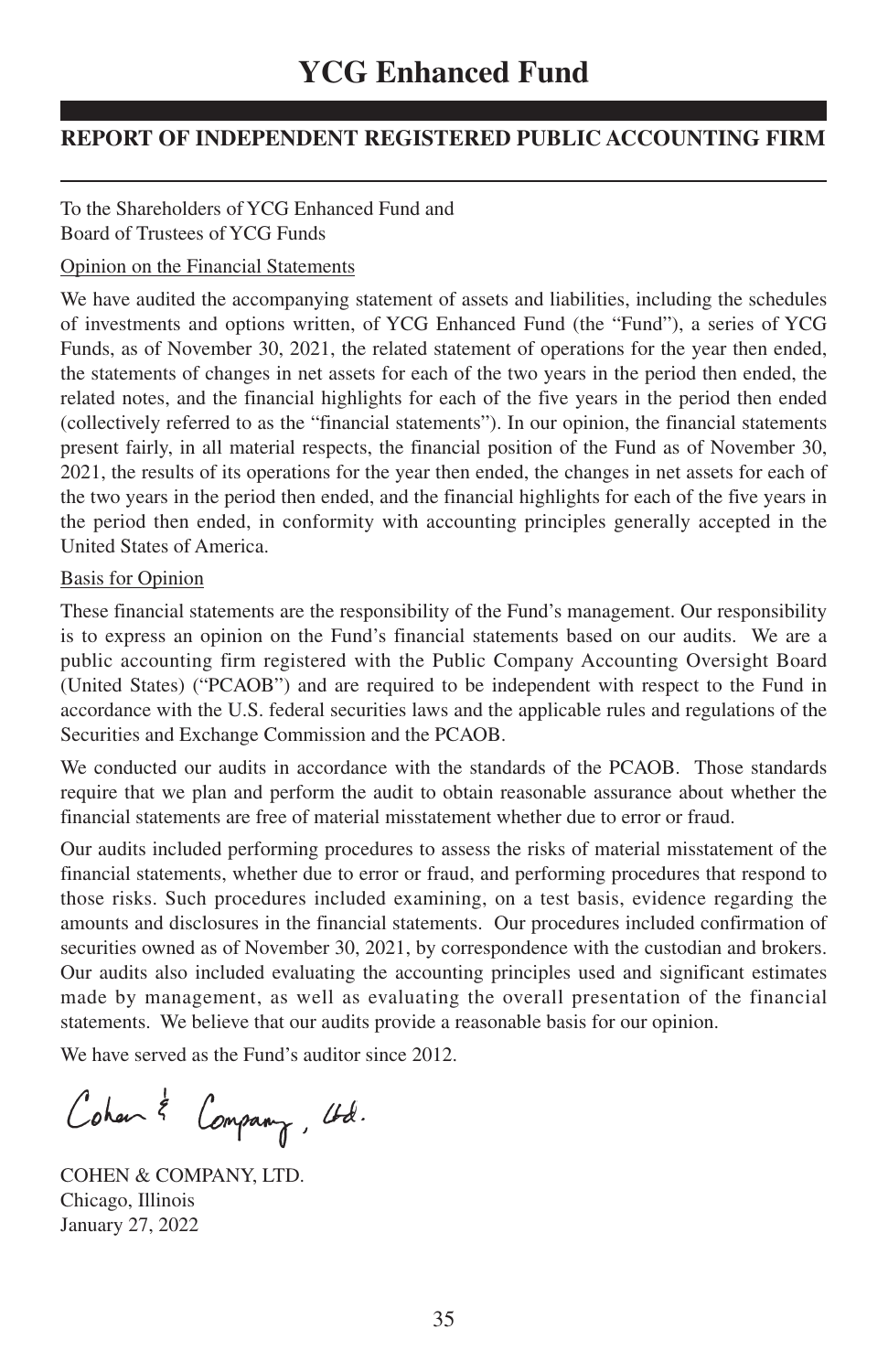## **ADDITIONAL INFORMATION**

(Unaudited)

## **1. SHAREHOLDER NOTIFICATION OF FEDERAL TAX STATUS**

For the year ended November 30, 2021, 0% of the dividends paid from net investment income, including short-term capital gains, for the YCG Enhanced Fund qualify for the dividends received deduction available to corporate shareholders.

For the year ended November 30, 2021, 0% of the dividends paid from net investment income, including short-term capital gains, for the YCG Enhanced Fund are designated as qualified dividend income.

## **2. COMPENSATION OF TRUSTEES**

Each Trustee who is not an "interested person" of the Trust (i.e. an "Independent Trustee") receives an annual retainer of \$4,000, paid quarterly, as well as \$1,000 per meeting attended. In addition, Independent Trustees are eligible for reimbursement of out-of-pocket expenses incurred in connection with attendance at such meetings. The Fund's Statement of Additional Information includes additional information about the Trustees and is available upon request by calling toll free 1-855-444-9243 or by accessing the Fund's website at www.ycgfunds.com. (Note for clarification: The information on our website is not incorporated by reference into this report.)

## **3. PROXY VOTING POLICIES AND PROCEDURES**

For a description of the policies and procedures that the Fund uses to determine how to vote proxies relating to portfolio securities, please call 1-855-444-9243 and request a Statement of Additional Information. One will be mailed to you free of charge. The Statement of Additional Information is also available on the Fund's website at www.ycgfunds.com or on the web site of the Securities and Exchange Commission at http://www.sec.gov. Information on how the Fund voted proxies relating to portfolio securities during the most recent 12-month period ended June 30 is available without charge, upon request, by calling 1-855-444-9243 or by accessing the website of the Securities and Exchange Commission at http://www.sec.gov.

## **4. DISCLOSURE OF PORTFOLIO HOLDINGS**

The Fund files a complete schedule of portfolio holdings with the Securities and Exchange Commission for the first and third quarters of each fiscal year as an exhibit to its reports on Form N-PORT. The Fund's Form N-PORT reports are available on the website of the Securities and Exchange Commission at http://www.sec.gov or on request by calling 1-800-SEC-0330.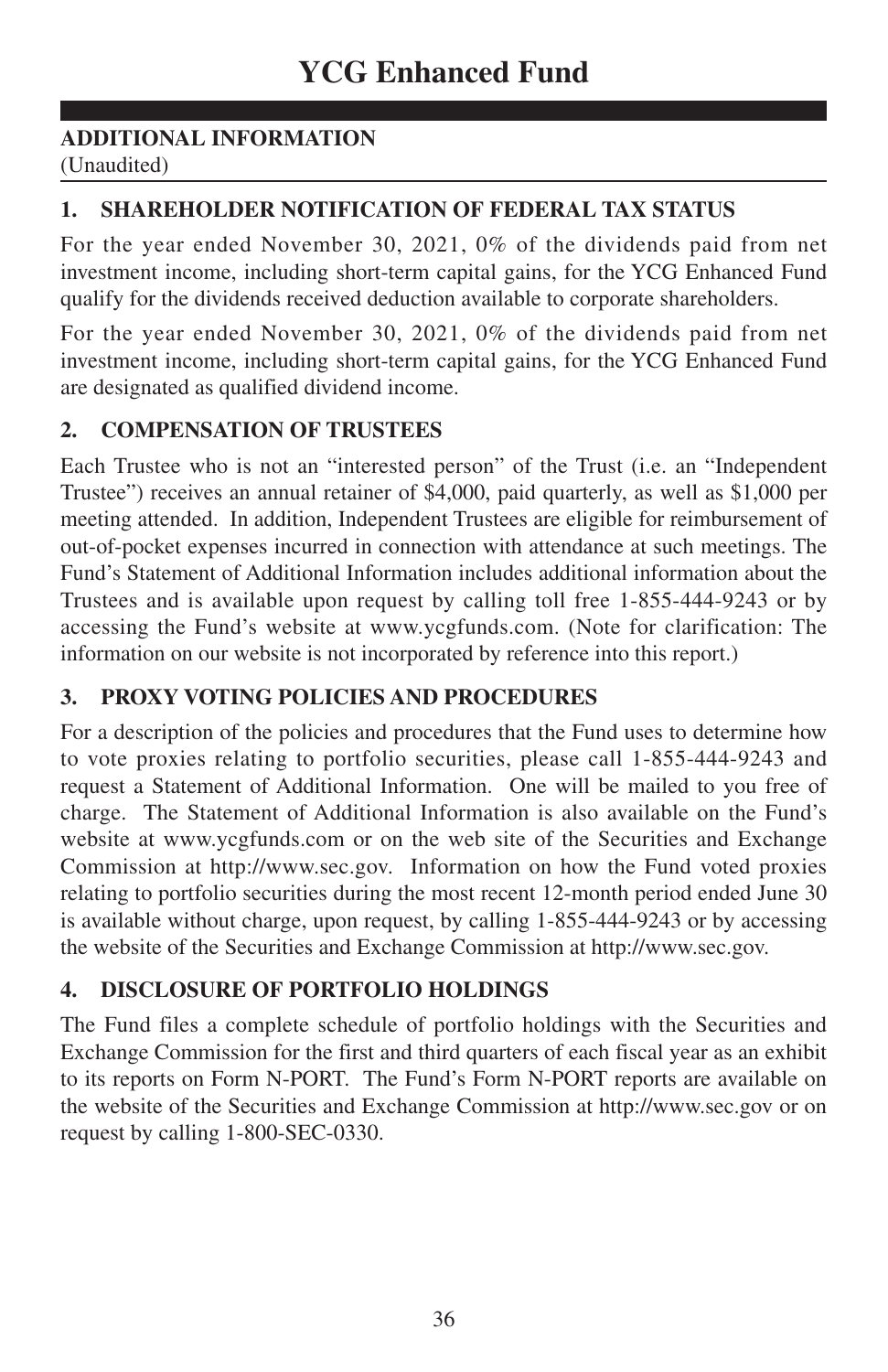(Unaudited)

## **5. BOARD ANNUAL RENEWAL OF INVESTMENT ADVISORY AGREEMENT**

On October 28, 2021, the Board of Trustees of YCG Funds (the "Trust") met to, among other things, approve the continuation of the investment advisory agreement for the YCG Enhanced Fund (the "Fund"). As part of the process for approving the continuation of the investment advisory agreement, the Trustees reviewed their fiduciary duties and the relevant factors for the Trustees to consider, and the Trustees who are not "interested persons" (as defined in the Investment Company Act of 1940) of the Fund (the "Independent Trustees") met in executive session to discuss the approval of the continuation of the investment advisory agreement.

In advance of the meeting, YCG, LLC (the "Adviser") sent detailed information to the Trustees to assist them in their evaluation of the investment advisory agreement. This information included, but was not limited to, a memorandum from counsel to the Fund and the Independent Trustees that summarized the legal standards applicable to the Trustees' consideration of the advisory agreement; comparative information relating to the Fund's management fees and other expenses of the Fund; information regarding fees paid and other payments; information on the Adviser's profitability; information about brokerage commissions; comparative information relating to the Fund's performance; information about sales and redemptions of the Fund; information about the Fund's compliance program; and other information the Trustees believed was useful in evaluating the approval of advisory agreement. Counsel to the Fund and the Independent Trustees advised the Trustees on their fiduciary duties under the rules.

All of the factors discussed by the Trustees were considered as a whole, and were considered separately by the Independent Trustees, meeting in executive session. The factors were viewed in their totality by the Trustees, with no single factor being the principal or determinative factor in the Trustees' determination of whether to approve the continuation of the investment advisory agreement. The Trustees recognized that the management and fee arrangements for the Fund are the result of years of review and discussion between the Independent Trustees and the Adviser, that certain aspects of such arrangements may receive greater scrutiny in some years than in others and that the Trustees' conclusions may be based, in part, on their consideration of these same arrangements and information received during the course of the year and in prior years.

Prior to approving the continuation of the investment advisory agreement, the Trustees and the Independent Trustees in executive session considered, among other items:

• The nature and quality of the investment advisory services provided by the Adviser.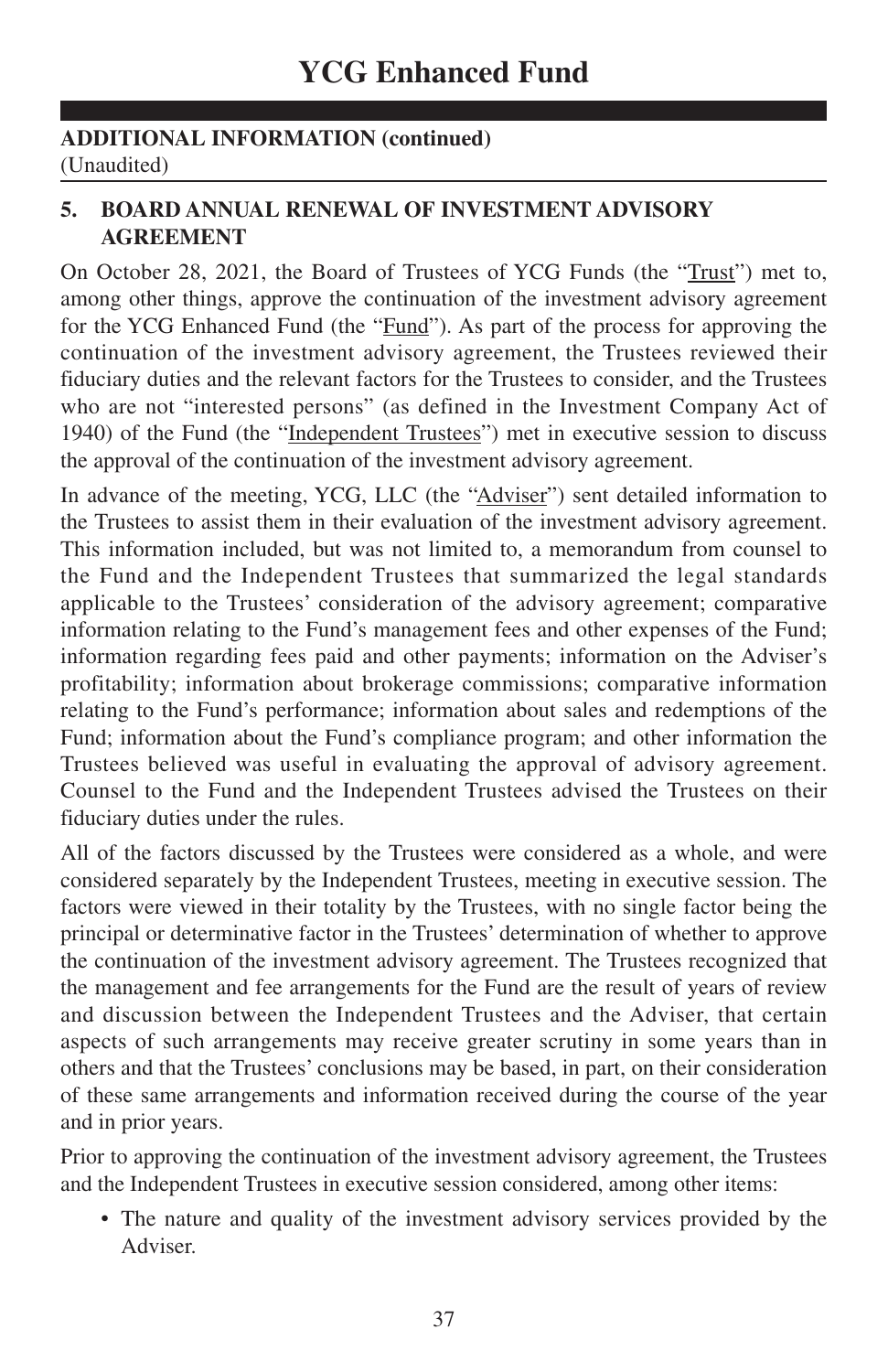(Unaudited)

- A comparison of the fees and expenses of the Fund to other similar funds.
- A comparison of the fee structures of other accounts managed by the Adviser.
- Whether economies of scale are recognized by the Fund.
- The costs and profitability of the Fund to the Adviser.
- The performance of the Fund.
- The other benefits to the Adviser from serving as investment adviser to the Fund (in addition to the advisory fee).

The material considerations and determinations of the Board, including all of the Independent Trustees, are as follows:

Nature, Extent and Quality of Investment Advisory Services

The Trustees noted that the Adviser supervises the investment portfolio of the Fund, directing the day-to-day management of the Fund's portfolio, including the purchase and sale of investment securities. They then discussed with management the nature of the investment process employed by the portfolio managers of the Fund, which is research intensive, and discussed staffing at the Adviser. Namely, in making its investment decisions, the Adviser uses a "bottom-up" approach focused on individual companies, which is dependent on independent, in-house, fundamental research to analyze each company considered for investment. The Trustees discussed the staff of the Adviser and the qualifications of the staff, and they concluded that the Adviser is well staffed to conduct the research needed to meet the investment objectives of the Fund.

In addition to the nature of the Adviser's investment process, the Trustees considered the background and experience of the Adviser's senior management and expertise of, and the amount of attention given to the Fund by investment personnel of the Adviser. In addition, the Trustees considered the quality of the material service providers to the Fund, who provide administrative and distribution services on behalf of the Fund and are overseen by the Adviser, and the overall reputation and capabilities of the Adviser. The Trustees noted that the Adviser actively oversees the service providers to the Fund to ensure that the Fund is well served. Based on this review, the Trustees believe that the Adviser provides high quality services to the Fund, as the Adviser's personnel are focused on servicing the Fund.

In light of the Trustees' discussions and considerations regarding the Adviser, the Trustees concluded that they were satisfied with the nature, extent and quality of the investment advisory services provided to the Fund by the Adviser, and that the nature and extent of the services provided by the Adviser are appropriate to assure that the Fund's operations are conducted in compliance with applicable laws, rules and regulations.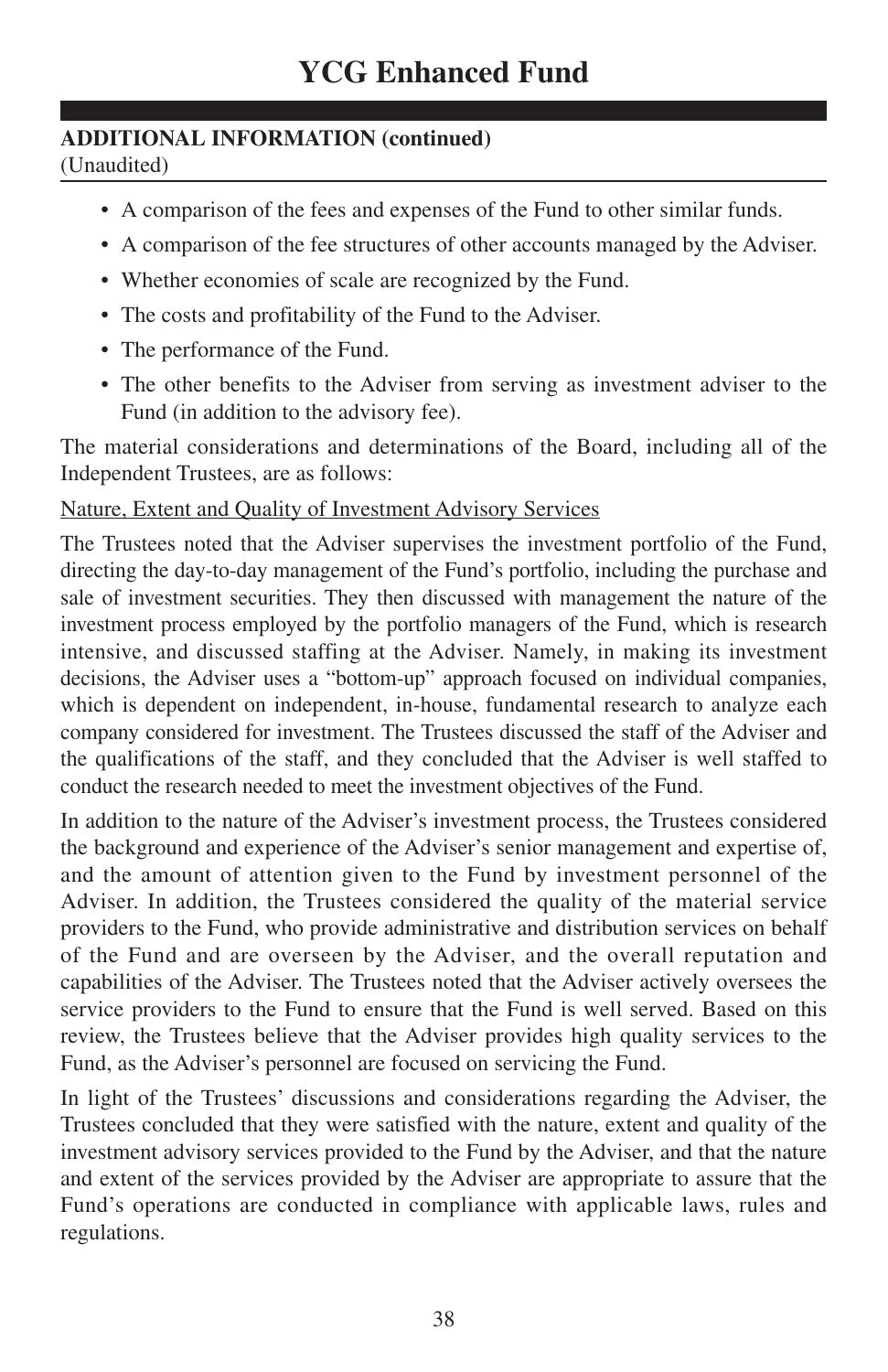(Unaudited)

## Comparative Fees and Expenses

The Trustees then discussed with management the variables, in addition to the management fees, such as administrative and transaction fees, which impact costs to the shareholders of the Fund. Management reviewed with the Trustees the comparison of the Fund's expense ratios to other similar funds. As part of the discussion with management, the Trustees ensured that they understood and were comfortable with the criteria used by the Adviser to determine the mutual funds that make up the peer groups identified and discussed below.

In the materials provided to the Trustees, there was a report comparing the Fund to two peer groups. The first peer group was a comparison versus the Morningstar Large Cap Blend Category peers, and the second peer group was a comparison versus custom "stockpicking" and "option" peers. In discussing and evaluating the report, the Trustees noted the following:

- While the Fund had higher than average advisory and net expenses compared to the Morningstar Large Cap Blend category peers, the Fund's return over the last few years is in the top half of the funds in the category. The Trustees also noted that unlike most peers in the category, the Fund utilizes an option enhancement strategy.
- The Fund's expense ratio is very favorable compared to option peers, which is important because the Trustees believe that the Fund's option enhancement strategy is a unique strategy that sets the Fund apart from its competitors. As noted above, other funds in the Morningstar Large Cap Blend Category generally do not utilize an option strategy.
- The Fund outperformed peer group funds on a since inception, five-year, and three-year basis.
- The Fund performed extremely well against many of the stockpicking and large cap blend category peer group funds.
- The Fund is still relatively small in assets under management, and the Adviser is subsidizing the expenses of the Fund to remain competitive with other funds.

After reviewing and discussing the comparison of the Fund's expense ratios to other similar funds, as noted above, the Trustee's concluded that the expense ratio of the Fund is within a reasonable range of comparable mutual funds, particularly funds that have an option strategy, and that the Fund's fees are reasonable.

## Comparison of Fee Structures of Other Accounts

The Trustees then inquired of management regarding the distinction between the services performed by the Adviser for separately managed accounts and those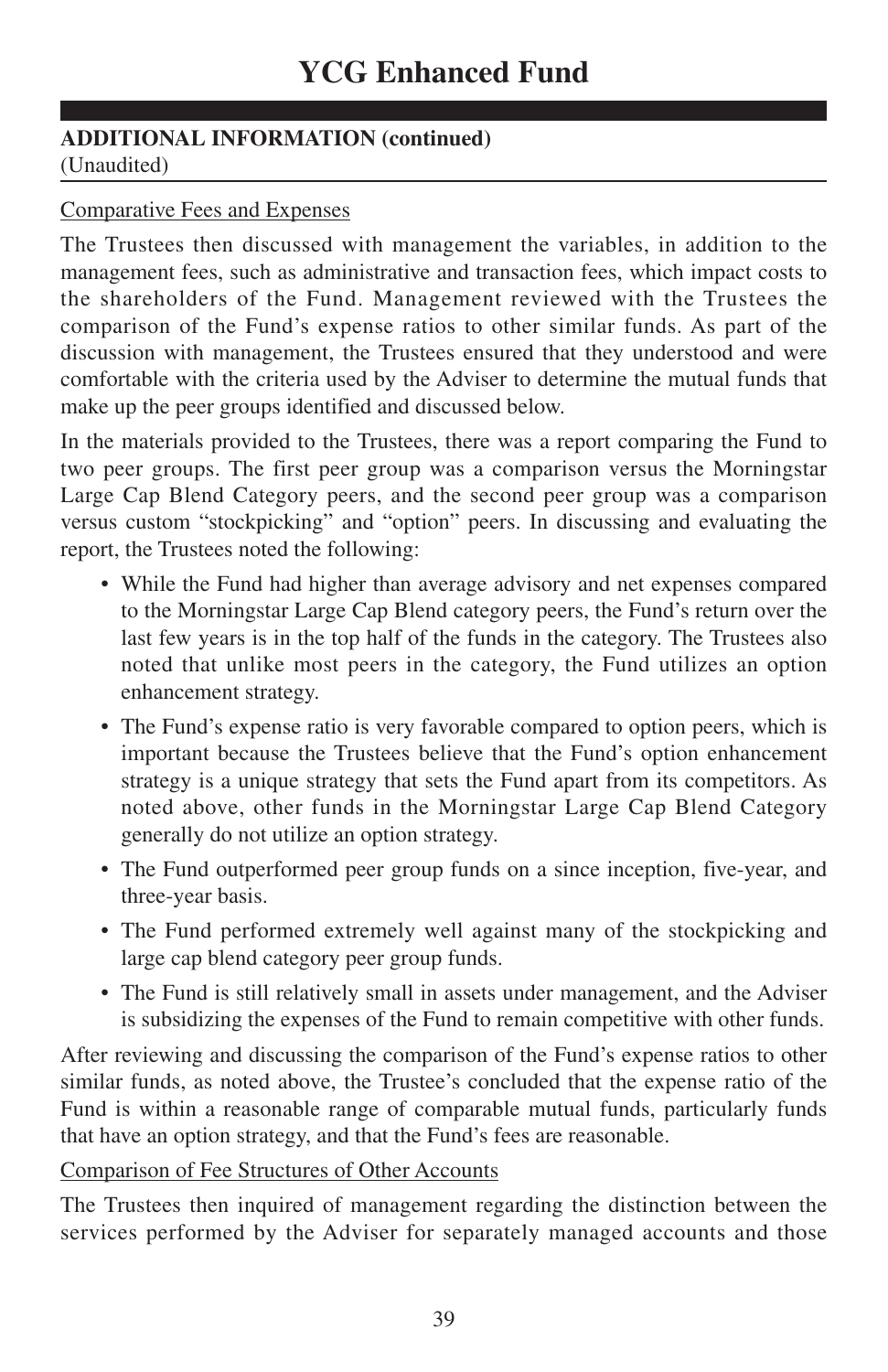(Unaudited)

performed by the Adviser for the Fund. The Adviser noted that the management of the Fund involves comprehensive and substantive duties beyond those involved with separate accounts. Specifically, the Adviser noted the following:

- The Adviser provides tailored investment advisory services to the Fund in order to accommodate the cash flow volatility presented by the purchases and redemptions of shareholders, as shareholders are able to redeem on a daily basis.
- With regard to the Fund, the Adviser attempts to serve the needs of hundreds of accounts, ranging from direct accounts holding a few thousand dollars to the large omnibus accounts of intermediaries.
- The Adviser maintains a robust shareholder communication effort for the Fund to reach shareholders through direct contact, through intermediaries, or via the financial press, and has contributed significant financial resources to marketing efforts for the Fund.
- The Adviser focuses on marketing the Fund and has found that the most effective way is through one-on-one meetings with RIA's, which require significant amounts of time and resources to attract investors.
- The Adviser coordinates with the Fund's Chief Compliance Officer and other service providers to ensure compliance with regulatory regimens imposed by Federal law and the Internal Revenue Code or the Fund (there are not similar requirements that are applicable to separate accounts).

The Trustees concluded that the services performed by the Adviser for the Fund require a higher level of service and oversight than those performed for separate accounts. On the other hand, they noted that the Adviser has found that the client servicing of separately managed accounts can be very resource intensive. As the management of the Fund and the separately managed accounts is distinct, the Trustees concluded that the differential in advisory fees between the Fund and the separate accounts is reasonable and concluded that the fee rate charged to the Fund in comparison to those charged to the Adviser's other clients is reasonable.

## Performance

The Trustees reviewed the Adviser's quality of investment management, management history and ability to successfully market the Fund. The Trustees noted that at each quarterly meeting, the Trustees review reports regarding the investment performance of the Fund. Based on the information provided at this meeting and the information and quarterly discussions regarding the Fund's investment performance, the Trustees believe that the Adviser manages the Fund in a manner that is materially consistent with its stated investment objective and style.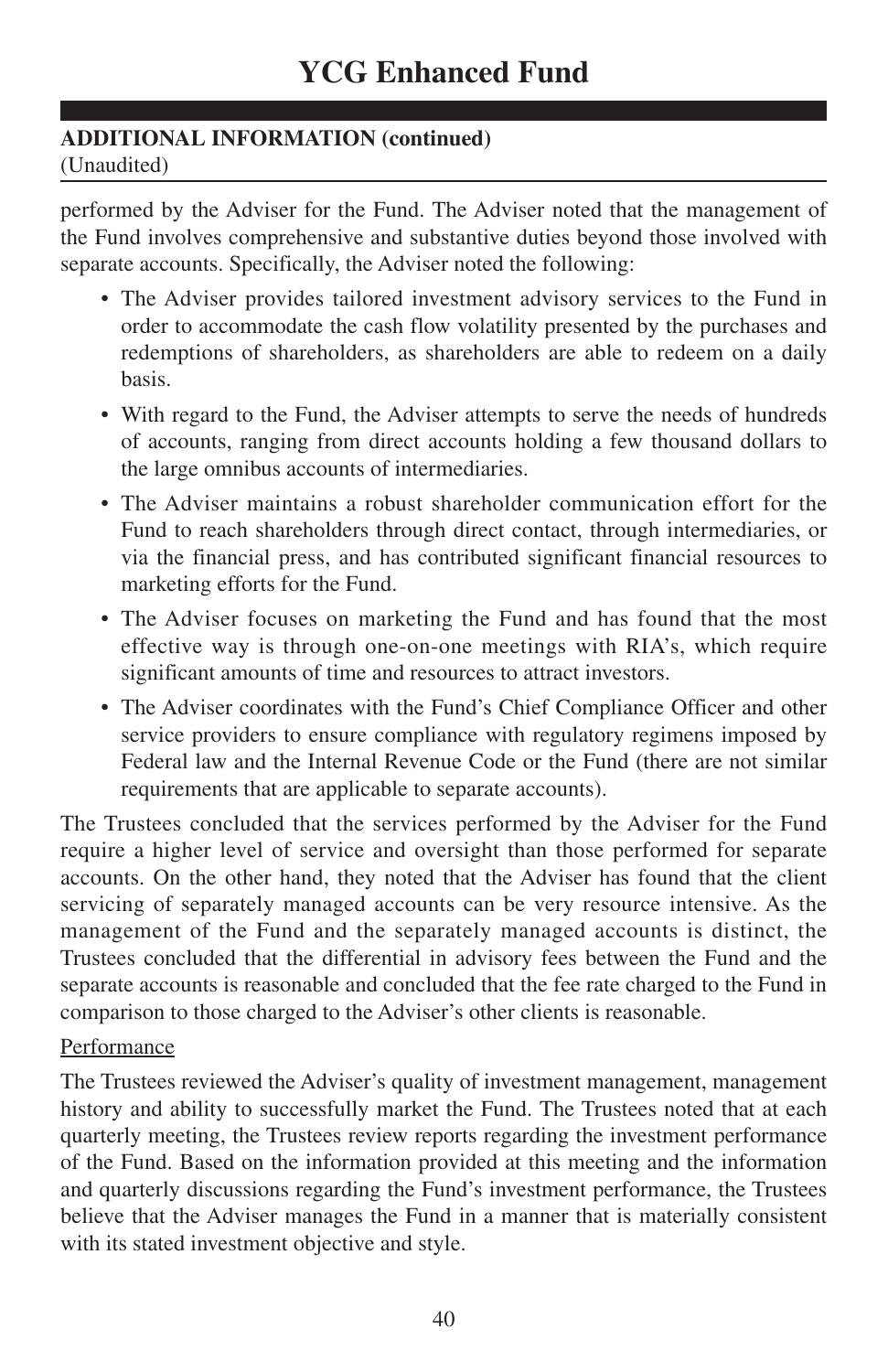(Unaudited)

In assessing the performance of the Fund, which is positive, the Trustees noted the following:

- The Fund's return over the last three years is in the top half of the funds in the Morningstar Large Cap Blend category.
- The Fund outperformed peer group funds on a since inception, five-year and three-year basis.
- The Fund performed extremely well against many of the stockpicking and large cap blend category peer group funds.

The Trustees concluded that the performance of the Fund, particularly adjusting for risk, has been satisfactory on a relative basis and more than satisfactory on an absolute basis. They continue to believe that the Adviser's discipline should lead to more favorable results in the long-term and concluded that renewal of the existing advisory agreement was in the best interest of the Fund's shareholders.

## Costs and Profitability

The Trustees considered the cost of services provided and the profits realized by the Adviser. They also considered the Fund's overall expense ratios compared to peer group funds. The Trustees concluded that given the size of the Fund and the niche strategy of the Fund, that the Fund's fee structure is appropriate and reasonable.

The Trustees discussed in detail the profitability this year of the Adviser as it relates to the Fund, and they discussed the impact of the intermediary service fees on the profitability. The Trustees also considered the resources and revenues that the Adviser has put into managing and distributing the Fund and concluded that the level of profitability realized by the Adviser from its provision of services to the Fund is reasonable, and that the overall expense ratios and investment advisory fees were fair and within a reasonable range of industry averages.

## Economies of Scale

The Trustees discussed with management whether economies of scale are recognized by the Fund. They noted that as Fund assets grow, certain fixed costs are spread over the larger asset base, which may lead to some economies of scale. On the other hand, the Trustees noted that many of the Fund's expenses are subject to diseconomies of scale. For example, the intermediary service fees increase as the Fund's assets grow.

Given the size of the Fund, the Trustees determined that the Fund has not realized economies of scale. They noted that the expenses for the Fund are currently capped and any excess is paid by the Adviser, which benefits shareholders. The Trustees concluded that the current fees were appropriate at foreseeable asset levels.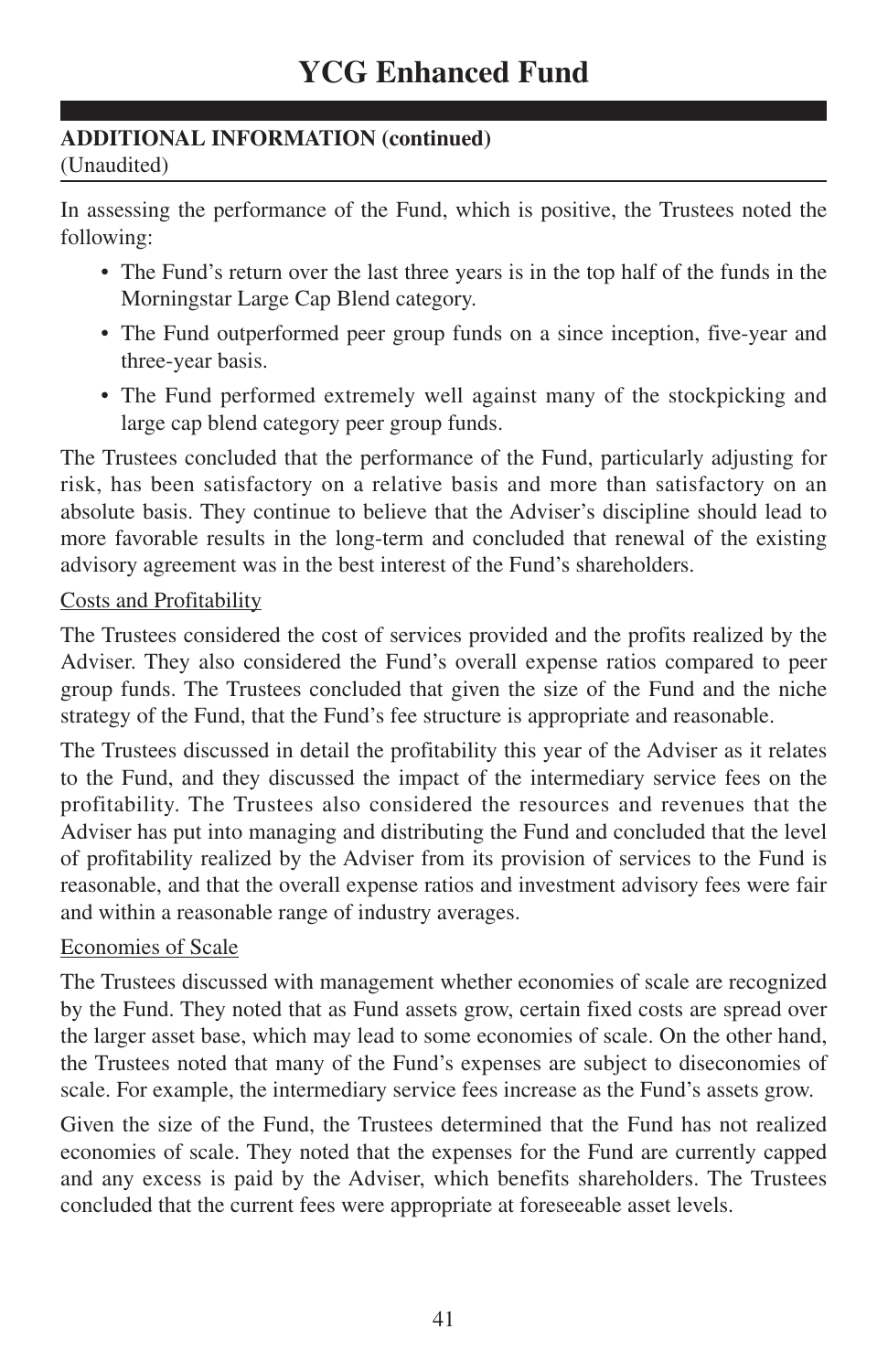(Unaudited)

### Fall-Out Benefits

The Trustees then considered other benefits to the Adviser from serving as Adviser to the Fund (in addition to the advisory fee). The Trustees noted that the Adviser does not derive ancillary benefits from its association with the Fund in the form of proprietary and third-party research products and services, as the Adviser does not receive any research or other services from the broker-dealers that the Fund trades with. They also briefly discussed soft dollars and the fact that the Fund does not utilize them.

It was noted that managing the Fund has provided more visibility for the Adviser in the financial media and industry in general, as the Fund has been highlighted in publications, including national publications. However, the primary focus of these articles has been the Fund.

Based on the Trustees' discussion and analysis, the Trustees concluded that the other benefits realized by the Adviser from its relationship with the Fund were reasonable.

#### **Conclusion**

After reviewing the materials provided at the meeting, management's presentation, as well as other information regularly provided at the Board's quarterly meetings throughout the year regarding the quality of services provided by the Adviser, the performance of the Fund, expense information, regulatory compliance issues, trading information and related matters and other factors deemed relevant by the Board, the Trustees, including all of the Independent Trustees, approved the continuation of the investment advisory agreement.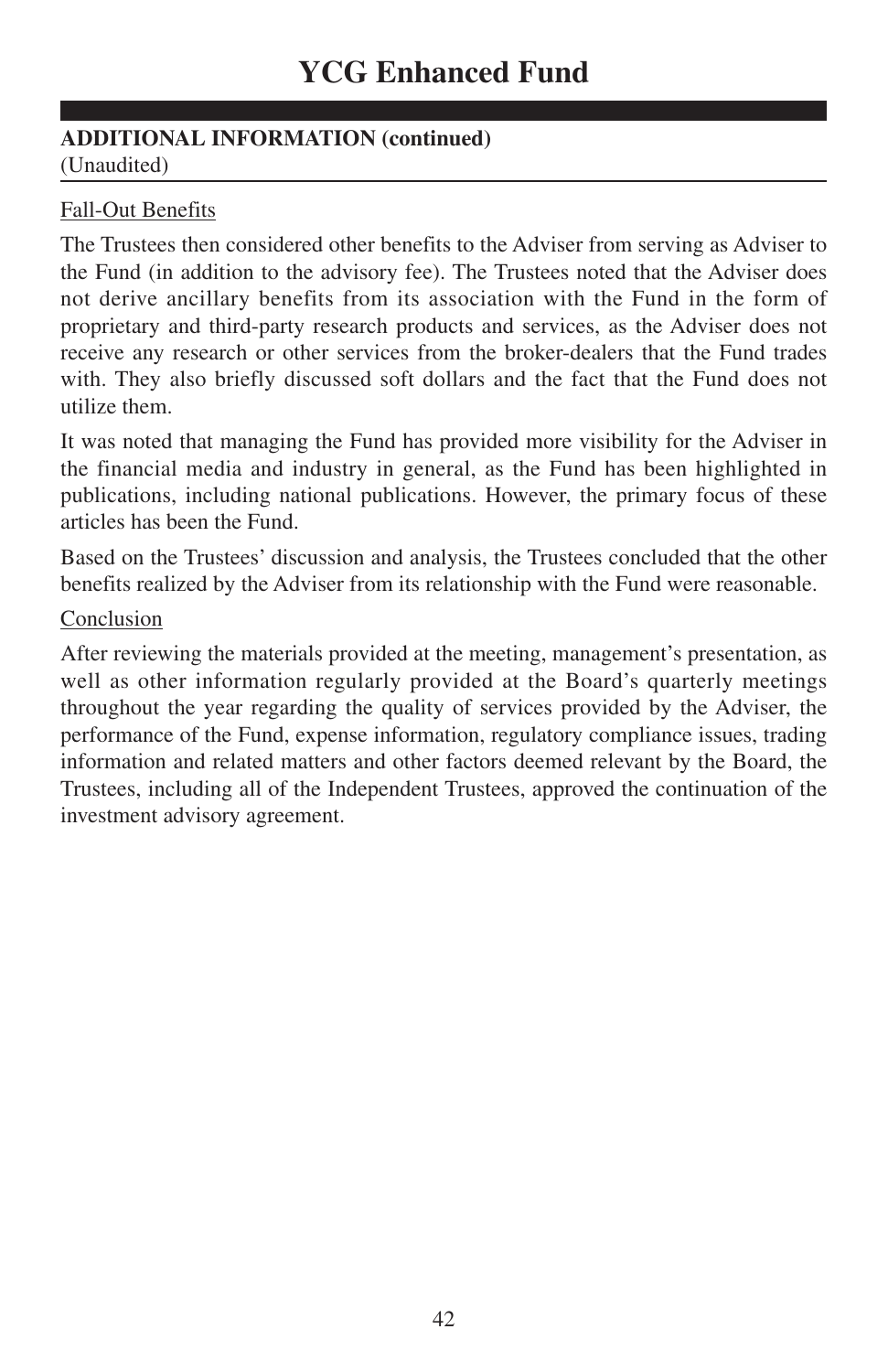## **TRUSTEES AND OFFICERS**

(Unaudited)

The business of the Fund is managed under the direction of the Board. The Board formulates the general policies of the Fund and meets periodically to review the Fund's performance, monitor investment activities and practices, and discuss other matters affecting the Fund. The Trustees are fiduciaries for the Fund's shareholders and are governed by the laws of the State of Delaware in this regard. The names and addresses of the Trustees and Officers of the Trust are listed below along with a description of their principal occupations over at least the last five years. Trustees who are "interested persons", as defined by the 1940 Act, are indicated by asterisk. The Fund's Statement of Additional Information includes additional information about the Trustees and is available, without charge, upon request by (1) calling toll free 1-855-444-9243; (2) on the Fund's website located at http://www.ycgfunds.com; or (3) on the SEC's website http://www.sec.gov.

| Name, address<br>and age                                                                       | Position(s)<br><b>Held with</b><br>the Fund                         | Term of<br><b>Office</b><br>and<br>Length<br>of Time<br><b>Served</b>                                                                       | Number of<br><b>Portfolios</b><br>in Fund<br><b>Complex</b><br>Overseen | <b>Principal</b><br>Occupation(s)<br><b>During Past</b><br><b>Five Years</b>                                                       | Other<br><b>Directorships</b><br><b>Held</b> by<br><b>Trustee</b> |
|------------------------------------------------------------------------------------------------|---------------------------------------------------------------------|---------------------------------------------------------------------------------------------------------------------------------------------|-------------------------------------------------------------------------|------------------------------------------------------------------------------------------------------------------------------------|-------------------------------------------------------------------|
| Brian Yacktman*<br>3207 Ranch Road<br>620 South, Suite 200<br>Austin, TX 78738<br>Age: 42      | Trustee<br>President                                                | Indefinite,<br>Trustee<br>since 2012<br>One year<br>term,<br>President<br>since 2012                                                        | 1                                                                       | Manager, Founding<br>Partner and Chief<br>Investment Officer,<br>YCG, LLC,<br>investment adviser<br>to the Fund,<br>since $2007$ . | None.                                                             |
| William D. Kruger*<br>3207 Ranch Road<br>620 South, Suite 200<br>Austin, TX 78738<br>Age: $42$ | Chairman<br>and<br>Trustee<br>Vice<br>President<br>and<br>Treasurer | Indefinite,<br>Trustee<br>since $2012$<br>One year<br>term, Vice<br>President<br>since 2012<br>One year<br>term,<br>Treasurer<br>since 2012 | 1                                                                       | Manager, Partner<br>and CEO, YCG,<br>LLC, investment<br>adviser to the Fund,<br>since 2008.                                        | None.                                                             |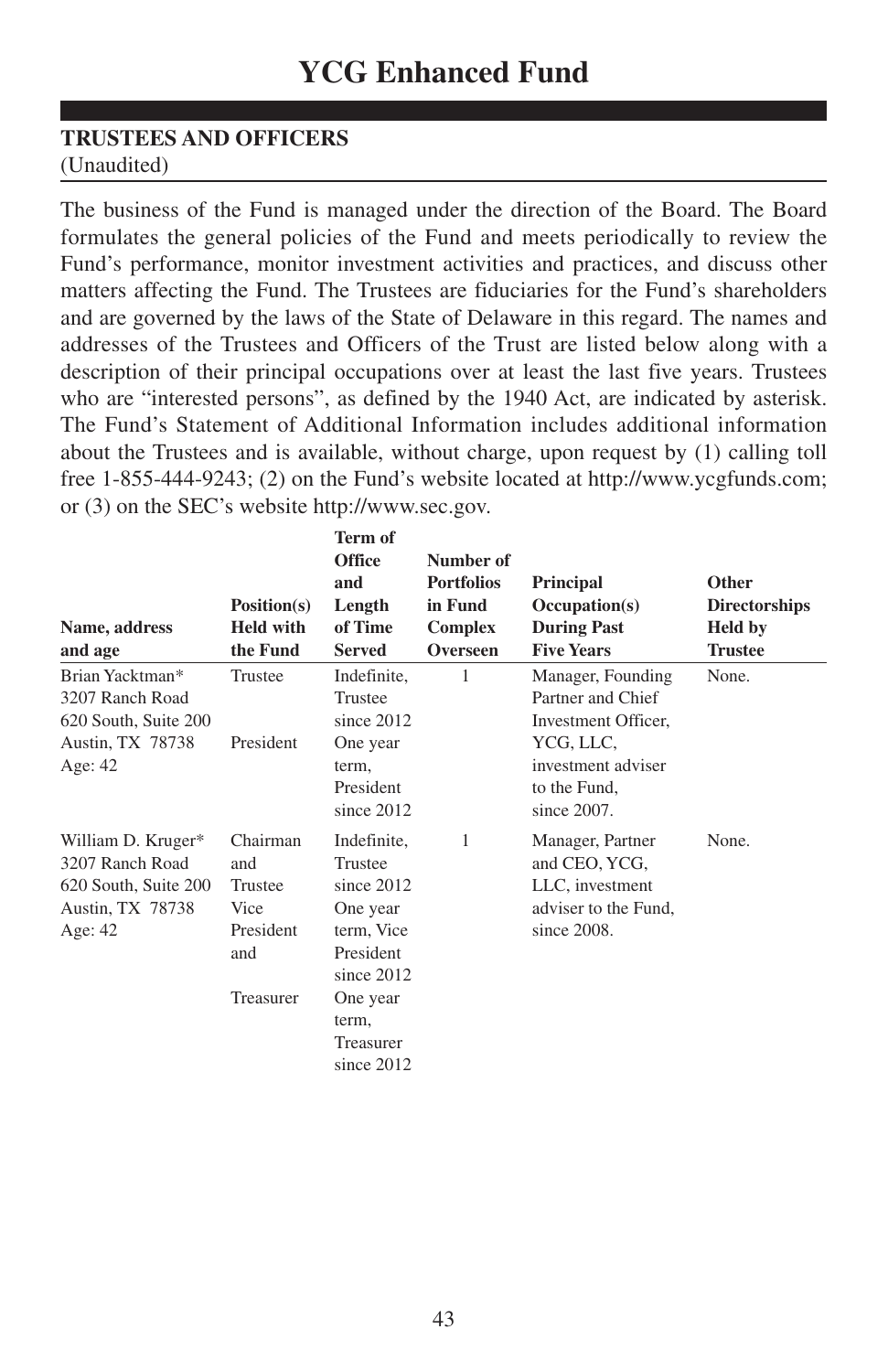## **TRUSTEES AND OFFICERS (continued)**

(Unaudited)

| Name, address<br>and age                                                                       | Position(s)<br><b>Held with</b><br>the Fund | <b>Term of</b><br><b>Office</b><br>and<br>Length<br>of Time<br><b>Served</b> | Number of<br><b>Portfolios</b><br>in Fund<br><b>Complex</b><br>Overseen | <b>Principal</b><br>Occupation(s)<br><b>During Past</b><br><b>Five Years</b>                                                                                                                                          | Other<br><b>Directorships</b><br><b>Held</b> by<br><b>Trustee</b> |
|------------------------------------------------------------------------------------------------|---------------------------------------------|------------------------------------------------------------------------------|-------------------------------------------------------------------------|-----------------------------------------------------------------------------------------------------------------------------------------------------------------------------------------------------------------------|-------------------------------------------------------------------|
| <b>Independent Trustees:</b>                                                                   |                                             |                                                                              |                                                                         |                                                                                                                                                                                                                       |                                                                   |
| Travis E. Oliphant<br>3207 Ranch Road<br>620 South, Suite 200<br>Austin, TX 78738<br>Age: $50$ | Trustee                                     | Indefinite,<br>Trustee<br>since 2012                                         | 1                                                                       | Scientific and<br><b>Technical Software</b><br>Manager and<br>Executive.<br>Founder and CEO<br>of Anaconda<br>(Continuum Analytics),<br>January 2012 - 2017.<br>Founder and CEO<br>of Quansight,<br>$2018 -$ Present. | None.                                                             |
| Rory M. McDonald<br>3207 Ranch Road<br>620 South, Suite 200<br>Austin, TX 78738<br>Age: 42     | Trustee                                     | Indefinite.<br>Trustee<br>since 2012                                         | 1                                                                       | <b>Associate Professor</b><br>of Business<br>Administration in<br>the Technology<br>and Operations<br>Management Unit<br>at Harvard Business<br>School, 2013 - Present.                                               | None.                                                             |
| Cyril James Speirs<br>3207 Ranch Road<br>620 South, Suite 200<br>Austin, TX 78738<br>Age: 66   | Trustee                                     | Indefinite,<br>Trustee<br>since 2017                                         | 1                                                                       | Retired, Previously,<br><b>Global Vice President</b><br>Procurement for Whole<br>Foods Market, Inc.,<br>$2005 - 2016.$                                                                                                | None.                                                             |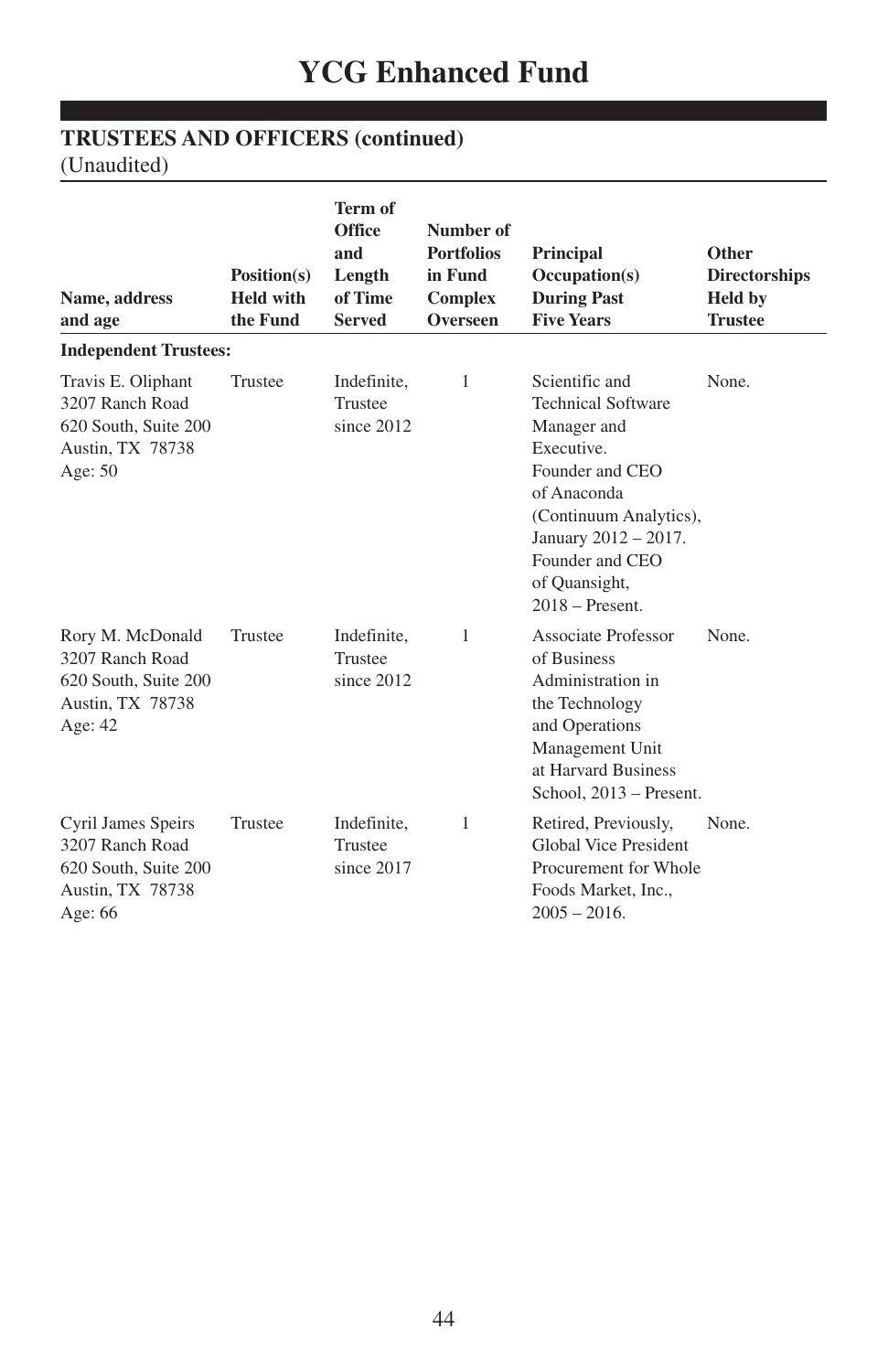#### **TRUSTEES AND OFFICERS (continued)**

(Unaudited)

| Name, address<br>and age                                                                        | Position(s)<br><b>Held with</b><br>the Fund | <b>Term of</b><br><b>Office</b><br>and<br>Length<br>of Time<br><b>Served</b> | Number of<br><b>Portfolios</b><br>in Fund<br><b>Complex</b><br>Overseen | Principal<br>Occupation(s)<br><b>During Past</b><br><b>Five Years</b>                                                                                                                                                          | Other<br><b>Directorships</b><br><b>Held</b> by<br><b>Trustee</b> |
|-------------------------------------------------------------------------------------------------|---------------------------------------------|------------------------------------------------------------------------------|-------------------------------------------------------------------------|--------------------------------------------------------------------------------------------------------------------------------------------------------------------------------------------------------------------------------|-------------------------------------------------------------------|
| <b>Officers who are not Trustees:</b>                                                           |                                             |                                                                              |                                                                         |                                                                                                                                                                                                                                |                                                                   |
| <b>Elliott Savage</b><br>3207 Ranch Road<br>620 South, Suite 200<br>Austin, TX 78738<br>Age: 41 | Vice<br>President                           | One year<br>term, Vice<br>President<br>since<br>December<br>2012             | N/A                                                                     | Manager,<br>Partner and<br>Portfolio manager,<br>YCG, LLC,<br>investment adviser<br>to the Fund.                                                                                                                               | None.                                                             |
|                                                                                                 | Secretary                                   | One year<br>term,<br>Secretary<br>since<br>February<br>2016                  |                                                                         | since $2012$ .                                                                                                                                                                                                                 |                                                                   |
|                                                                                                 | Assistant<br>Treasurer                      | One year<br>term,<br>Assistant<br>Treasurer<br>since<br>December<br>2012     |                                                                         |                                                                                                                                                                                                                                |                                                                   |
| Lelia Long<br>3207 Ranch Road<br>620 South, Suite 200<br>Austin, TX 78738<br>Age: 59            | Chief<br>Compliance<br>Officer              | One year<br>term, Chief<br>Compliance<br>Officer<br>since<br>March 2016      | N/A                                                                     | Chief Compliance<br>Officer, YCG, LLC<br>$2016$ – Present.<br>Investment<br>Management &<br>Compliance<br>Consultant, Vigilant<br>Compliance LLC,<br>$2009 - 2020.$<br>Treasurer, New<br>Ireland Fund, Inc.,<br>$2002 - 2020.$ | None.                                                             |

\* Brian Yacktman and William Kruger are considered to be "interested persons" of the Trust, a term that is defined in the 1940 Act. Mr. Yacktman and Mr. Kruger are interested persons because: (1) each is an officer of the Trust; and (2) each is the owner of the investment adviser to the Fund.

Each trustee holds office for an indefinite term and until the earlier of: the Trust's next meeting of shareholders and the election and qualification of his successor; or until the date a trustee dies, resigns or is removed in accordance with the Trust's Declaration of Trust and By-laws. Each officer holds office at the pleasure of the Board and serves for a period of one year, or until his successor is duly elected and qualified.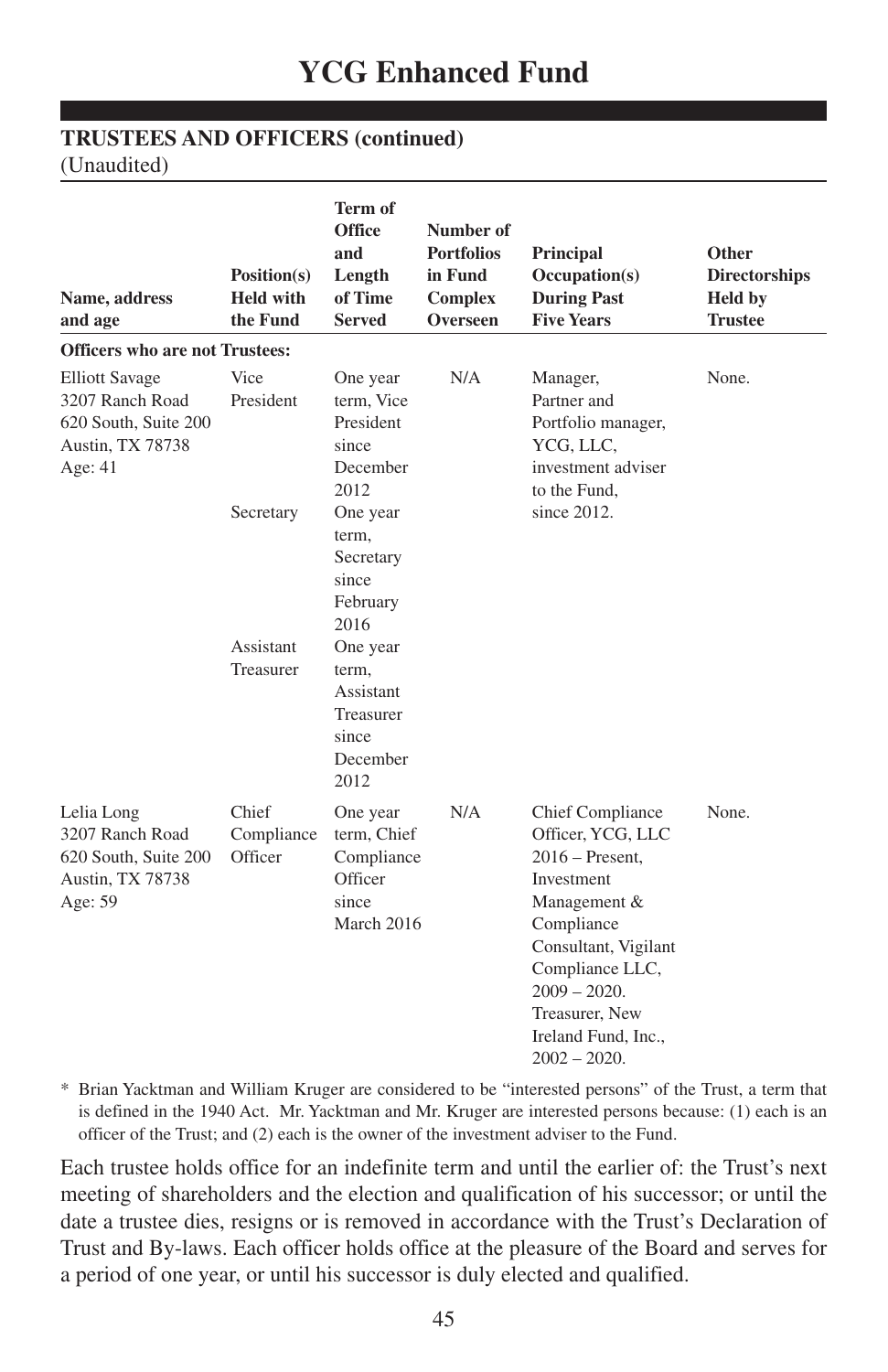# **Privacy Notice**

| <b>FACTS</b>                                                                                            | WHAT DOES YCG FUNDS DO WITH YOUR PERSONAL<br><b>INFORMATION?</b>                                                                                                                                                                                                                                                                                                                                                                                                            |                                              |                                |  |
|---------------------------------------------------------------------------------------------------------|-----------------------------------------------------------------------------------------------------------------------------------------------------------------------------------------------------------------------------------------------------------------------------------------------------------------------------------------------------------------------------------------------------------------------------------------------------------------------------|----------------------------------------------|--------------------------------|--|
| WHY?                                                                                                    | Financial companies choose how they share your personal information.<br>Federal law gives consumers the right to limit some, but not all<br>information sharing. Federal law also requires us to tell you how we<br>collect, share, and protect your personal information. Please read this<br>Notice carefully to understand what we do.                                                                                                                                   |                                              |                                |  |
| WHAT?                                                                                                   | The types of information we collect and share depend on the product or<br>service you have with us. This information can include:<br>· Social Security Number<br>• Assets<br>• Retirement Assets<br>· Transaction History<br>• Checking Account History<br>· Purchase History<br>• Account Balances<br>• Account Transactions<br>• Wire Transfer Instructions<br>When you are no longer our customer, we continue to share your<br>information as described in this Notice. |                                              |                                |  |
| HOW?                                                                                                    | All financial companies need to share your personal information to run<br>their everyday business. In the section below, we list the reasons financial<br>companies can share their customers' personal information; the reasons<br>YCG Funds chooses to share; and whether you can limit this sharing.                                                                                                                                                                     |                                              |                                |  |
|                                                                                                         | Reasons we can share your personal information.                                                                                                                                                                                                                                                                                                                                                                                                                             | <b>Does YCG Funds</b><br><b>Trust share?</b> | Can you limit<br>this sharing? |  |
|                                                                                                         | For our everyday business purposes-<br>Such as to process your transactions, maintain<br>your account(s), respond to court orders and<br>legal investigations, or report to credit bureaus.                                                                                                                                                                                                                                                                                 | Yes                                          | No                             |  |
| For our marketing purposes-<br>to offer our products and services to you.                               |                                                                                                                                                                                                                                                                                                                                                                                                                                                                             | N <sub>o</sub>                               | We don't share                 |  |
| For joint marketing with other financial<br>companies                                                   |                                                                                                                                                                                                                                                                                                                                                                                                                                                                             | N <sub>o</sub>                               | We don't share                 |  |
| For our affiliates' everyday business purposes-<br>information about your transactions and experiences. |                                                                                                                                                                                                                                                                                                                                                                                                                                                                             | Yes                                          | No                             |  |
| For our affiliates' everyday business purposes-<br>information about your creditworthiness              |                                                                                                                                                                                                                                                                                                                                                                                                                                                                             | N <sub>0</sub>                               | We don't share                 |  |
| For non-affiliates to market to you                                                                     |                                                                                                                                                                                                                                                                                                                                                                                                                                                                             | N <sub>o</sub>                               | We don't share                 |  |
| <b>Questions?</b>                                                                                       | Call 855-444-YCGF (9243)                                                                                                                                                                                                                                                                                                                                                                                                                                                    |                                              |                                |  |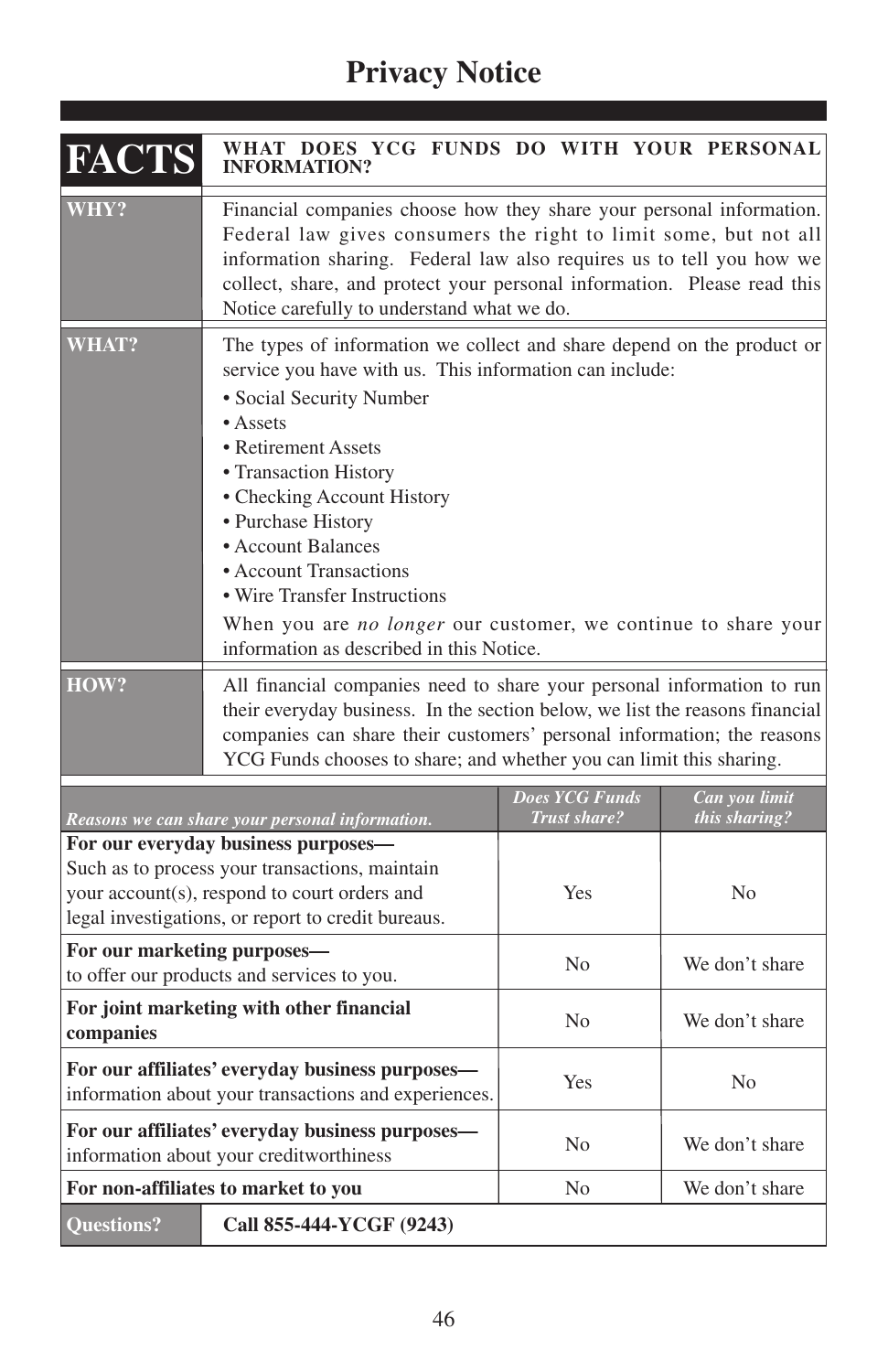# **Privacy Notice (continued)**

| Who we are                                                                      |                                                                                                                                                                                                                                                                                                                                                                                                                                                       |
|---------------------------------------------------------------------------------|-------------------------------------------------------------------------------------------------------------------------------------------------------------------------------------------------------------------------------------------------------------------------------------------------------------------------------------------------------------------------------------------------------------------------------------------------------|
| Who is providing<br>this Notice?                                                | <b>YCG Funds</b><br>YCG, LLC (investment adviser to the Trust)<br>US Bancorp Fund Services, LLC (administrator to the Trust)                                                                                                                                                                                                                                                                                                                          |
| What we do                                                                      |                                                                                                                                                                                                                                                                                                                                                                                                                                                       |
| <b>How does</b><br><b>YCG Funds</b><br>protect<br>your personal<br>information? | To protect your personal information from unauthorized<br>access and use, we use security measures that comply<br>with federal law. These measures include computer safeguards<br>and secured files and buildings.<br>Our service providers are held accountable for adhering to strict<br>policies and procedures to prevent any misuse or your nonpublic<br>personal information.                                                                   |
| <b>How does</b><br><b>YCG Funds</b><br>collect your<br>personal<br>information? | We collect your personal information, for example, when you<br>• Open an account<br>• Provide account information<br>• Give us your contact information<br>• Make deposits or withdrawals from your account<br>• Make a wire transfer<br>• Tell us where to send the money<br>• Tell us who receives the money<br>• Show your government-issued ID<br>• Show your drivers' license<br>We also collect your personal information from other companies. |
| Why can't I<br>limit all sharing?                                               | Federal law gives you the right to limit only:<br>· Sharing for affiliates' everyday business purposes—information<br>about your creditworthiness.<br>• Affiliates from using your information to market to you.<br>• Sharing for non-affiliates to market to you.<br>State laws and individual companies may give you additional rights to<br>limit sharing.                                                                                         |
| <b>Definitions</b>                                                              |                                                                                                                                                                                                                                                                                                                                                                                                                                                       |
| <b>Affiliates</b>                                                               | Companies related by common ownership or control. They can be<br>financial and non-financial companies.<br>YCG, LLC, is an affiliate of YCG Funds                                                                                                                                                                                                                                                                                                     |
| <b>Non-affiliates</b>                                                           | Companies not related by common ownership or control. They can be<br>financial and non-financial companies.<br>• YCG Funds does not share with non-affiliates so they can market to<br>you.                                                                                                                                                                                                                                                           |
| <b>Joint marketing</b>                                                          | A formal agreement between non-affiliated financial companies that<br>together market financial products to you.<br>• YCG Funds does not jointly market.                                                                                                                                                                                                                                                                                              |
|                                                                                 |                                                                                                                                                                                                                                                                                                                                                                                                                                                       |